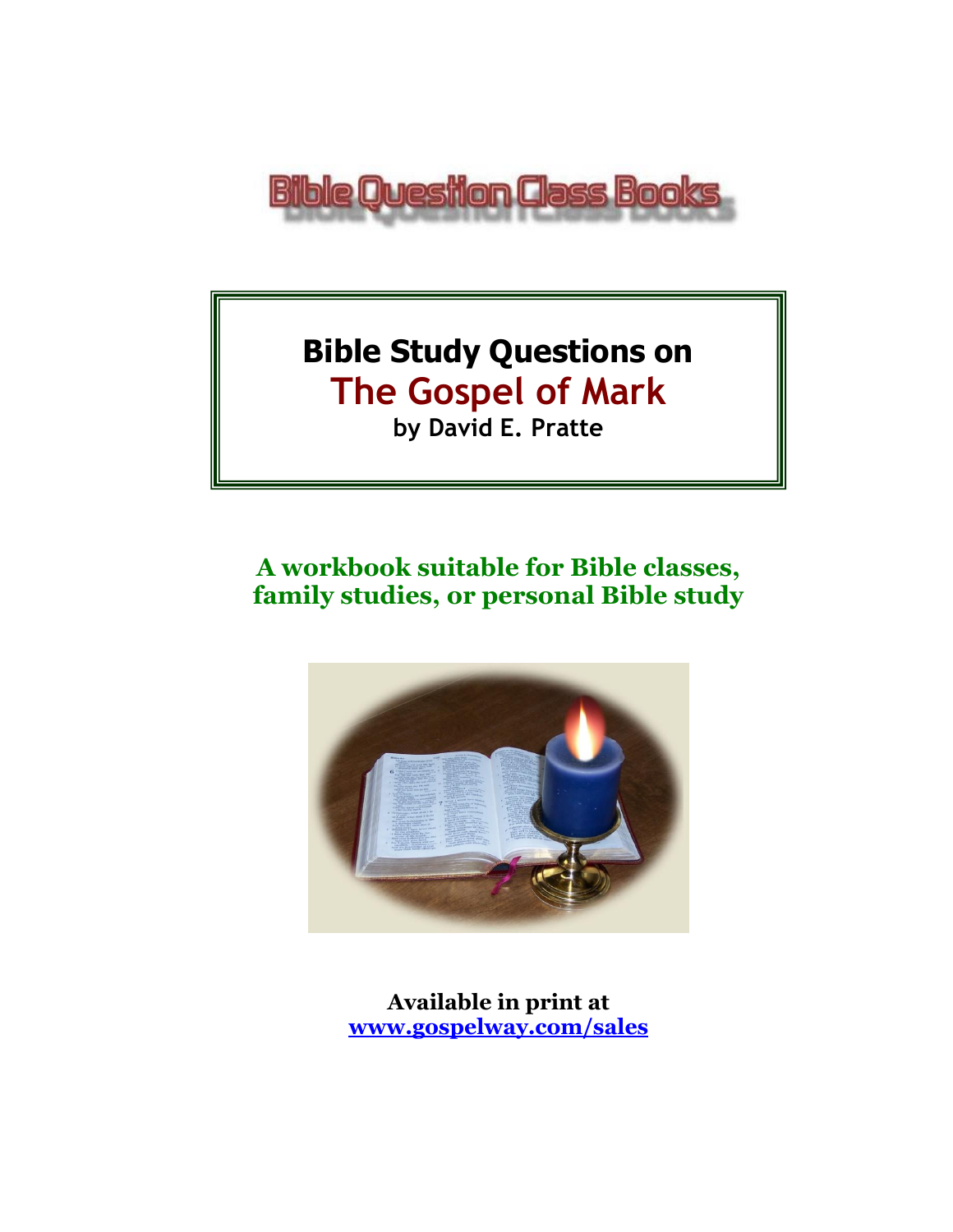#### *Bible Study Questions on the Gospel of Mark: A workbook suitable for Bible classes, family studies, or personal Bible study*

© Copyright David E. Pratte, 2015 All rights reserved

> ISBN-13: 978-1514738467 ISBN-10: 1514738465

**Printed books, booklets, and tracts available at [www.gospelway.com/sales](https://www.gospelway.com/sales) Free Bible study articles online at [www.gospelway.com](http://www.gospelway.com/) Free Bible courses online at [www.biblestudylessons.com](http://www.biblestudylessons.com/) Free class books at [www.biblestudylessons.com/classbooks](http://www.biblestudylessons.com/classbooks) Free commentaries on Bible books at [www.gospelway.com/commentary](http://www.gospelway.com/commentary) Contact the author at [www.gospelway.com/comments](http://www.gospelway.com/comments)**

**Note carefully: No teaching in any of our materials is intended or should ever be construed to justify or to in any way incite or encourage personal vengeance or physical violence against any person.**

#### **"He who glories, let him glory in the Lord" – 1 Corinthians 1:31**

### **Front Page Photo**

The Jordan River

"It came to pass in those days that Jesus came from Nazareth of Galilee, and was baptized by John in the Jordan. And immediately, coming up from the water, He saw the heavens parting and the Spirit descending upon Him like a dove. Then a voice came from heaven, 'You are My beloved Son, in whom I am well pleased.'" – Mark 1:9-11 (NKJV)

Photo credit: Bill Rice distributed under creative commons license, via Wikimedia Commons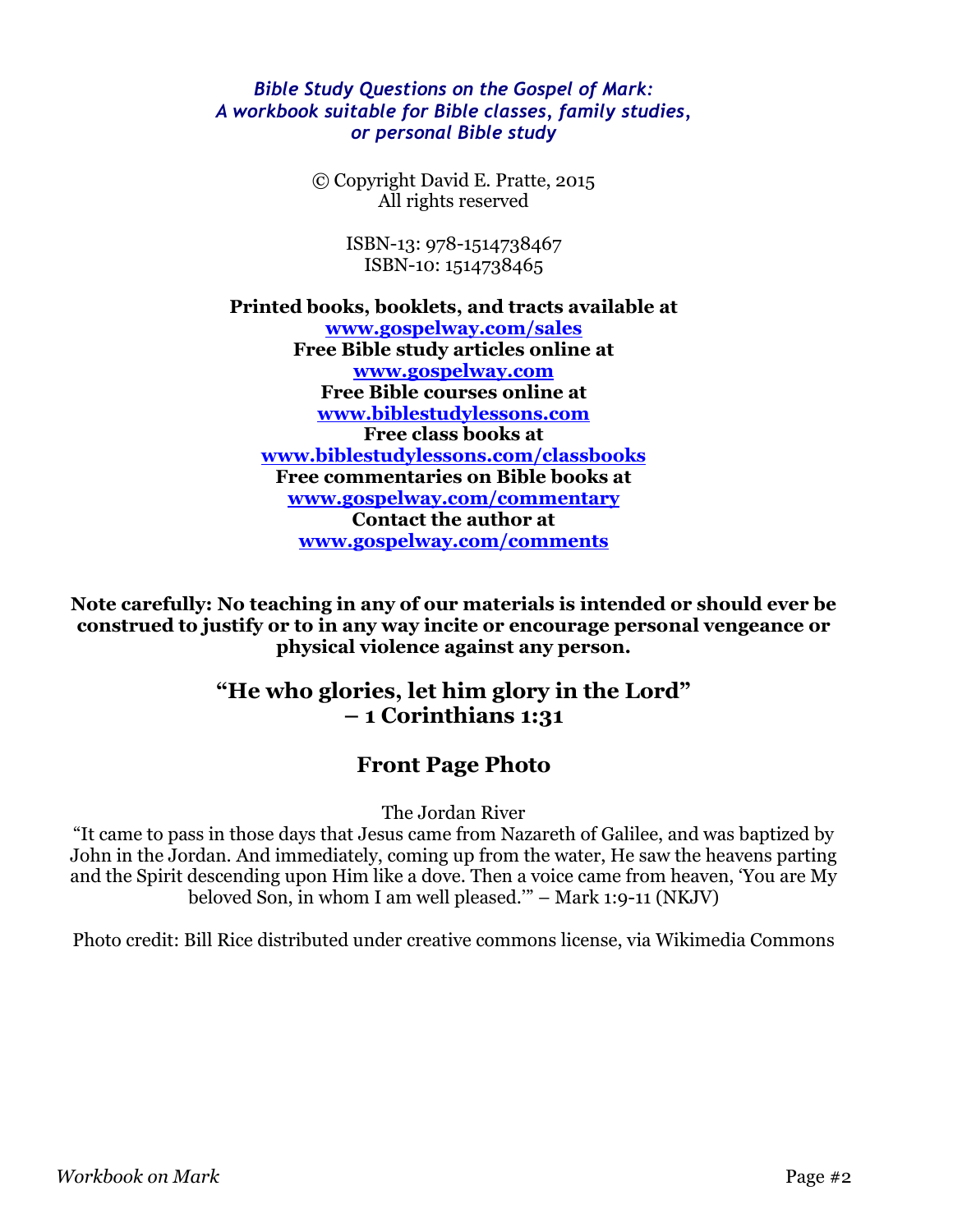#### **Other Books by the Author**

#### **Topical Bible Studies**

*Growing a Godly Marriage & Raising Godly Children Why Believe in God, Jesus, and the Bible? (evidences) The God of the Bible (study of the Father, Son, and Holy Spirit) Grace, Faith, and Obedience: The Gospel or Calvinism? Kingdom of Christ: Future Millennium or Present Spiritual Reign? Do Not Sin Against the Child: Abortion, Unborn Life, & the Bible True Words of God: Bible Inspiration and Preservation*

#### **Commentaries on Bible Books**

*Genesis Joshua and Ruth Judges 1 Samuel Ezra, Nehemiah, and Esther Job Proverbs*

*Gospel of Mark Gospel of John Acts Romans Ephesians Philippians and Colossians Hebrews 1 & 2 Peter*

#### **Bible Question Class Books**

*Genesis Joshua and Ruth Judges 1 Samuel Ezra, Nehemiah, and Esther Job Proverbs Ecclesiastes Isaiah Gospel of Matthew Gospel of Mark Gospel of Luke*

*Gospel of John Acts Romans 1 Corinthians 2 Corinthians and Galatians Ephesians and Philippians Colossians, 1&2 Thessalonians 1 & 2 Timothy, Titus, Philemon Hebrews General Epistles (James - Jude) Revelation*

#### **Workbooks with Study Notes**

*Jesus Is Lord: Workbook on the Fundamentals of the Gospel of Christ Following Jesus: Workbook on Discipleship God's Eternal Purpose in Christ: Workbook on the Theme of the Bible*

#### **Visit our website at [www.gospelway.com/sales](https://www.gospelway.com/sales) to see a current list of books in print.**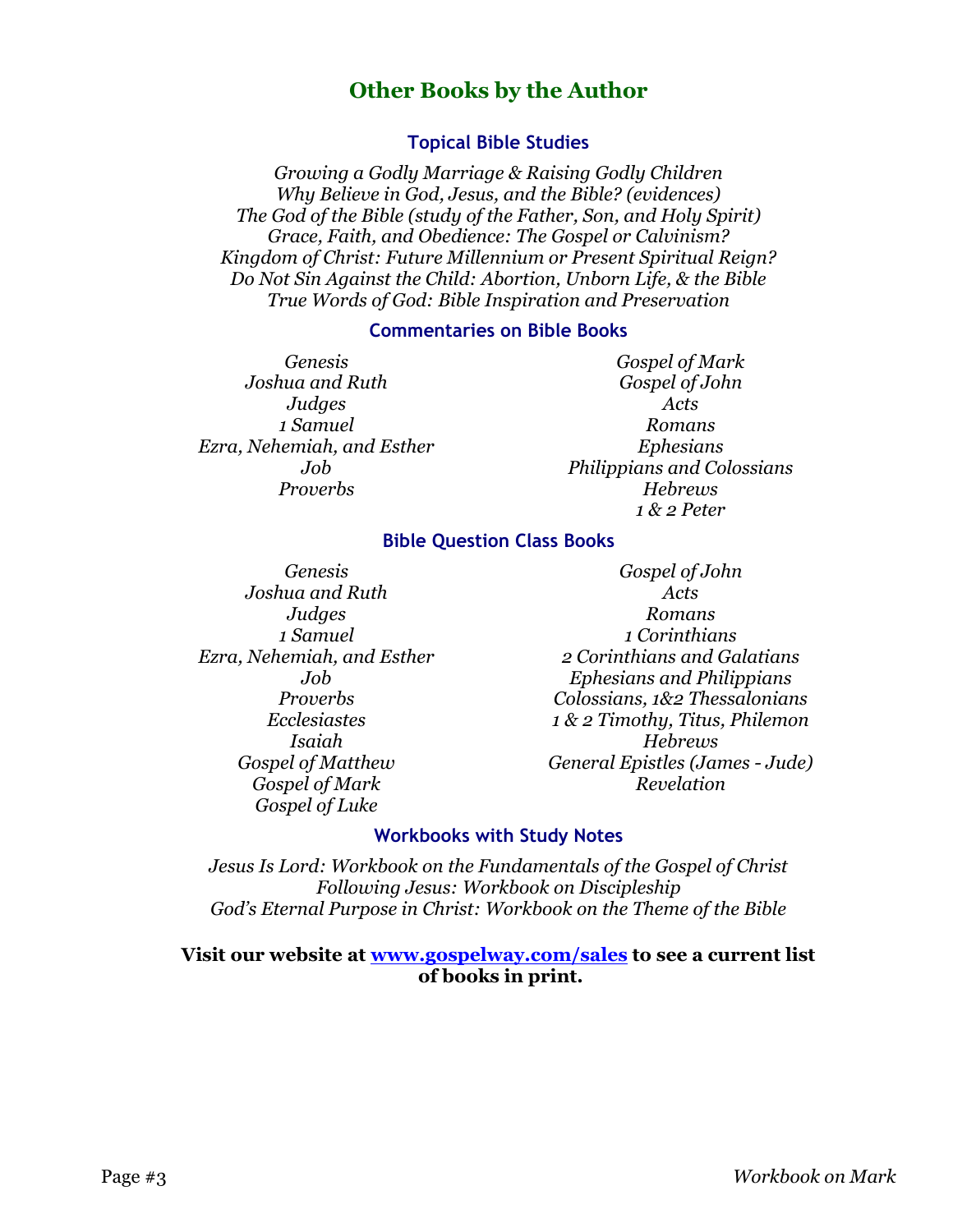#### **Bible Study Questions on the Gospel of Mark**

Introduction:

This workbook was designed for Bible class study, family study, or personal study. The class book is suitable for teens and up. The questions contain minimal human commentary, but instead urge students to study to understand Scripture.

Enough questions are included for teachers to assign as many questions as they want for each study session. Studies may proceed at whatever speed and depth will best accomplish the needs of the students.

Questions labeled "think" are intended to encourage students to apply what they have learned. When questions refer to a map, students should consult maps in a Bible dictionary or similar reference work or in the back of their Bibles. (Note: My abbreviation "*b/c/v*" means "book, chapter, and verse.")

For class instruction, I urge teachers to assign the questions as homework so students come to class prepared. Then let class time consist of *discussion* that focuses on the Scriptures themselves. Let the teacher use other Scriptures, questions, applications, and comments to promote productive discussion, not just reading the questions to see whether they were answered "correctly." Please, do *not* let the class period consist primarily of the following: "Joe, will you answer number 1?" "Sue, what about number 2?" Etc.

I also urge students to emphasize the *Bible* teaching. Please, do not become bogged down over "What did the author mean by question #5?" My meaning is relatively unimportant. The issue is what the Bible says. Concentrate on the meaning and applications of Scripture. If a question helps promote Bible understanding, stay with it. If it becomes unproductive, move on.

The questions are not intended just to help students understand the Scriptures. They are also designed to help students learn good principles of Bible study. Good Bible study requires defining the meaning of keywords, studying parallel passages, explaining the meaning of the text clearly, making applications, and defending the truth as well as exposing religious error. I have included questions to encourage students to practice all these study principles.

Note that some questions on this book are more difficult and advanced. The study leader may want to skip some questions if he/she is teaching a less advanced study.

Finally, I encourage plain applications of the principles studied. God's word is written so souls may please God and have eternal life. Please study it with the respect and devotion it deserves! For whatever good this material achieves, to God be the glory.

#### **Bible study commentary and notes to accompany some of our workbooks are available at [www.gospelway.com/sales](https://www.gospelway.com/sales)**

© David E. Pratte, June 21, 2017

**Workbooks, commentaries, and topical studies for sale in print at [www.gospelway.com/sales](https://www.gospelway.com/sales)**

**To join our mailing list to be informed of new books or special sales, contact the author at [www.gospelway.com/comments](http://www.gospelway.com/comments)**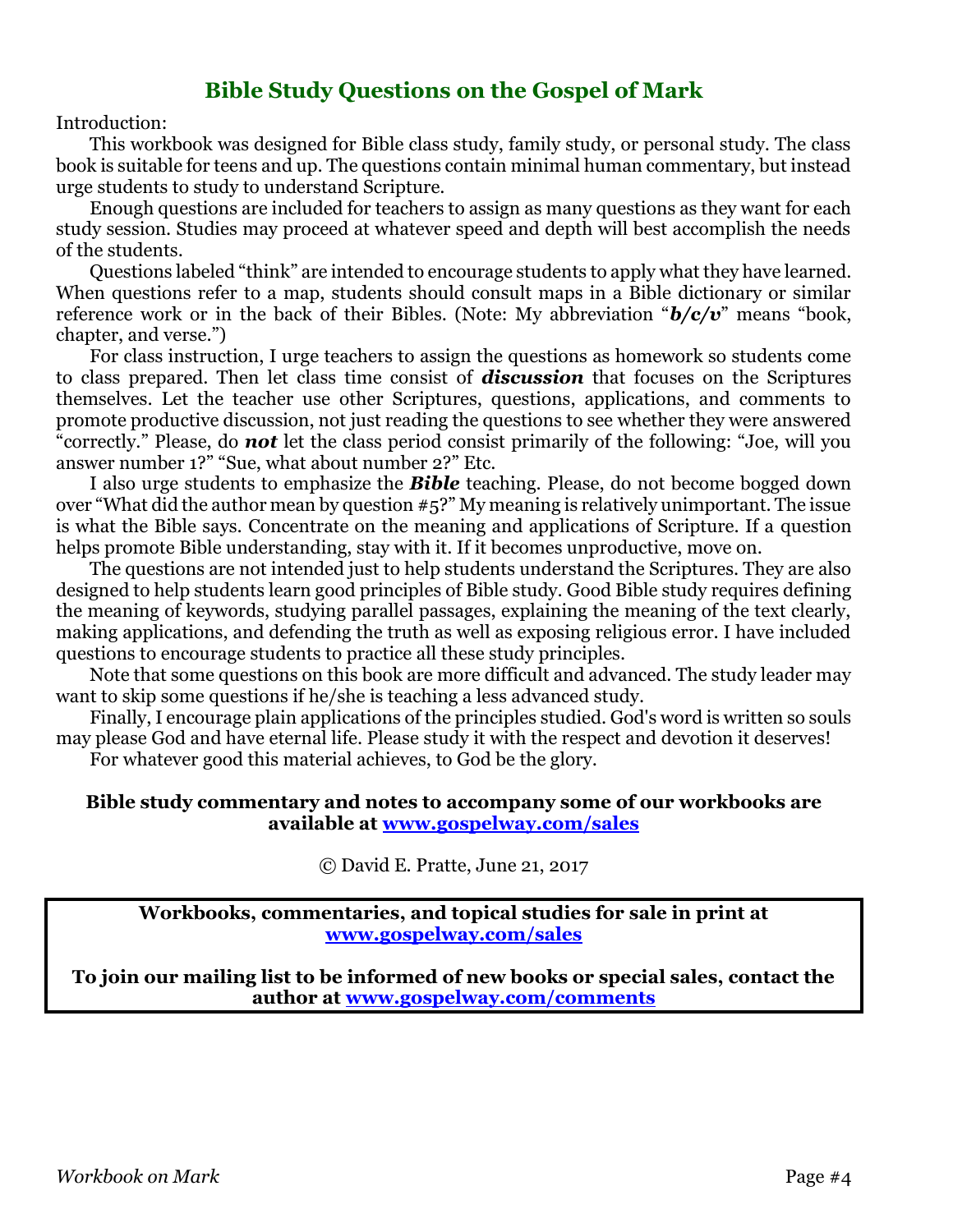Please read Mark 1 and answer the following questions. 1. Read as much of the book of Mark as you can and summarize its theme.

2. List a number of facts we know about the man Mark from the New Testament.

3. Since Mark was not an apostle, what qualifications would he have to write a record of the life of Christ?

4. How does Mark begin his record – 1:1? Explain the significance.

5. *Define* the following terms: Jesus –

Christ –

Son of God

Gospel

6. What prophecy did John fulfill – 1:2,3? Explain it. Where is it found originally?

7. How is the work of John described and where did he do it  $-1:4,5$ ?

8. *Special Assignment:* Study Acts 19:1-7. Is the baptism of John still in effect today? Explain how John's baptism differs from the baptism of the gospel.

9. *Case Study:* Some people today claim that they have received the baptism of John and wear the name "Baptist." Were the people whom John baptized called Baptists? Is John the teacher we should primarily emphasize, or did he emphasize someone else?

10. Describe John's lifestyle. What does this tell you about him?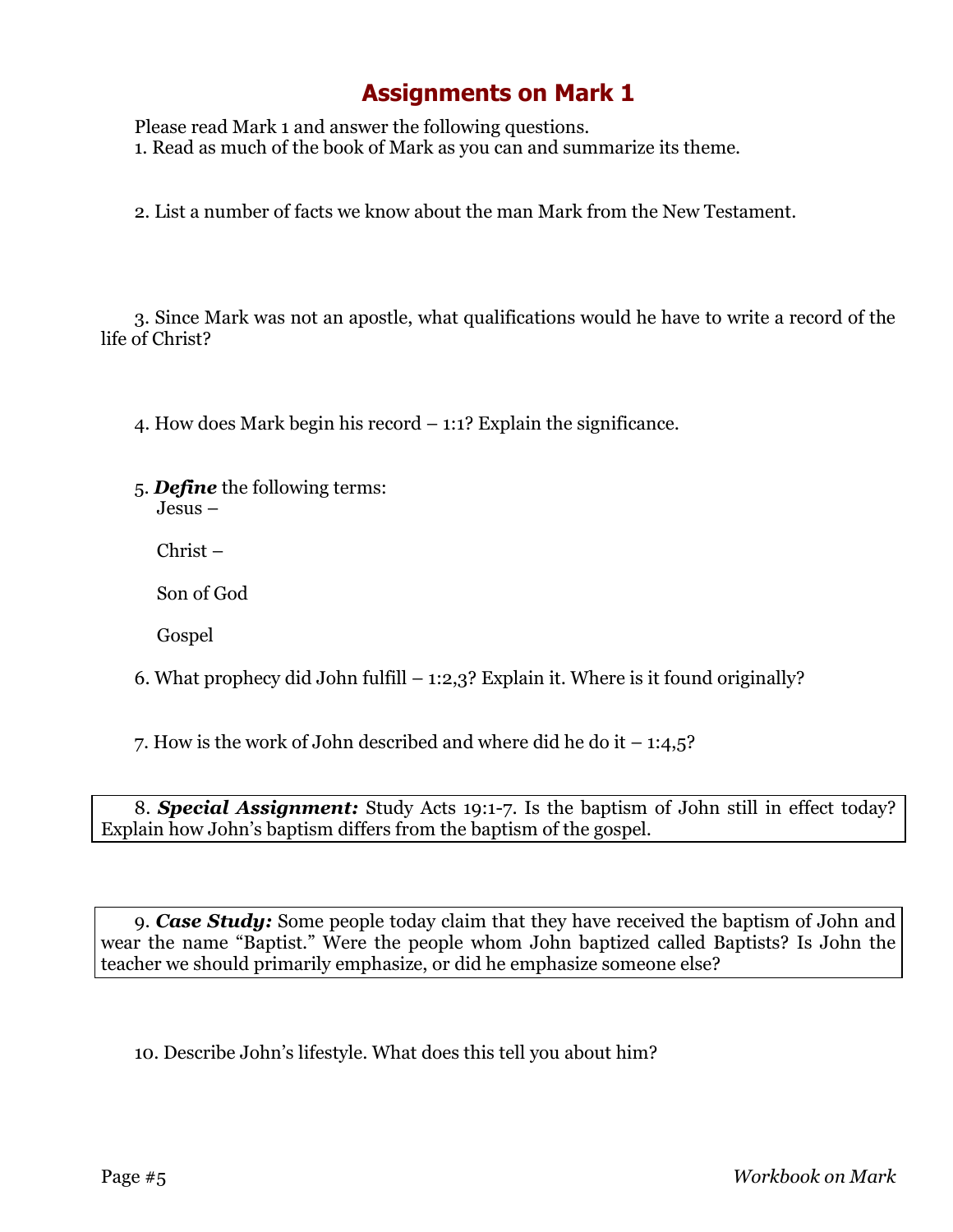11. *Special Assignment:* Notice Luke 1:17. Study other *passages* and list ways that John was similar to Elijah.

12. What prediction did John make in 1:7? How did he compare himself to the One to come? Explain the point.

13. *Special Assignment:* What different baptisms does John contrast in 1:8? List some differences between John's baptism and Holy Spirit baptism.

14. Whose baptism is described beginning in 1:9? What details are given that help us know what action was involved in the baptism: sprinkling, pouring, or immersion?

15. List other *passages* that help us understand whether baptism in the New Testament is a sprinkling, pouring, or immersion.

16. Describe what the Holy Spirit and God the Father did at Jesus' baptism – 1:10,11.

17. How does the involvement of the Holy Spirit and God the Father in this event give us important testimony about the nature of Jesus?

18. *Case Study:* Some people teach that Jesus, the Holy Spirit, and God the Father are all the same individual. What can we learn about this from the account of Jesus' baptism?

19. Describe the temptation of Jesus according to 1:12,13.

20. What can we learn from Jesus' temptation about Jesus and about Satan?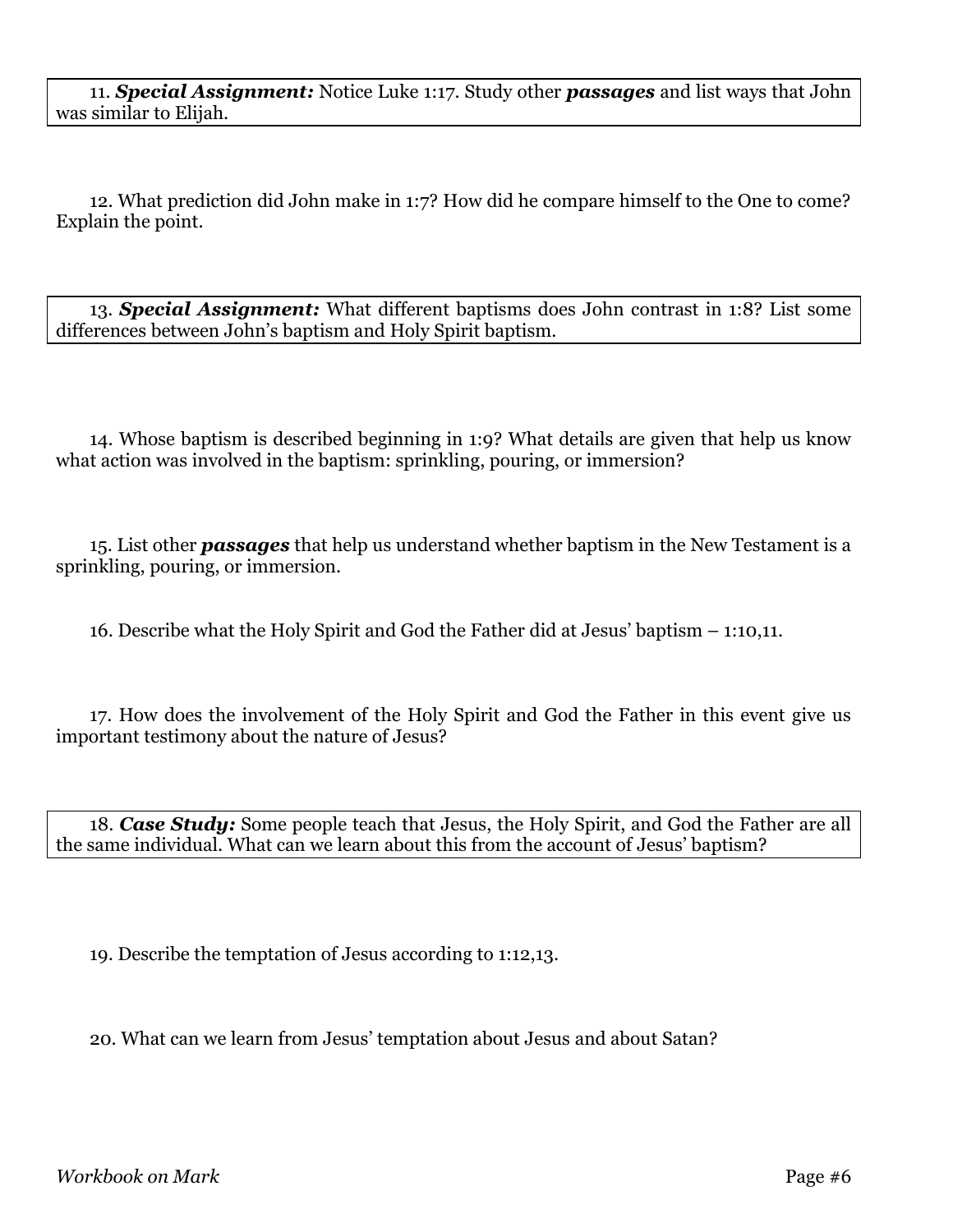21. How does Mark summarize the message of Jesus in 1:14,15?

22. List other *passages* about the importance of repentance.

23. List other *passages* about the importance of faith. (Think: Note what Jesus said we should believe. Is it sufficient simply to believe who He was, or is more required?)

24. *Case Study:* Many people believe the kingdom of Christ will not begin till Jesus returns a second time. How does this view compare to the teaching of Jesus?

25. What four men did Jesus call in 1:16-20? What were they doing, and what job did He say He wanted them to do?

26. What can we learn from the way these men responded to Jesus? In what way would their work be like fishing?

27. Where did Jesus teach in 1:21,22 (see *map*)? In what way did His teaching surprise the people?

28. Describe the healing of the man with the unclean spirit in 1:23-28.

29. How did this demon describe Jesus? (Think: Why might Jesus not have wanted to allow the demon to confess who He was?)

30. What can we learn from this miracle about Jesus and about Satan?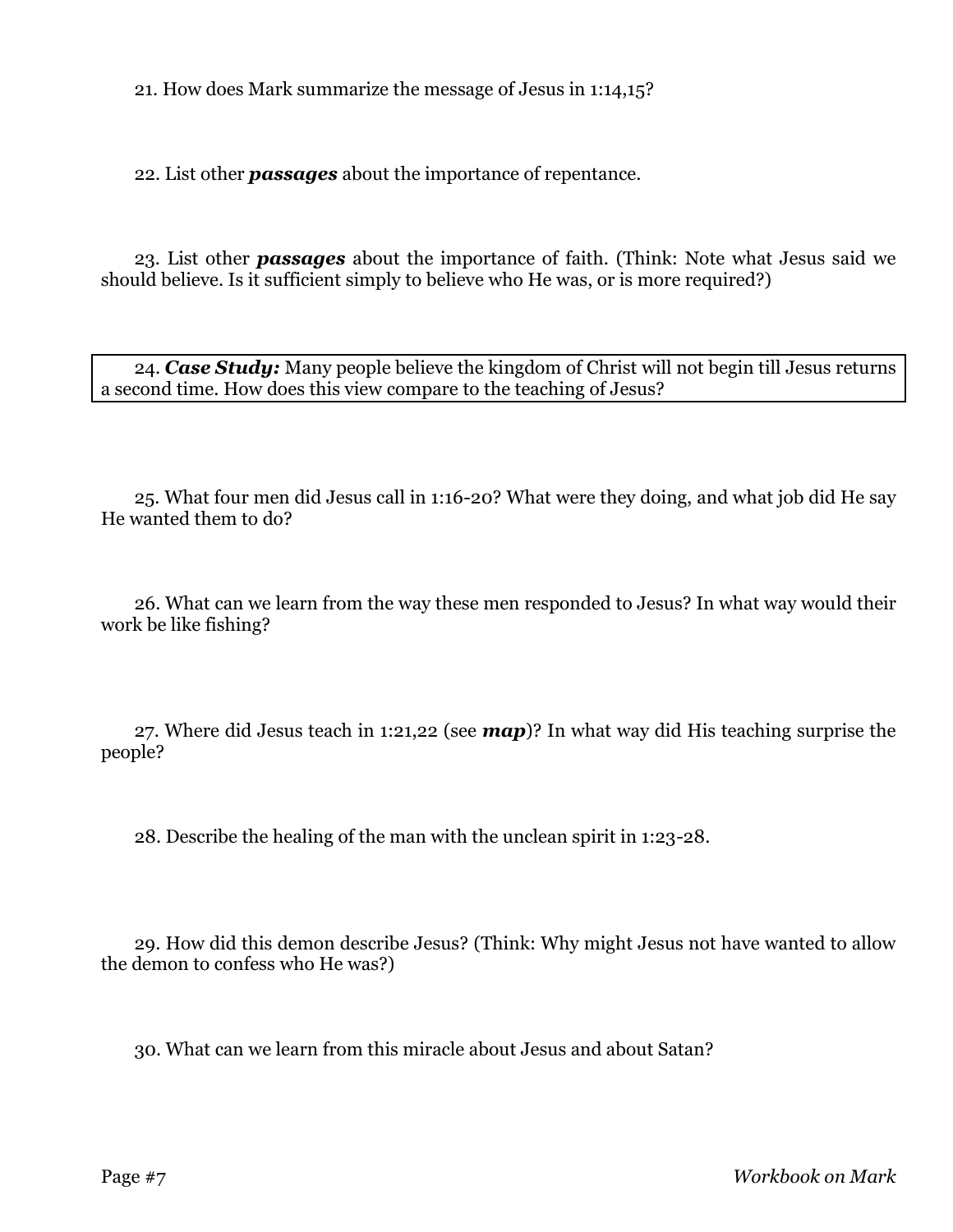31. What miracle did Jesus perform in 1:29-31?

32. List how this event shows that Biblical miracles were impossible by natural law.

33. *Case Study:* Many people believe Peter was the first Pope. In what way does this event demonstrate that Peter did not have one of the primary requirements of modern popes?

34. How do 1:32-34 describe many of Jesus' other miracles?

35. In what important practice did Jesus participate according to 1:35? What can we learn about the importance of this practice?

36. When the disciples found Jesus, how did they describe His popularity – 1:35-39? What can we learn from the response of Jesus about the nature of His work?

37. Who next made a request of Jesus, and what request did he make – 1:40?

38. List some characteristics of miracles we can learn from this healing – 1:41-44.

39. *Case Study:* Many people claim modern faith healers can do miracles like Jesus and His apostles. List some ways modern claims do not have the characteristics of Jesus' miracles. Why is this important?

40. What did Jesus tell the man who had been cured of leprosy to do according to 1:44? Study what the law said about this and explain why this would be a testimony to the miracle. (Think: Why might Jesus not have wanted the man to publicize his healing – see verse 45?)

41. *Case Study:* Many people today claim that we should observe the 7th-day Sabbath because Jesus did so. What other aspect of the law did Jesus respect in this event? Why did Jesus observe the Old Law, and does this mean we should observe it today?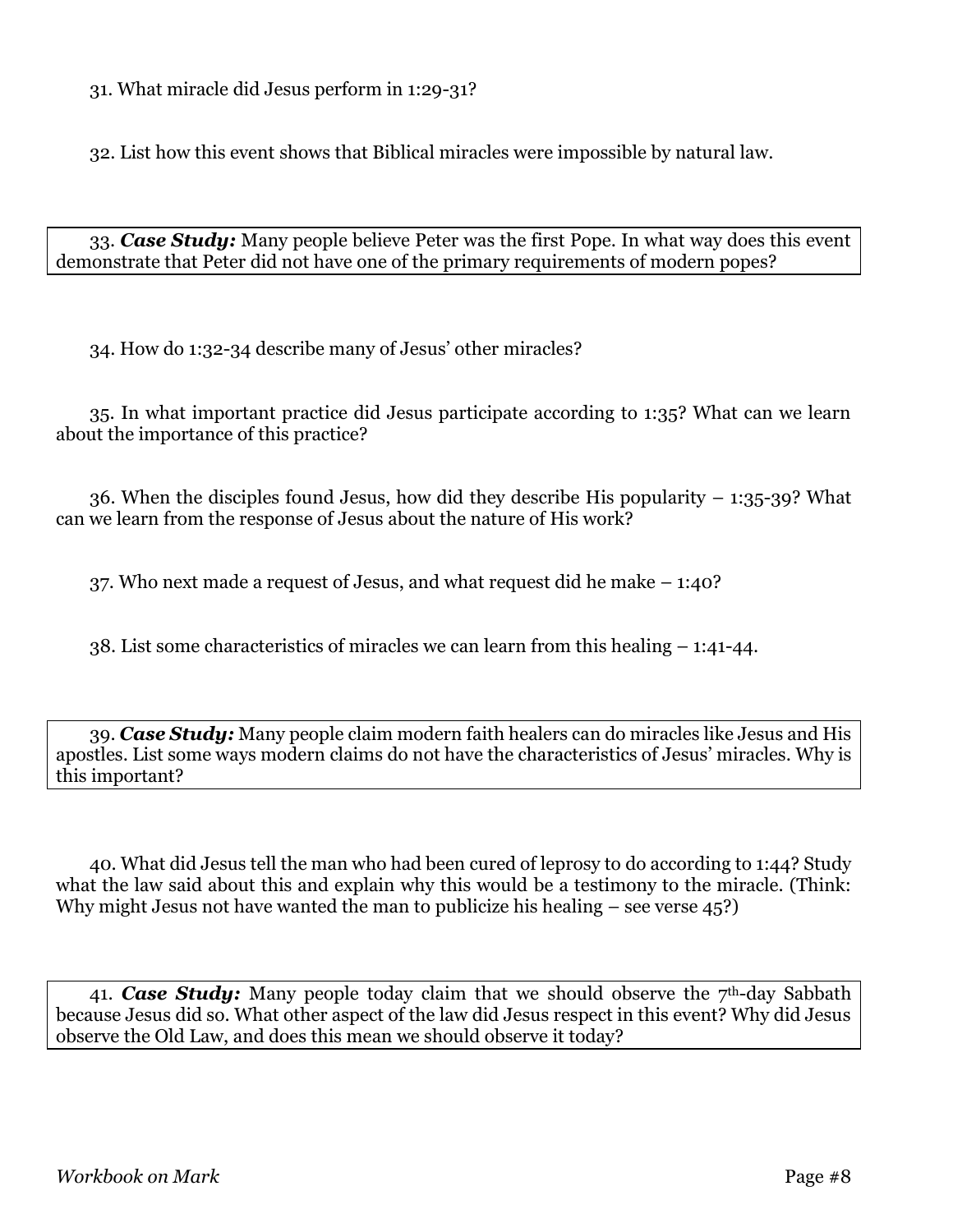Please read Mark 2 and answer the following questions.

1. What disease did the man have who was brought to Jesus – 2:1-4? What problem did the men have in gaining access to Jesus? How did they solve the problem?

2. What blessing did Jesus first give the man – 2:5? (Think: What is the greater blessing: physical healing or spiritual healing? Why is this so?)

3. What objection did some raise to Jesus' conduct – 2:6,7?

4. *Application*: Were these men right in their belief about who can forgive sins? What application can be made to those today who teach that people must go to a certain kind of man in order that he can forgive their sins?

5. What question did Jesus ask the men, and what reason did He state why He was healing the man  $- 2:9,10?$ 

6. What happened to the paralyzed man? What effect did it have on the people – 2:11,12?

7. *Special Assignment:* If only God can forgive sins, but Jesus here proved that He could forgive sins, what does this prove about the nature of Jesus? What mistake had the religious leaders of the Jews made? What lessons should we learn?

8. List other *passages* that state the deity of Jesus.

9. How does this event show Bible miracles were impossible by natural law?

10. *Application*: What lessons should we learn about the purpose of miracles?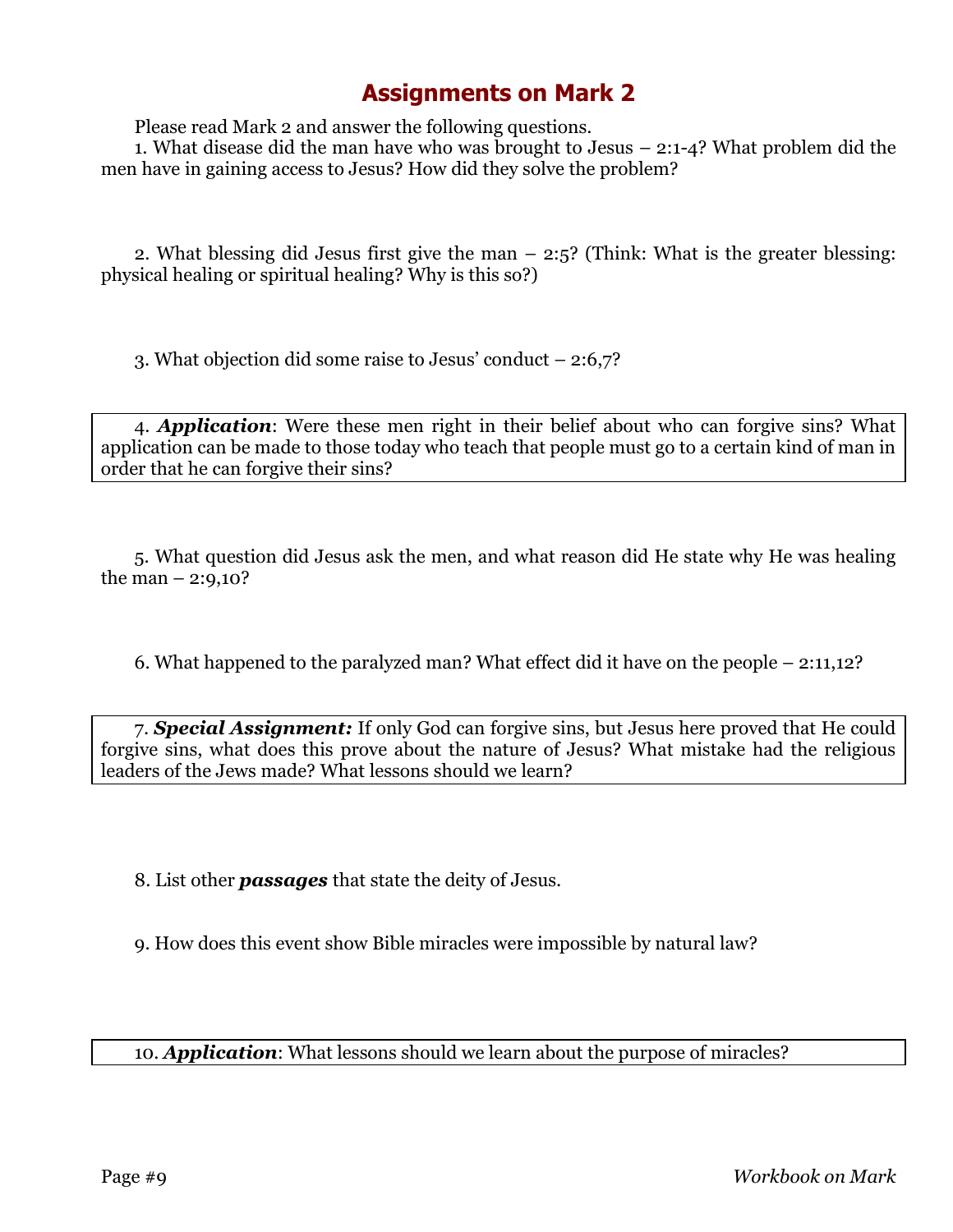11. Whom did Jesus call next – 2:13,14? What other name did this man have?

12. What work had this man been doing? Why might it have been unusual for Jesus to call a man of this occupation?

13. How did he respond to the call of Jesus?

14. What event did Levi arrange for Jesus, and who attended – 2:15?

15. What criticism did this lead some to make against Jesus – 2:16?

16. What illustration did Jesus use to explain His conduct – 2:17? Explain.

17. *Application*: Is there danger of having too close an association with those who do not serve the Lord? How should Jesus' teaching be applied in order to harmonize this biblical principle with His own association with sinners?

18. What question was then asked of Jesus, and who asked it – 2:18?

19. Explain what fasting involved and list other Scriptures about it.

20. How did Jesus illustrate His answer to the question? Explain the illustration.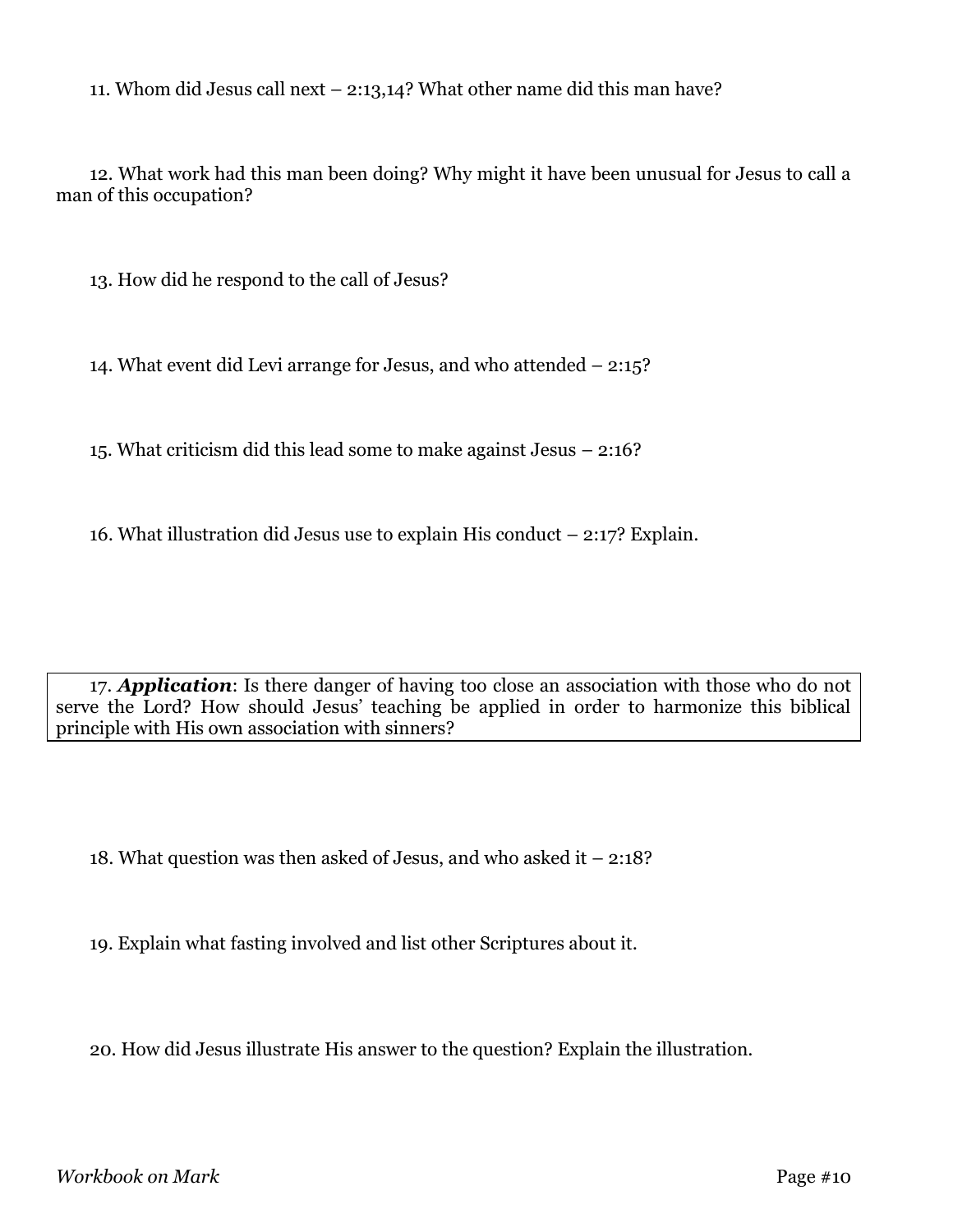21. Describe the illustration that Jesus uses in 2:21 about new cloth on an old garment. Explain the significance.

22. What similar illustration does He use in 2:22? (Think: Is it proper to use this illustration to justify drinking of alcoholic beverages today?)

23. What were Jesus' disciples doing as they traveled – 2:23? Check Old Testament crossreferences and explain whether or not this constituted stealing.

24. What criticism was raised in 2:24?

25. *Special Assignment:* Some people say Jesus did violate the Sabbath law, so He did not believe in strict obedience to God's law. List other *passages* that show whether or not Jesus ever disobeyed God's law. What consequences would follow if Jesus had disobeyed?

26. According to the parallel account in Matthew 12:7, did Jesus agree or disagree with the accusation that His disciples were guilty as accused? If so, what were the real reasons for the accusations that were made (note that Matthew's account is especially helpful here)?

27. According to the following passages, what were some activities that could be viewed as work but did not violate the Sabbath law: Matthew 12:5,9-14; John 7:21-24; 5:17-19. What should we conclude about whether or not the Sabbath law forbade all kinds of work?

28. What Old Testament event did Jesus use in 2:25,26 to help answer the accusers? (Think: Did David do right or wrong? Was Jesus justifying David or simply showing the inconsistency of those who made accusation against His disciples?)

29. What principle did Jesus state in 2:29? How does this help answer the accusations?

30. What relationship did Jesus have to the Sabbath according to 2:28? In what sense is this true, and what does it mean about Jesus' authority to properly apply the Sabbath law?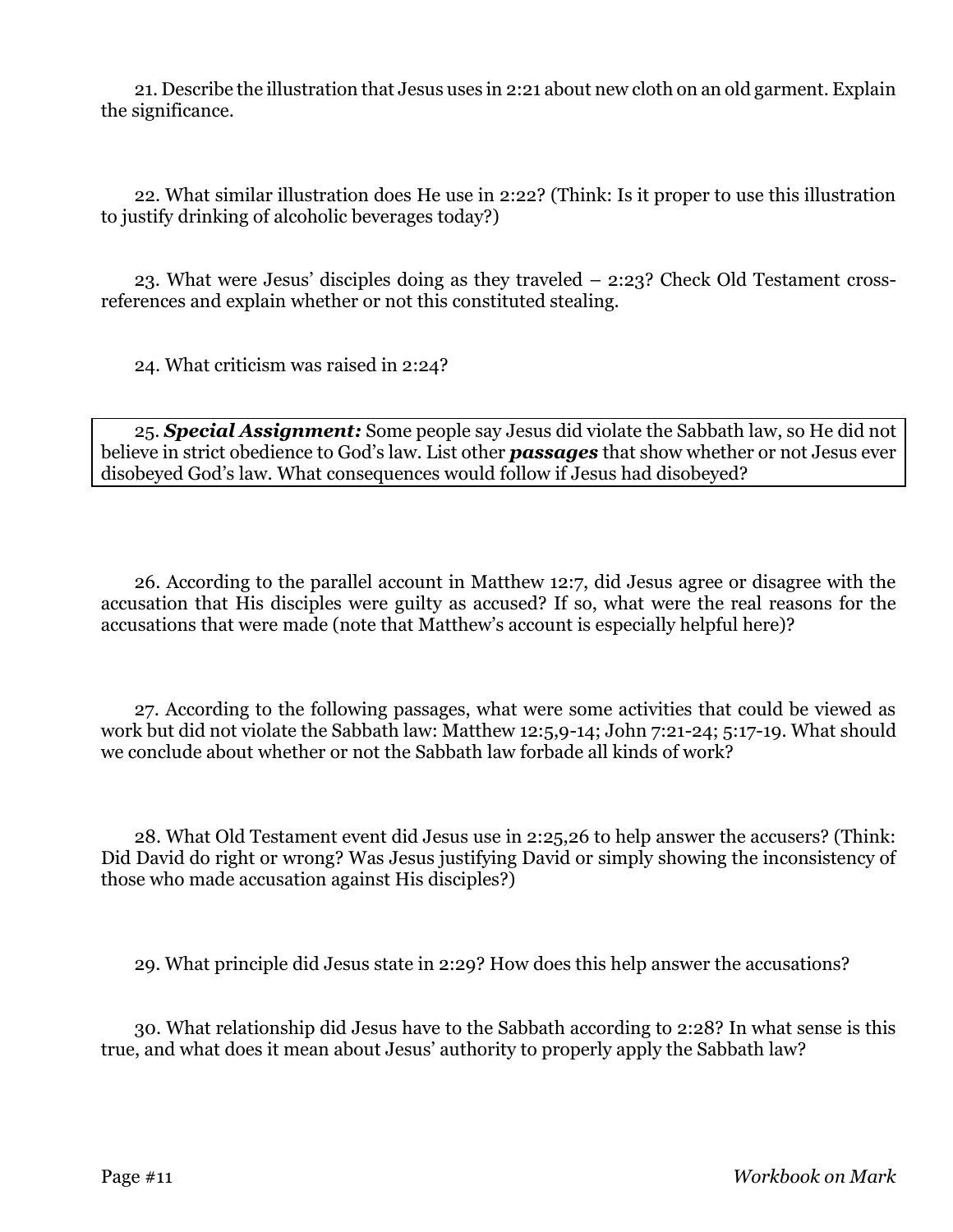Please read Mark 3 and answer the following questions.

1. What problem did the man have who was brought to Jesus – 3:1-3? What interest did certain of His enemies have in this event?

2. What question did Jesus ask – 3:4? Explain the significance of the question.

3. *Application*: How does the passage describe the feelings of Jesus – 3:5? What should we learn about anger? Is all anger sinful? Explain.

4. What did Jesus do for the man with a withered hand? What does this demonstrate about the nature of the miracles of Jesus?

5. With whom did the Pharisees then join forces – 3:6? What was their purpose?

6. What does this show you about the character of the enemies of Jesus? What should they have learned from the miracle that Jesus had just performed?

7. From what areas did people come when they heard about Jesus – 3:7,8 (see *map*)?

8. What precautions did Jesus need to take according to 3:9,10?

9. How did unclean spirits respond to Jesus – 3:11? What does this prove about Jesus and about the demons?

10. What did Jesus require of the demons – 3:12? Why might He have chosen to do this?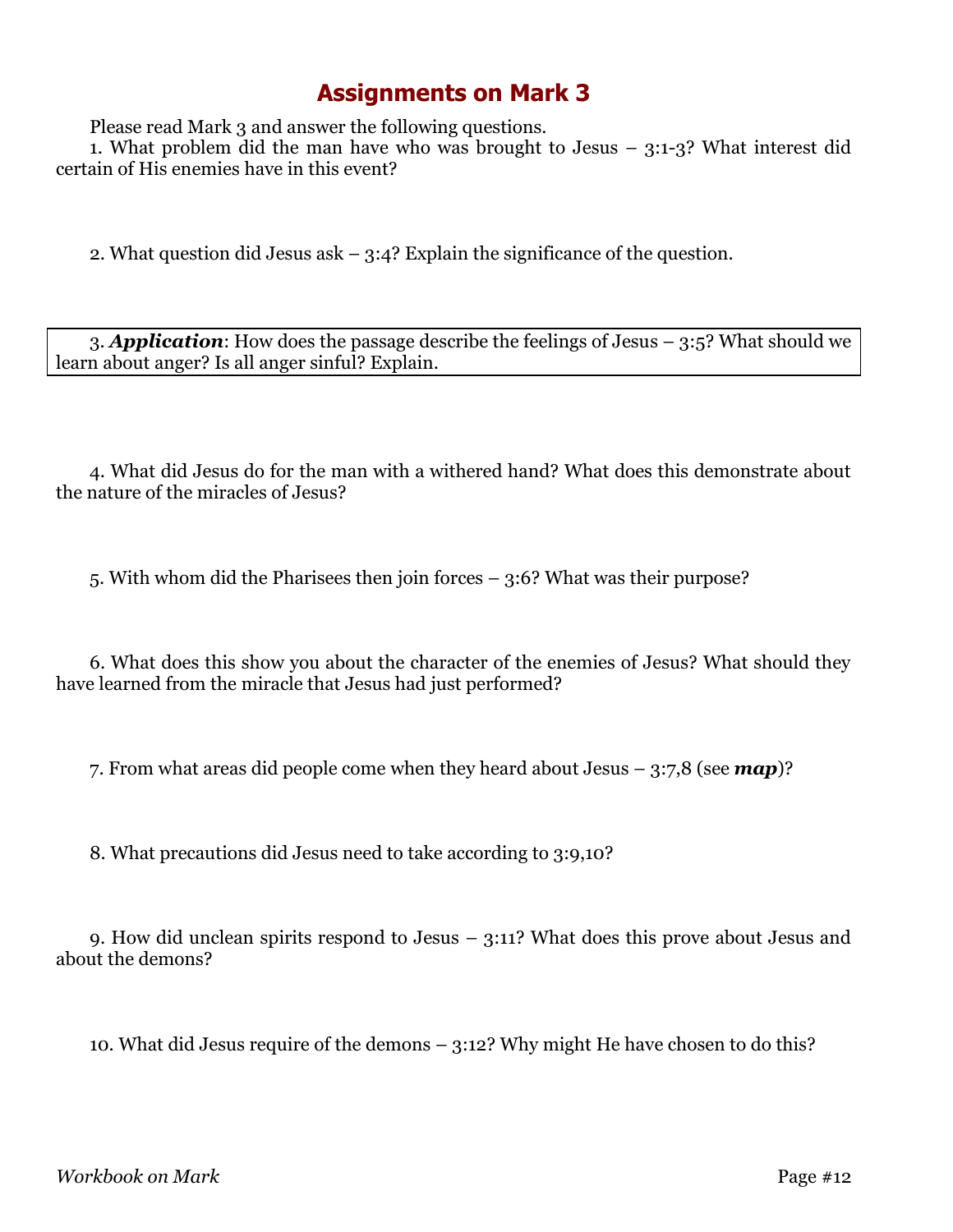11. Whom did Jesus call to Him and how many did He appoint – 3:13,14?

12. What work did He have for these men and what power did He give them?

13. *Special Assignment:* Study other *passages* and list the requirements of apostles. How were they chosen? What qualifications did they need? What special powers did they have?

14. *Case Study:* Some churches claim that they today have men who are successors to the apostles and can do the work and have the power of apostles. Based on what the New Testament says about apostles, how would you respond to this?

15. List the names of the 12 apostles and briefly list what you know about each of them:

16. How popular and well received was Jesus at this time – 3:20,21?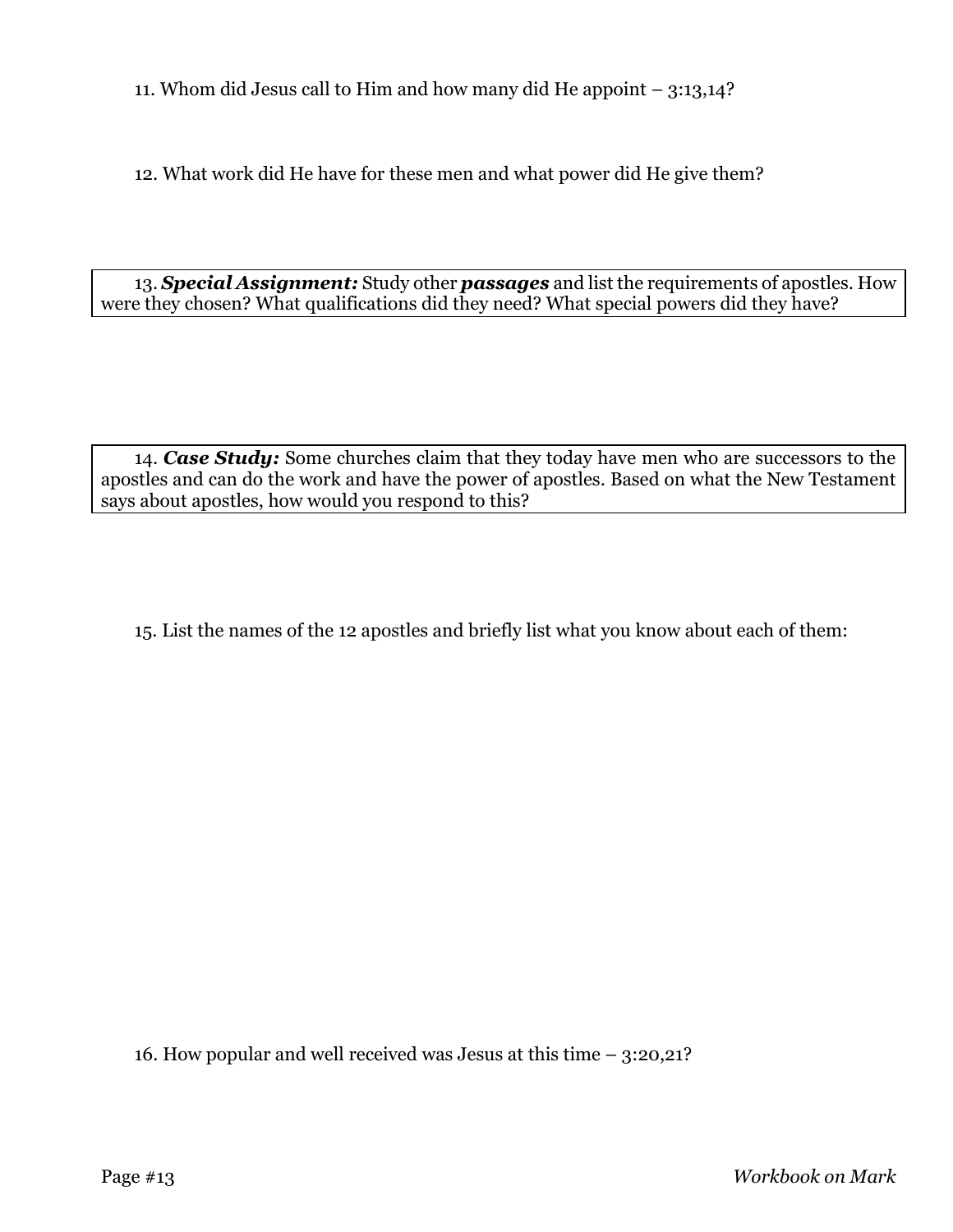17. What accusation did some scribes make against Jesus – 3:22? Did these men deny that Jesus was casting out demons? What does this show about Jesus' miracles?

18. What illustrations did Jesus use to respond to this accusation – 3:23-26?

19. Explain the illustrations and show how they disprove the accusation.

20. What illustration did Jesus then use to explain how He really cast out demons – 3:27? Explain how this illustration applied to the accusation that had been made.

21. What sin did Jesus say never has forgiveness – 3:28-30? *Define* blaspheme.

22. What happened that led Jesus to make this statement? Were any of the people who crucified Jesus forgiven? Proof? (Think: What does it mean to blaspheme the Holy Spirit?)

23. Who came seeking to speak to Jesus – 3:31,32?

24. Who did Jesus say is His mother and brothers – 3:33-35? Explain.

25. *Application*: What is Jesus' spiritual family? Give other *passages* to prove your answer. How can we be part of His family today?

26. *Case Study:* Some churches claim that Mary was a perpetual virgin and never engaged in the marriage union with Joseph. What can we learn from this context about that belief?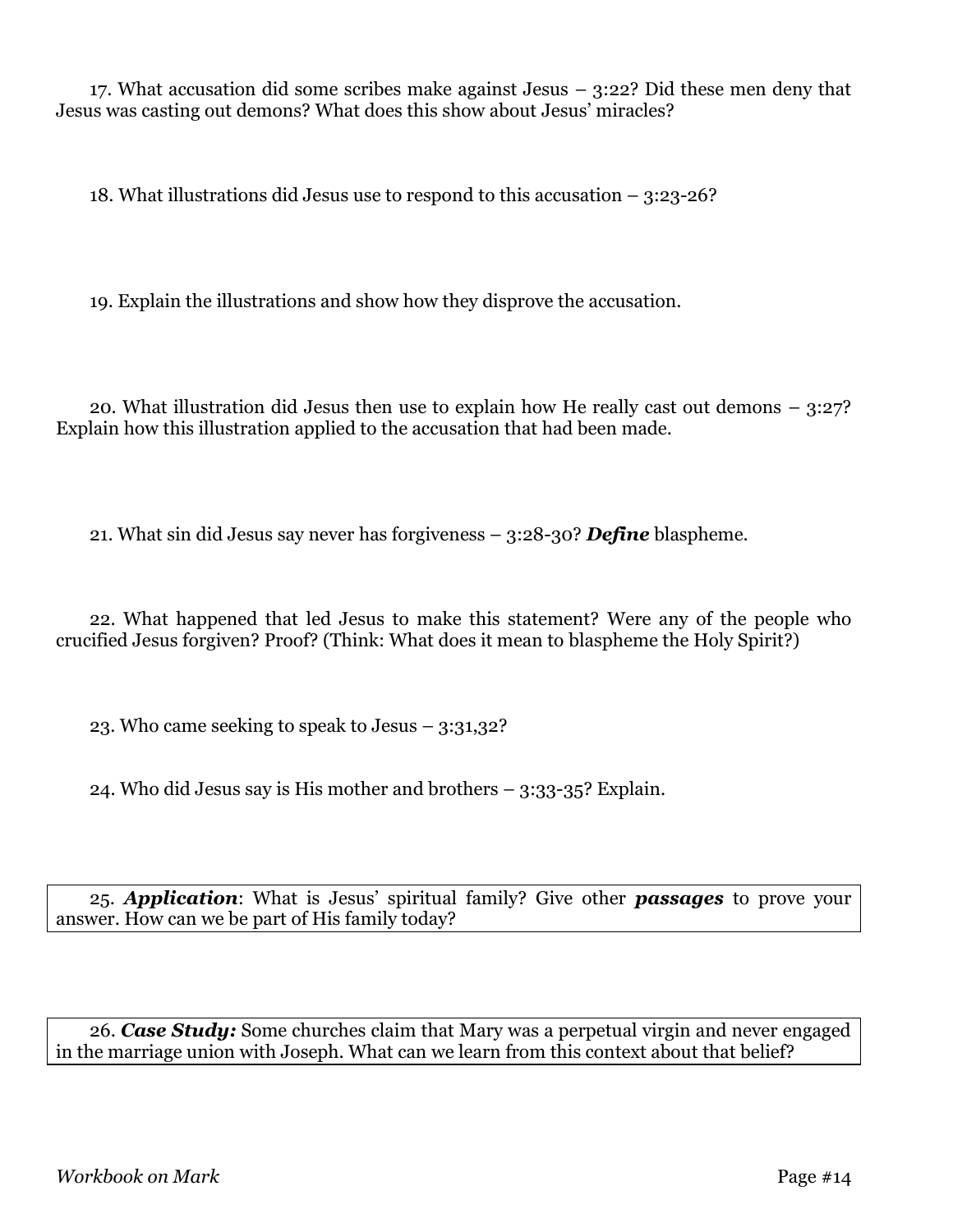Please read Mark 4 and answer the following questions.

1. Explain the arrangements Jesus used to teach the people – 4:1,2. What teaching method did He emphasize?

2. *Define* parable.

3. What reason did Jesus give why He taught the people in parables – 4:10-12?

4. Study Matthew 13:10-17. What problems did some listeners have?

5. *Special Assignment:* Was Jesus' teaching designed to be understood by everybody? Do all people deserve to have the Scriptures explained as clearly as possible? Think carefully in light of Jesus' teaching and explain your answer. What can we learn about our teaching today?

6. In the parable of the sower, what is represented by the seed and by spreading the seed on different kinds of soil?

7. What is represented by the wayside soil  $-4:13-15$ ?

8. *Application*: List some reasons why many people do not understand God's word. When people misunderstand, does the problem lie with the word of God? Explain.

9. What is represented by the rocky soil – 4:16,17?

10. Is it possible for a child of God to so sin as to be lost? List other passages and explain.

11. *Application*: What reasons are given that may cause people who are like rocky soil to fall away? Explain how each of these problems may cause people to stumble.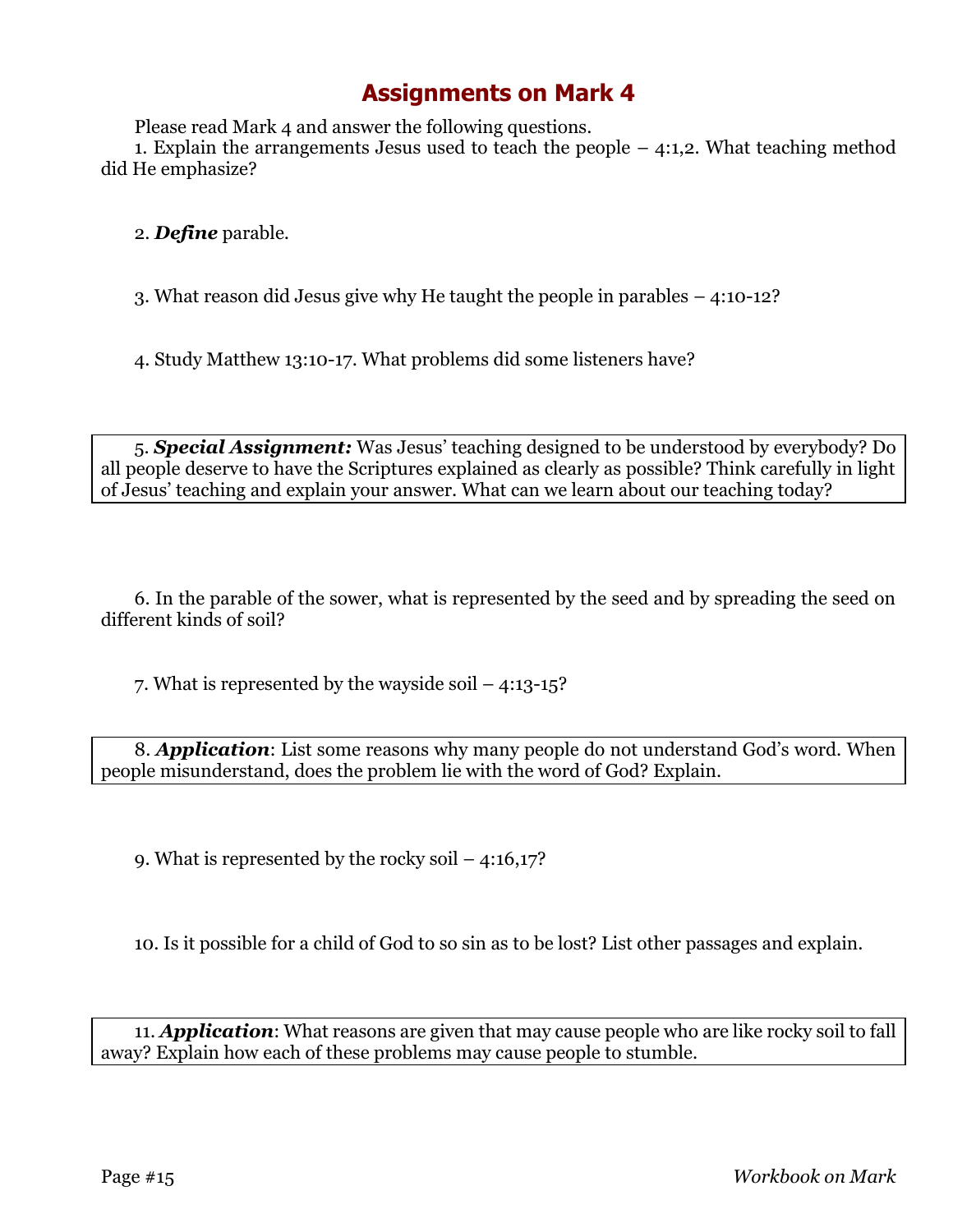13. *Application*: List the problems that can cause people who are like thorny soil to become unfruitful. Explain how each one can become a problem for a Christian.

14. What characterizes those who are good ground – 4:20?

15. Explain each of the characteristics that one must have to be good ground.

16. What is meant by thirty fold, sixty, and a hundred? What justifiable reasons may there be why some people produce more fruit for the Lord than others?

17. What should and should not be done with a lamp – 4:21? What does light usually represent in Scripture?

18. Explain the illustration of the lampstand.

19. What will happen to that which has been hidden and kept secret – 4:22? Explain how this may happen.

20. Explain the illustration of measuring – 4:24. What application does this have to hearing the gospel?

21. In what sense is it true that more is given to one who already possesses, but when one lacks he loses even what he has – 4:25? What application would this have to hearing the gospel?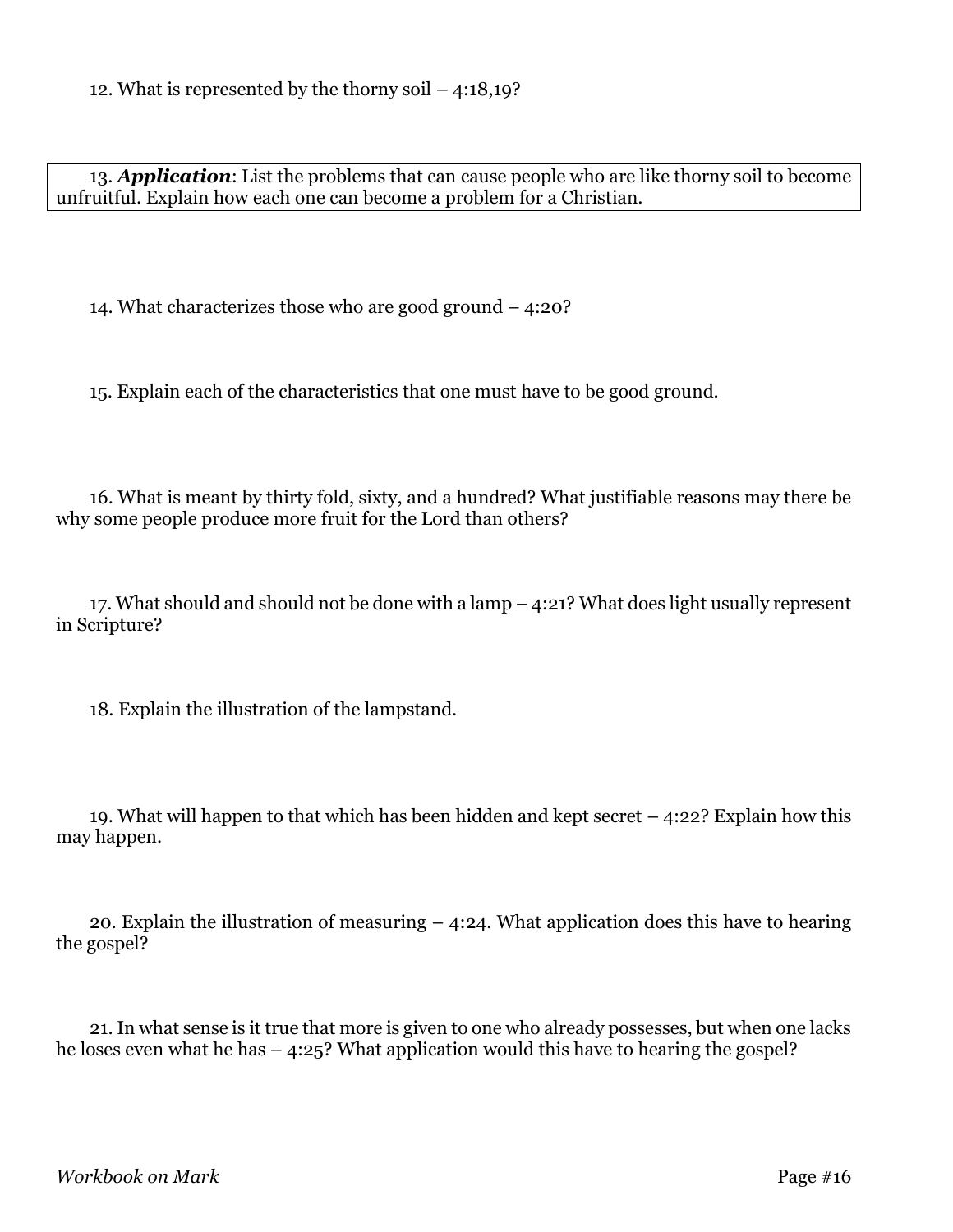22. Describe the parable of the growth of the seed – 4:26-29. In what sense is this true of physical farming?

23. What application would this have to teaching the gospel?

24. Describe the parable of the mustard seed – 4:30-32. What characterizes the growth of the mustard seed?

25. How does this illustration apply to the kingdom of God?

26. What method did Jesus continue emphasizing in teaching the people at this time – 4:33,34? How did He make sure the disciples understood?

27. What problem did the disciples have as they were crossing the sea – 4:35-37?

28. What was Jesus doing – 4:38? What concern did the disciples express to Him?

29. What did Jesus do to solve the problem – 4:39? What did this prove about Jesus?

30. What did Jesus ask the disciples – 4:40? Explain how they had shown lack of faith.

31. List some characteristics of true Bible miracles that we can observe in this event.

32. How did the disciples react to this miracle – 4:41? How does their reaction demonstrate the purpose of miracles?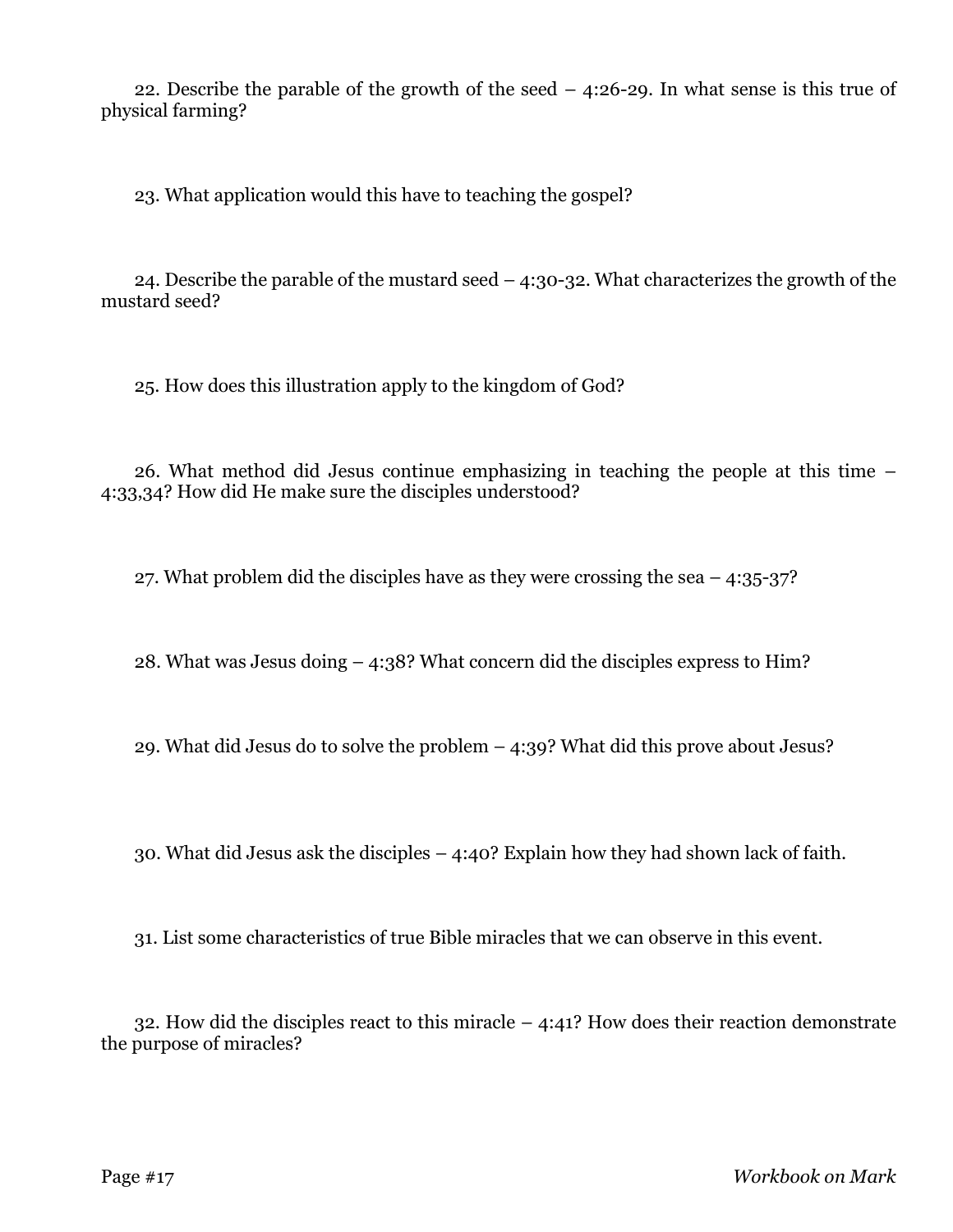Please read Mark 5 and answer the following questions. 1. Where did Jesus go (see  $map$ ) and who met him there  $-5:1,2$ ?

2. What problems did demons cause this man – 5:3-5. (Think: What does this show about the effect Satan has in the lives of those he controls? Does he work for the good of mankind?)

3. What request did the demons make of Jesus – 5:6-8? Why did they ask this? (Think: What might the demons have meant by this request?)

4. What question did Jesus ask the demons – save 5:9? What was the answer?

5. What did the demons request – 5:10? What does this show about Jesus' power?

6. What request did the demons make then  $-$  5:11,12?

7. What happened when Jesus gave them permission to do as they requested – 5:13?

8. What did the keepers of the swine do in 5:14? Then what did the people of the city do?

9. What did the people observe about the man who had been demon possessed – 5:15? What request did they then make of Jesus  $-5:17$ ?

10. What did the man who had been possessed of the demon want to do, but what did Jesus tell him to do instead – 5:19,20? (Think: How did this differ from other cases, and why might Jesus have responded differently from the other cases?)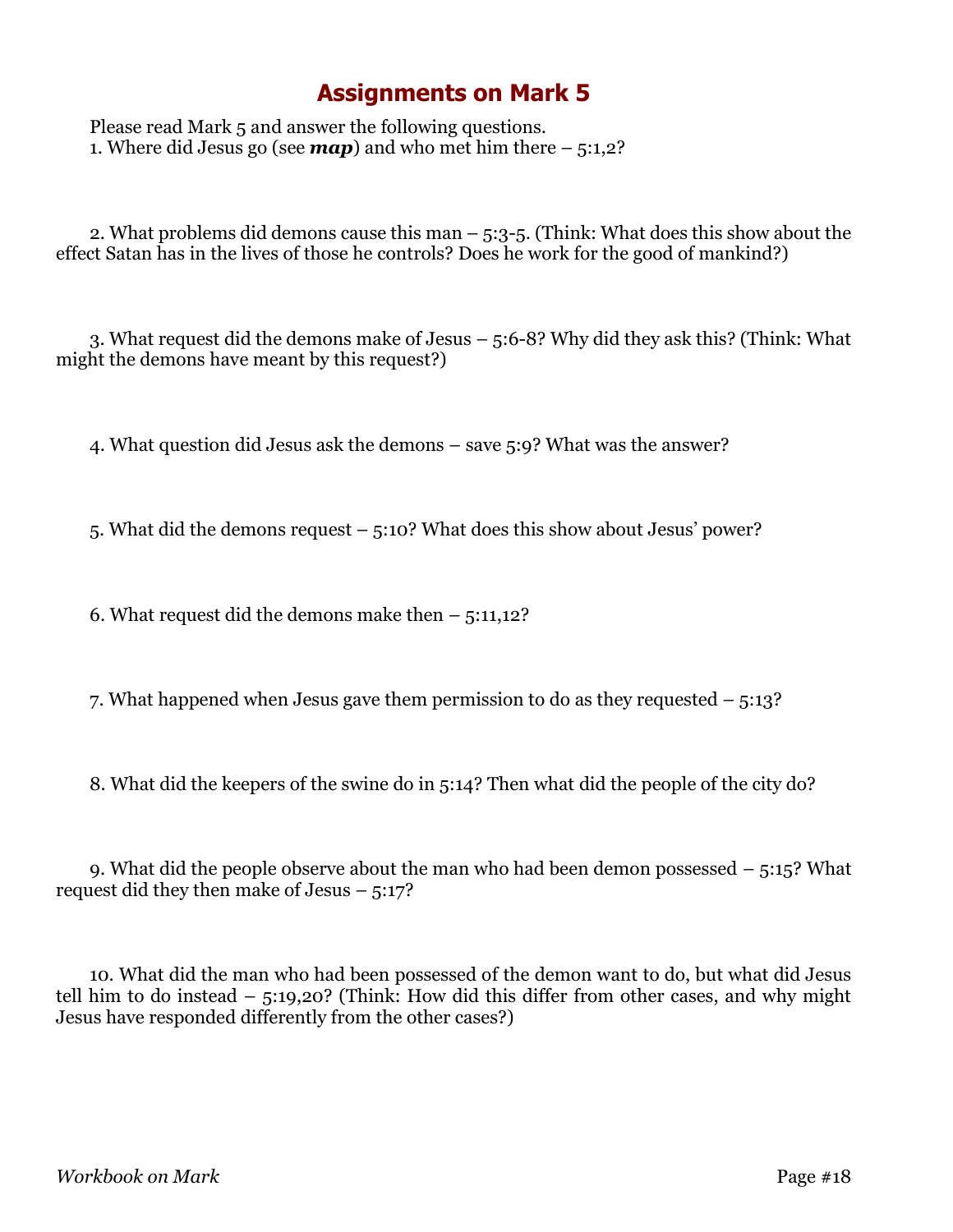11. Who next made a request of Jesus, and what was the request – 5:21-23?

12. As Jesus went with the man, what did the people do  $-5:24$ ?

13. What problem did a woman have – 5:25? How long had she had it?

14. What had she done to deal with the problem, and what was the result  $-5:26$ ?

15. What did the woman do to receive a healing – 5:27,28? Why did she do it?

16. What happened as a result – 5:29?

17. Explain how this miracle demonstrates the nature of true miracles. In particular, how does it prove that miracles were impossible by natural law?

18. What question did Jesus ask, and why did He ask it  $-$  5:30? (Think: Did Jesus not know who had done the deed? What was the purpose of the question if He did know?)

19. How did the disciples respond to Jesus' question  $-5:31,32$ ?

20. What did the woman do then, and what did Jesus say to her – 5:33,34?

21. *Special Assignment:* Explain how this story demonstrates the nature of the kind of faith that God blesses. Was this woman's faith required to act in order to receive the blessing from the Lord or did she receive the blessing by faith without doing anything?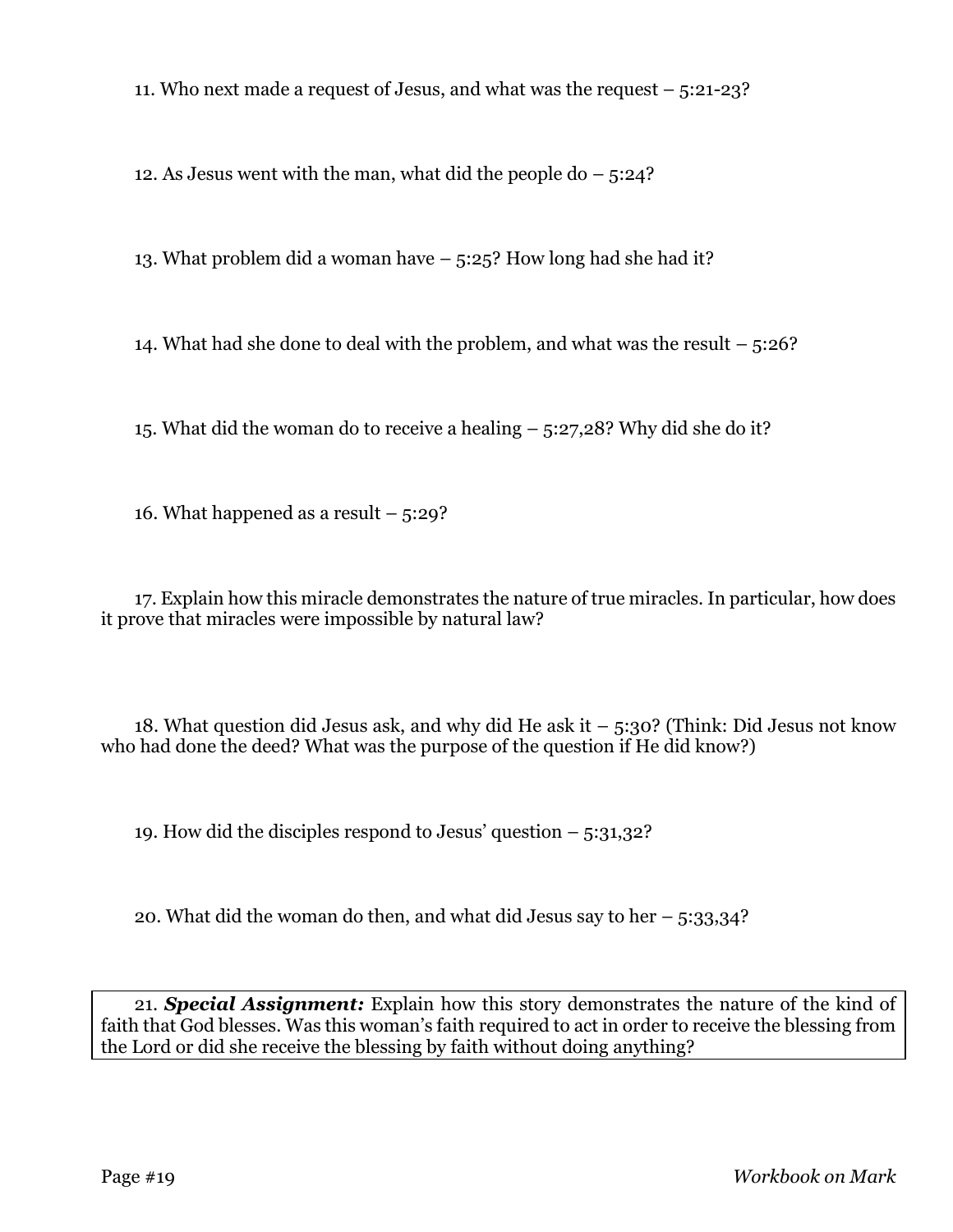22. What message came about the ruler's daughter  $-$  5:35? What did the message indicate about the people's concept of Jesus' ability to help the girl further?

23. What reassurance did Jesus give to the ruler – 5:36?

24. Who went with Jesus into the house  $-5:37$ ? What circumstances did they find in the house when they arrived  $-5:38$ ?

25. What did Jesus say to the mourners – 5:39? In what sense was His statement true?

26. How did the people respond – 5:40? Why would they respond in this way?

27. Who went with Jesus to see the little girl  $-$  5:40? What did Jesus say to her  $-$  5:41?

28. What happened as a result of the command of Jesus – 5:42?

29. What did Jesus say to do after the girl had been raised – 5:43? What is the significance of the fact that she walked and ate?

30. List other Bible examples in which inspired men raised someone from the dead.

31. How does this example demonstrate the nature of true Bible miracles?

*Workbook on Mark* Page #20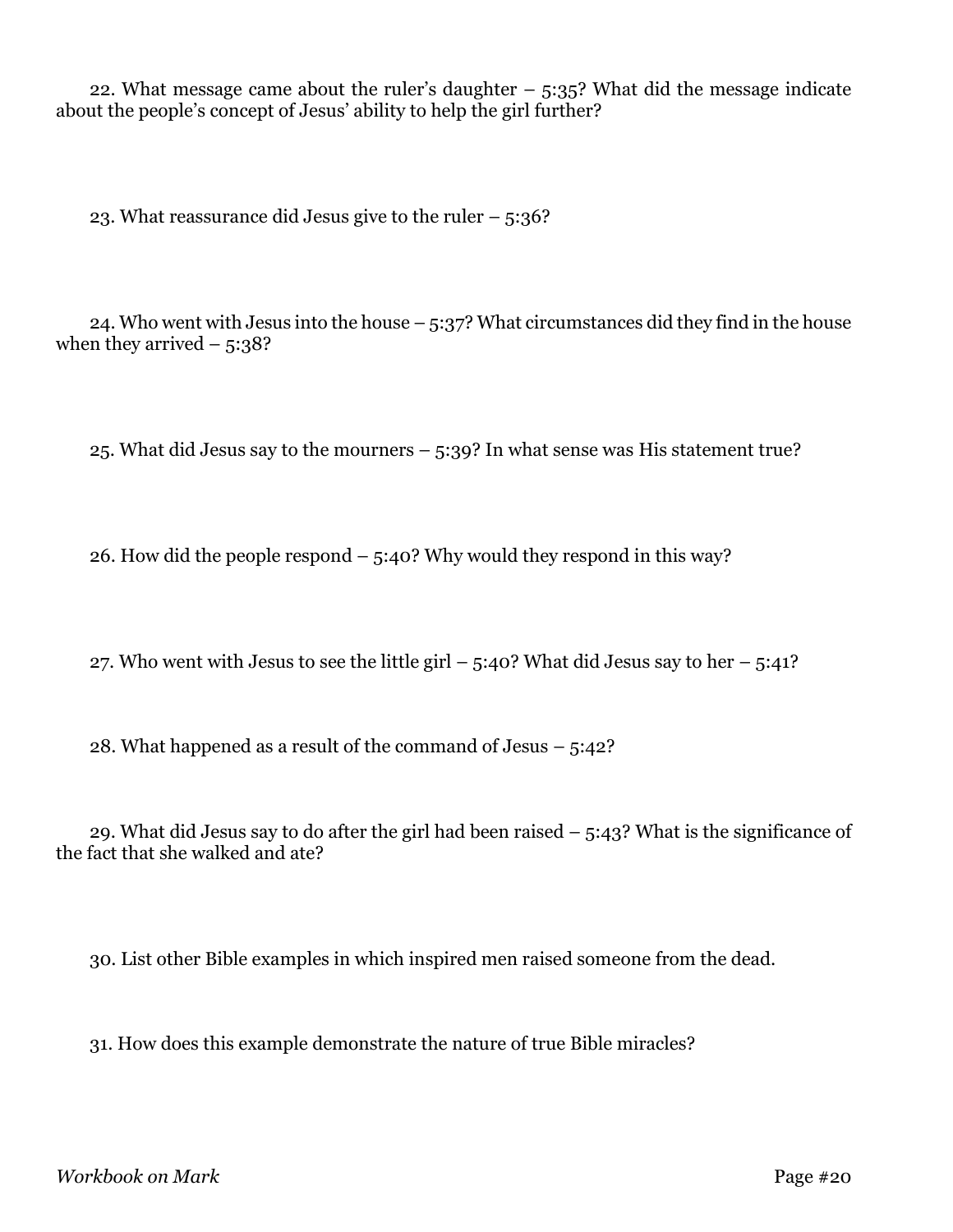Please read Mark 6 and answer the following questions. 1. Where did Jesus teach next – 6:1-3? What concern did the people there raise?

2. *Case Study:* Some churches teach that Mary the mother of Jesus remained a virgin all of her life. What can we learn about this doctrine according to 6:3?

3. What explanation did Jesus give for the reaction of the people – 6:4? Explain it.

4. How did the reaction of the people affect the Jesus' miracles – 6:5,6? (Think: Does this mean Jesus was unable to do miracles or simply that there was no point in doing miracles?)

5. Whom did Jesus call to Himself and what power did He give them – 6:7?

6. What arrangements did Jesus instruct the men to make for their journey – 6:7-10?

7. *Special Assignment:* Study parallel passages regarding the Limited Commission. List ways Jesus' instructions here were limited, in contrast to the Great Commission given later.

8. *Case Study:* Some people claim these instructions mean preachers today should not marry or own property, but should just travel depending on people to provide for them. Did these restrictions still apply after the death of Jesus. Prove your view.

9. What did Jesus instruct the apostles to do if people refused to hear their message – 6:11? How did He describe the consequences to such a city? Explain the meaning.

10. What work did the apostles do as they traveled – 6:12,13? What message did they preach?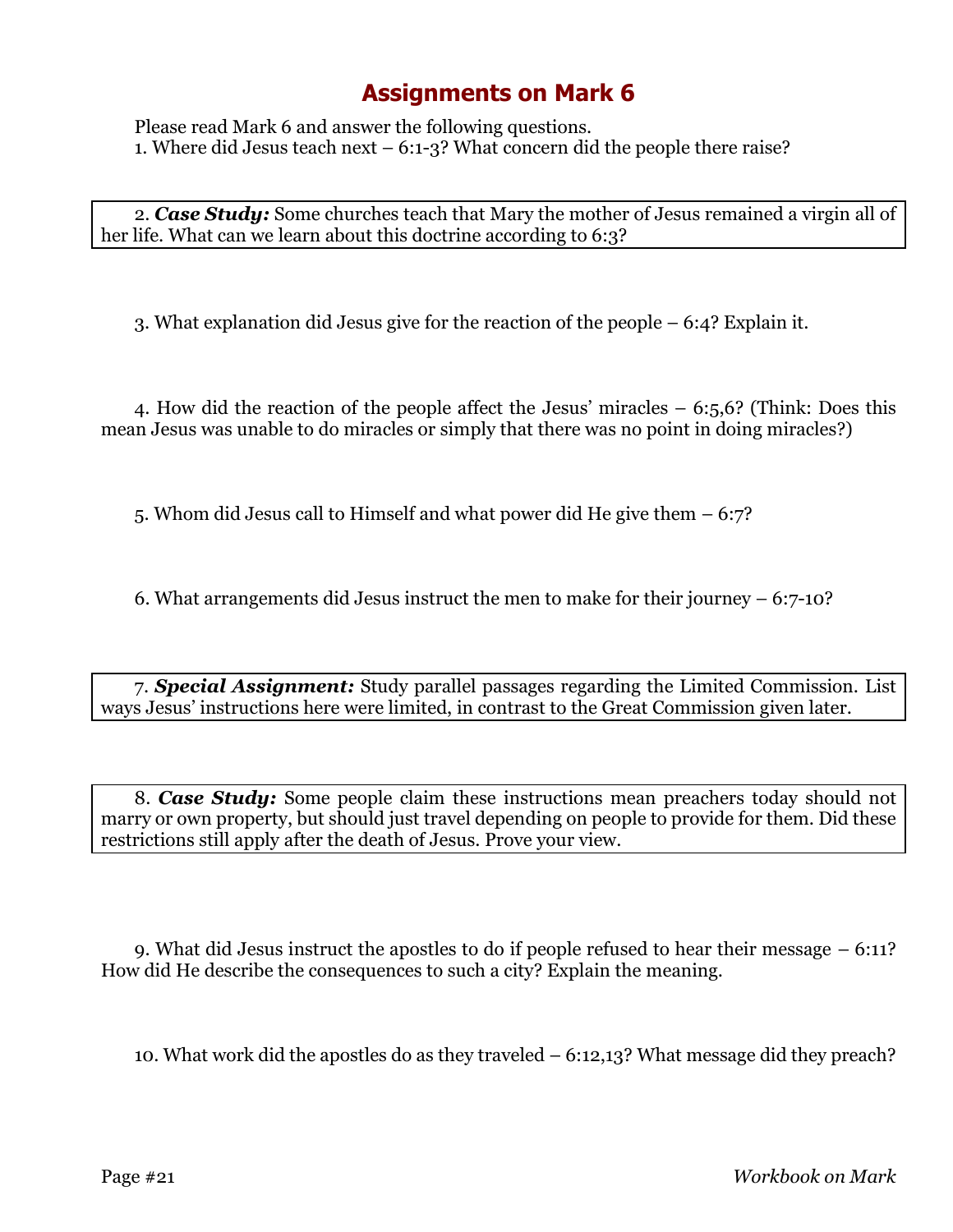11. What opinions did various people hold about who Jesus was – 6:15?

12. Who did King Herod think Jesus was – 6:14,16? Why did he think this?

13. Why had Herod imprisoned John – 6:17,18?

14. *Application*: What can we learn from the fact that John rebuked this king and taught him that he had married a woman that he had no right to have?

15. What attitude did Herod's wife have toward John – 6:19,20? But how did Herod treat John? Why?

16. How did Herodias' daughter please Herod? What did he swear to her – 6:21-23?

17. To whom did Herodias' daughter go for advice as to what gift she should ask from Herod – 6:24,25? What request did she make?

18. *Application*: What can we learn from the response of Herod's wife, and what can we learn from this example about the danger of foolish vows?

19. How did Herod feel when he heard the request of Herodias' daughter – 6:26? Why did he decide to honor it? (Think: What does this show about the motives of some politicians?)

20. What finally happened to John – 6:27-29? What was done with his body?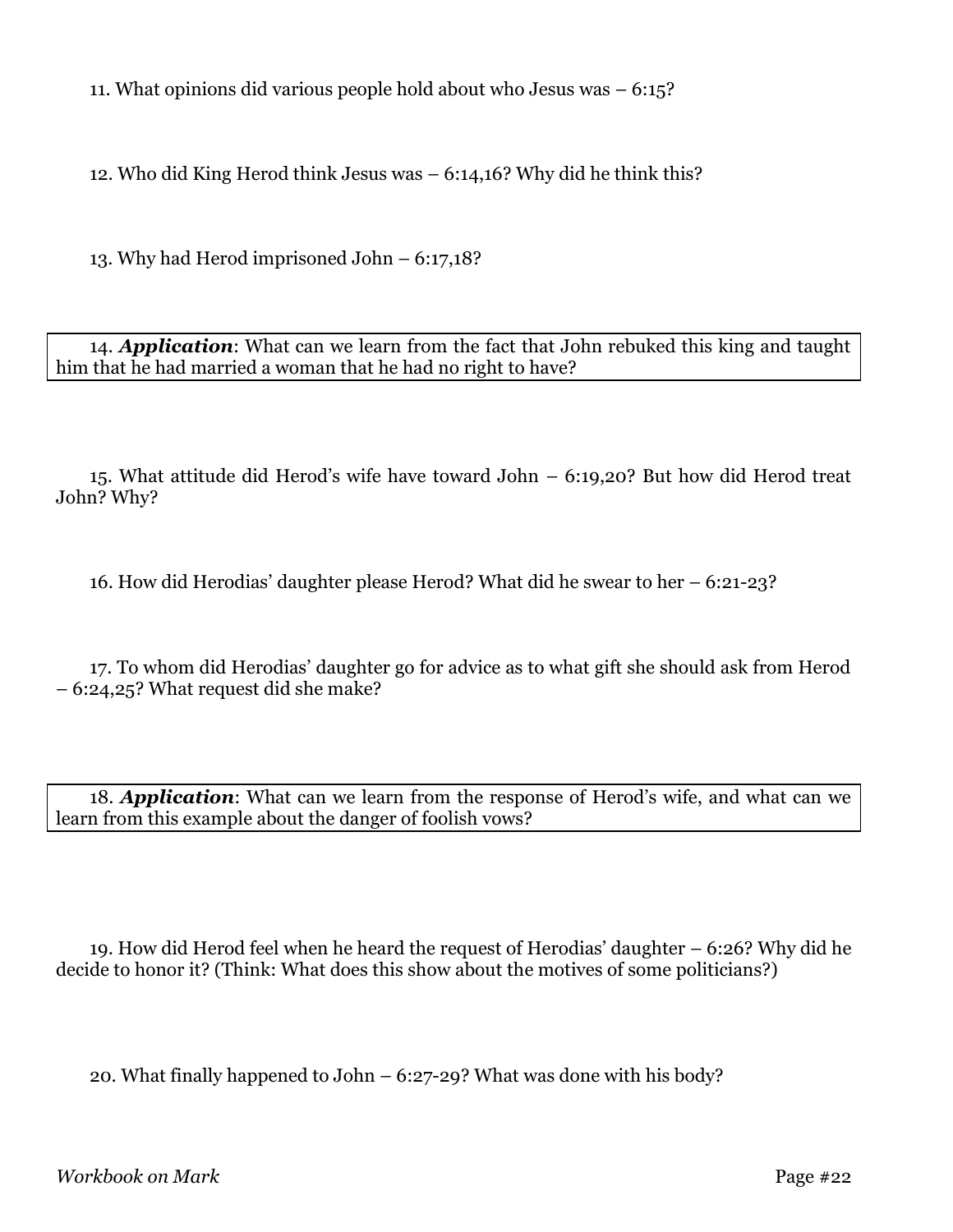21. What did the disciples do when they returned from their trips – 6:30?

22. What did Jesus then suggest they  $do - 6:31,32$ ? Why?

23. Who followed them – 6:33,34? What did Jesus do when He saw the people?

24. Explain the illustration of the sheep and the shepherd.

25. What concern did the disciples raise – 6:35,36? What did they suggest to do about the problem?

26. What did Jesus say to do about the problem – 6:37? How did disciples respond?

27. How much food did the disciples have with them  $-6:38-40$ ? What were the people then told to do?

28. What did Jesus do with the food – 6:41? What did He do first?

29. How many people ate – 6:42-44? How satisfied were they? How much food was left over?

30. *Special Assignment:* Explain how this event demonstrates the characteristics of true Bible miracles. What details are given that show the event was impossible by natural law? Do modern faith healers duplicate miracles like this?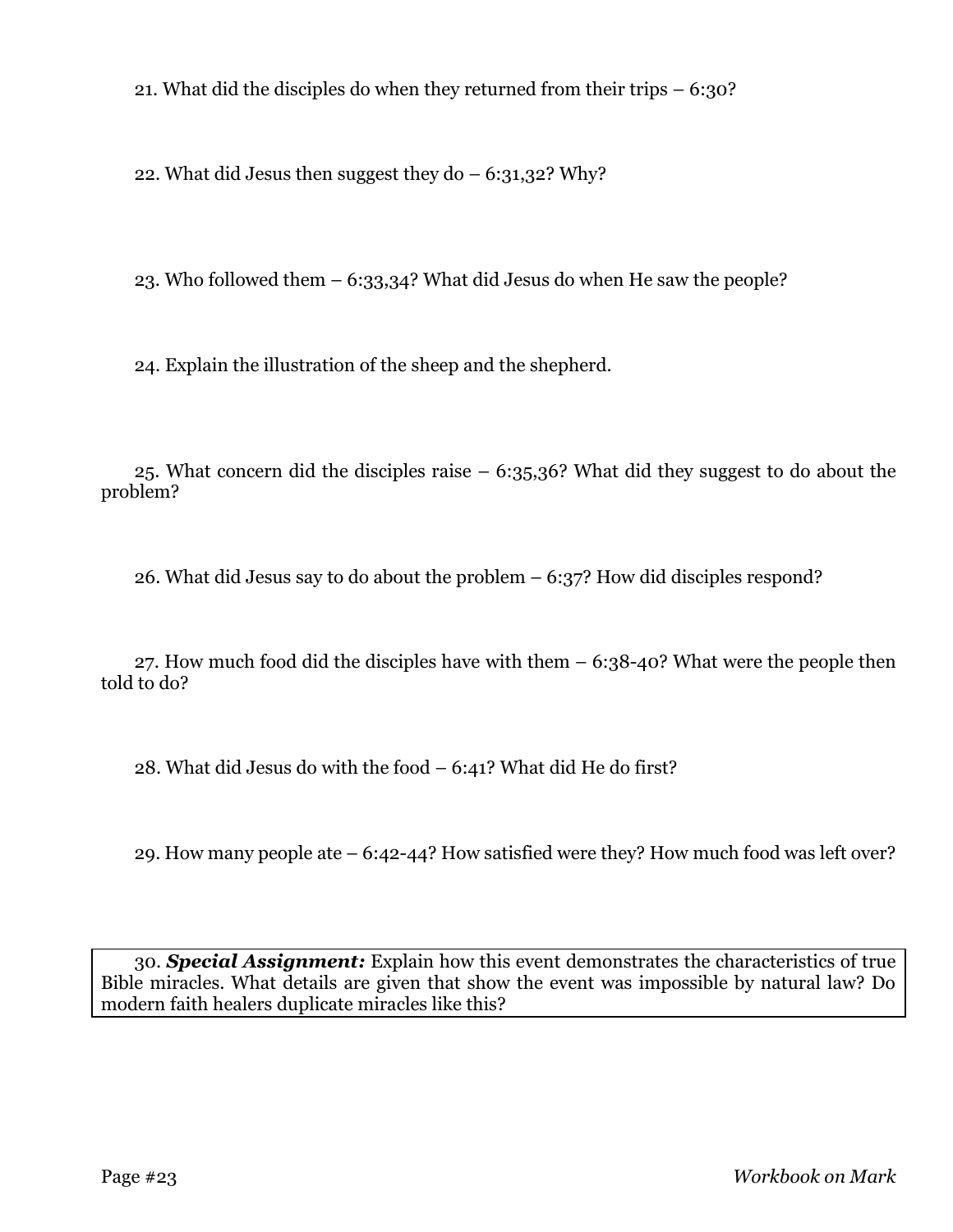31. What did Jesus tell the disciples to  $d_0 - 6:45$ ? What did He do with the multitude?

32. Where did Jesus go then and why – 6:46? What can we learn from this example?

33. What problem did the disciples have on the sea – 6:47,48? Where were they at this time?

34. How did Jesus go to the disciples – 6:48? What time of day was it?

35. What did the disciples think when they saw Jesus – 6:49,50? How did He comfort them?

36. What happened when Jesus got into the boat  $-$  6:51,52? How did this affect this the disciples?

#### 37. *Application*: What lessons can we learn from this miracle?

38. Where did they go next – 6:53 (see *map*)?

39. What did the people do when they recognized Him – 6:54-56? What did they want Jesus to do?

40. What is amazing about the healings – 6:56? How many people were healed?

41. How did these healings differ from the so-called miracles of modern faith healers?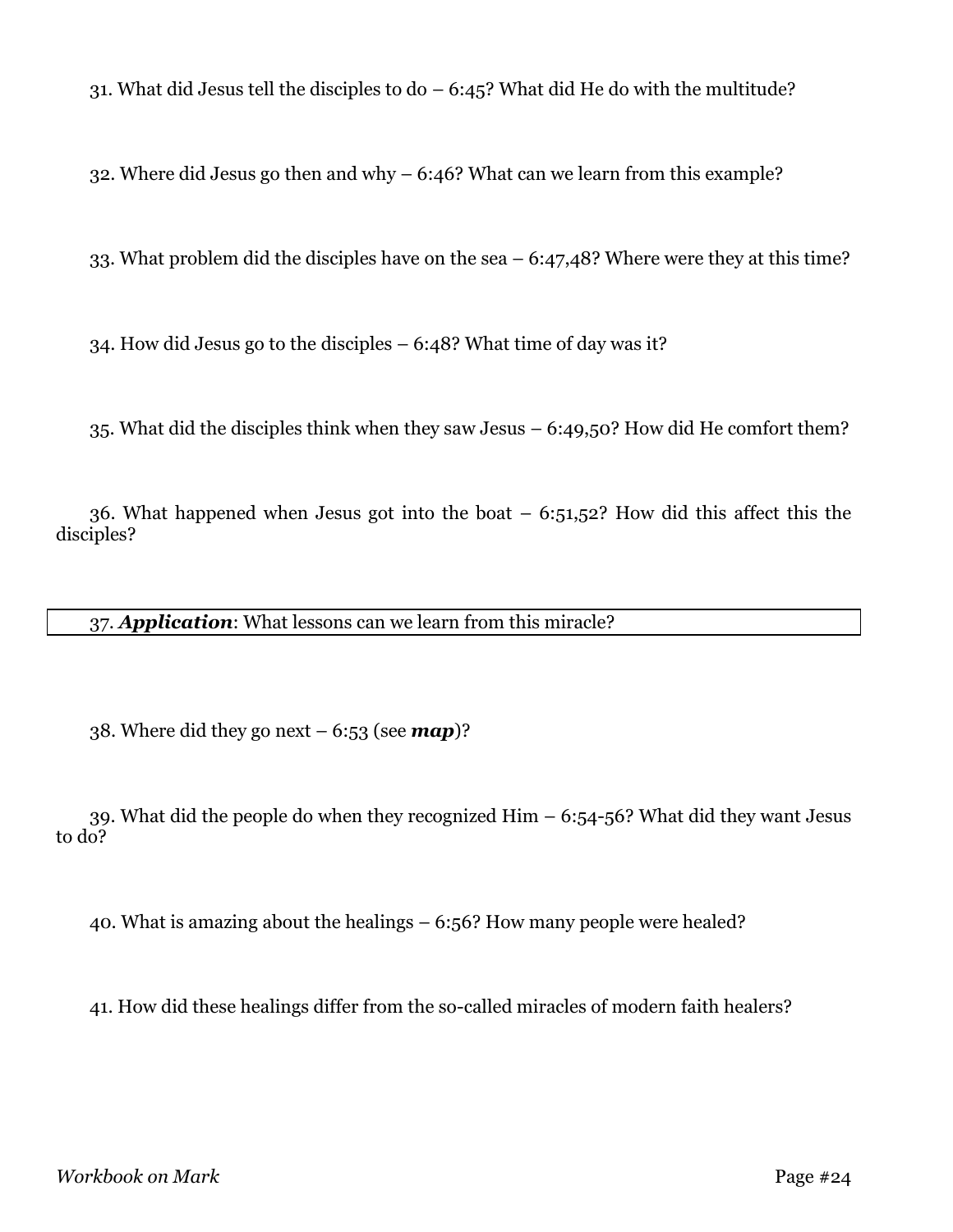Please read Mark 7 and answer the following questions. 1. What criticism did the Pharisees and scribes raise about Jesus' disciples – 7:1-5?

2. *Define* tradition. What were some traditions that the Jews kept?

3. List other *passages* about traditions.

4. *Special Assignment:* Are all traditions wrong? What kind of traditions did Jesus oppose? Explain.

5. What passage did Jesus quote in 7:6? Why did He object to their traditions?

6. *Application*: Give examples of practices in which people often have the problem that Jesus described in 7:6.

7. What did Jesus say was wrong with their traditions according to 7:7-9? List other passages about the danger of following human authority in religion.

8. *Application*: Give examples of practices in which people have the problem that Jesus described in 7:7-9.

9. What example did Jesus give in 7:10-13 to illustrate how their human traditions violated the will of God? Explain it.

10. How does the example Jesus gave illustrate another way human traditions can be wrong?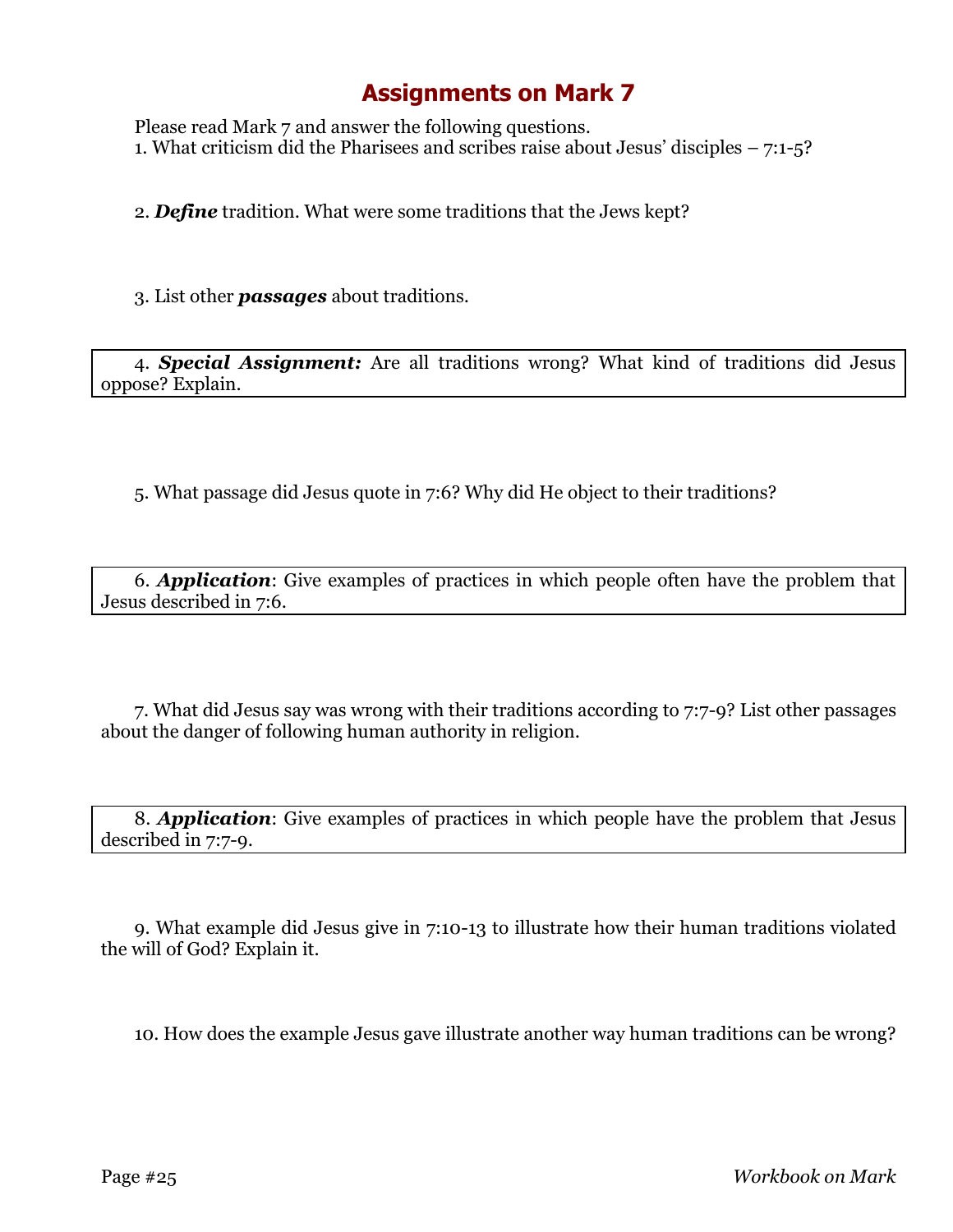11. What did Jesus command the multitudes to do in 7:14? What can we learn about the ability of people to understand the teachings of Jesus?

12. What principle of right and wrong did Jesus state in 7:15? How did this apply to the subject of eating with unwashed hands?

13. What further explanation did He give to this principle in 7:17-20?

14. How would Jesus' explanation apply to teaching of the law about clean and unclean foods?

15. *Special Assignment:* Does it follow from this teaching that nothing that enters the body from outside can ever have a defiling influence? That is, is there a limit to the principle that Jesus stated here? Explain your answer.

16. List below each of the things that Jesus listed in 7:22,23 that come from within and defile a man. Define each one and give at least one other passage of Scripture that discusses it.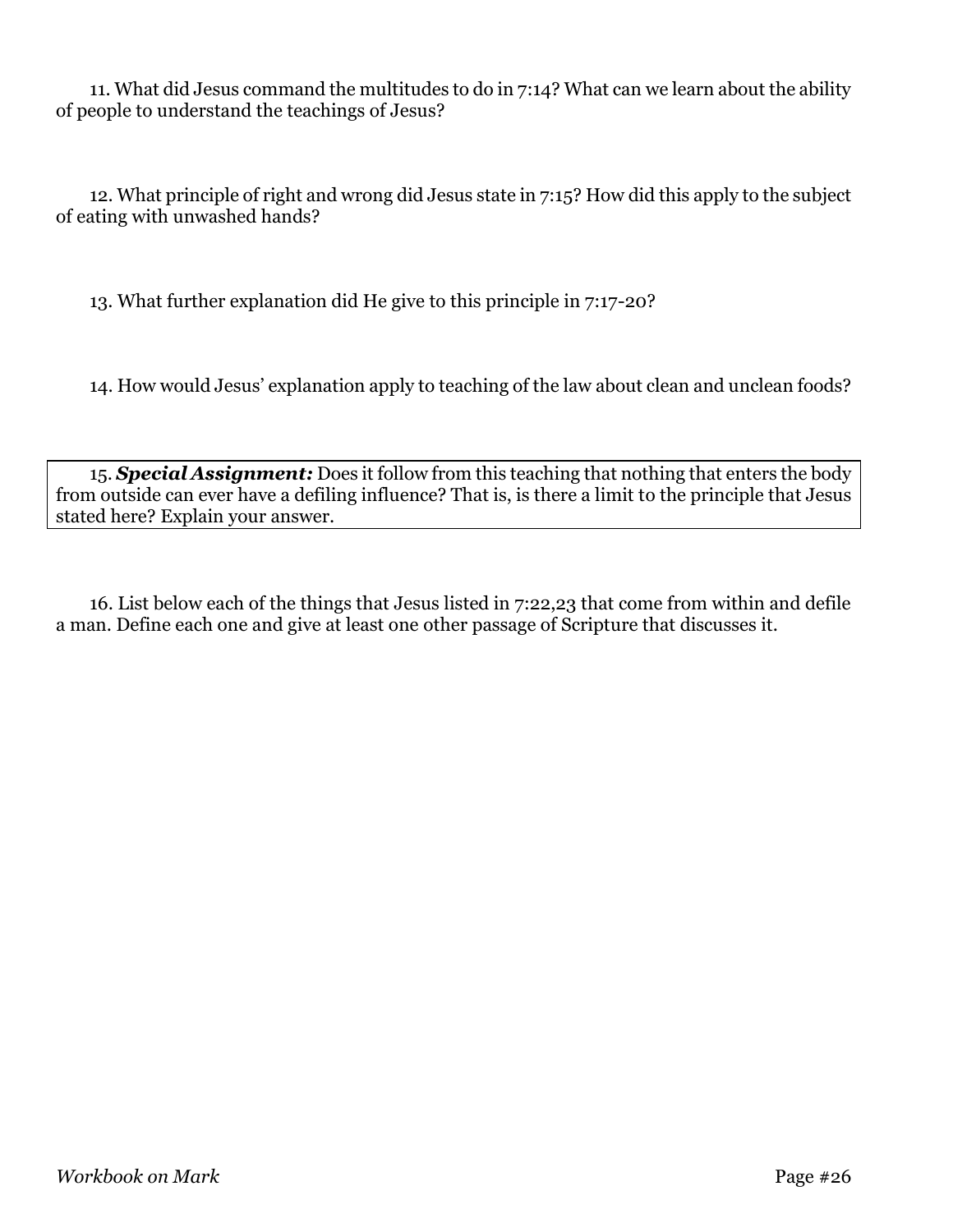17. Where did Jesus go next – 7:24-26 (see *map*)? Who found Him there, what kind of woman what she, and what request did she make?

18. What response did Jesus give to her  $-7:27$ ? Explain it (comparing parallel passages elsewhere may help here). (Think: Did Jesus not mean for the gospel to go to Gentiles? Why respond to the woman as He did here?)

19. How did the woman respond to Jesus' statement – 7:28? How was this a fitting response to the statement of Jesus?

20. What did Jesus do because of the faith that she had demonstrated – 7:29,30?

21. Where did Jesus go next? What problem did a man there have  $-7:31,32$ ?

22. What did Jesus do with the man and what did He say  $-7:33,34$ ?

23. What happened as a result  $-7:35$ ?

24. How did this event demonstrate the nature of miracles and show that they are impossible by natural law?

25. What instruction did He give the people, and what did they do instead  $-7:36$ ?

26. How did the people react to the miracle  $-7:37$ ? How does this demonstrate the primary purpose of miracles?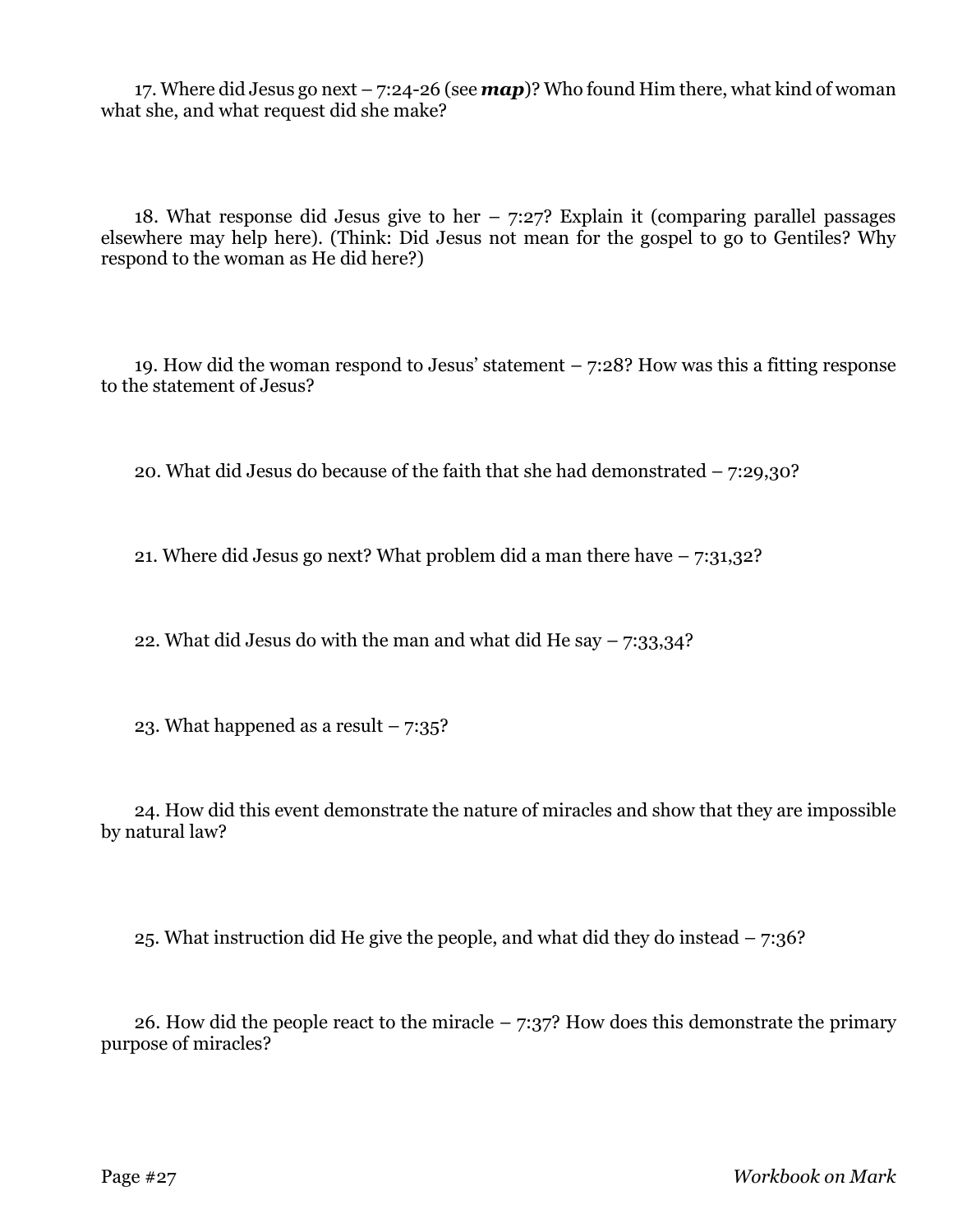Please read Mark 8 and answer the following questions. 1. What concern did Jesus express about the multitude that He was teaching – 8:1-3?

2. What concern did the disciples express about the situation – 8:4? What does their concern demonstrate about the problems involved in feeding these people?

3. What did Jesus ask them in response – 8:5? What answer did they give? What else did they have according to verse 7?

4. What did Jesus do with the food – 8:6,7?

5. What did He do before distributing the food? What lesson should we learn from this practice?

6. How well did this meet the people's needs – 8:8? How many fragments were left over?

7. How many people ate – 8:9? Where else had Jesus done a similar miracle?

8. Explain how the specific information given here demonstrates that this was a miracle impossible by natural law.

9. Where did Jesus go then – 8:10? What request was made of Him – 8:11?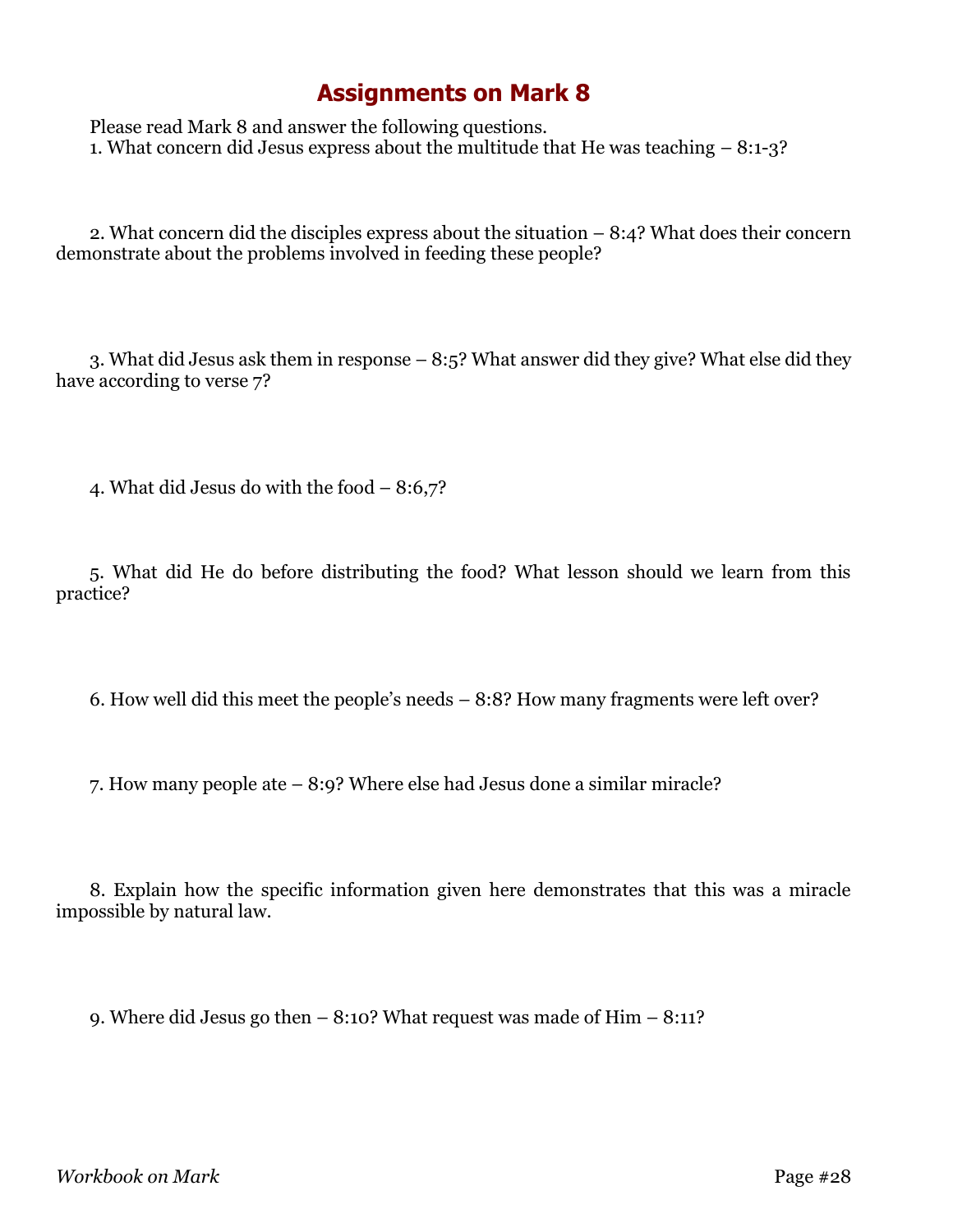10. How did Jesus respond to the request – 8:12? Where else do we read further information about this kind of request?

11. *Special Assignment:* Why would Jesus refuse to give these people a sign? Did He always condemn people for wanting miracles? Had these people seen any of His miracles?

12. *Case Study:* When we ask so-called faith healers to do miracles today to prove they have the power, they often cite passages like this to justify refusing. How would you respond?

13. As Jesus and his disciples were leaving, what mistake had the disciples made – 8:13,14? How much food did they have?

14. What instruction did He give – 8:15? In what way did they misunderstand – 8:16?

15. What questions did He ask them to help them understand that His statement had not been concerned primarily about physical food  $-8:17-21$ ? Explain the point.

16. Read the accounts of this event as recorded in Matthew and Luke. What explanation do they give for the real meaning of Jesus' statement?

17. List other *passages* where the word leaven is used to illustrate the danger of error.

18. *Application*: List several ways that false teaching and error can properly be compared to leaven.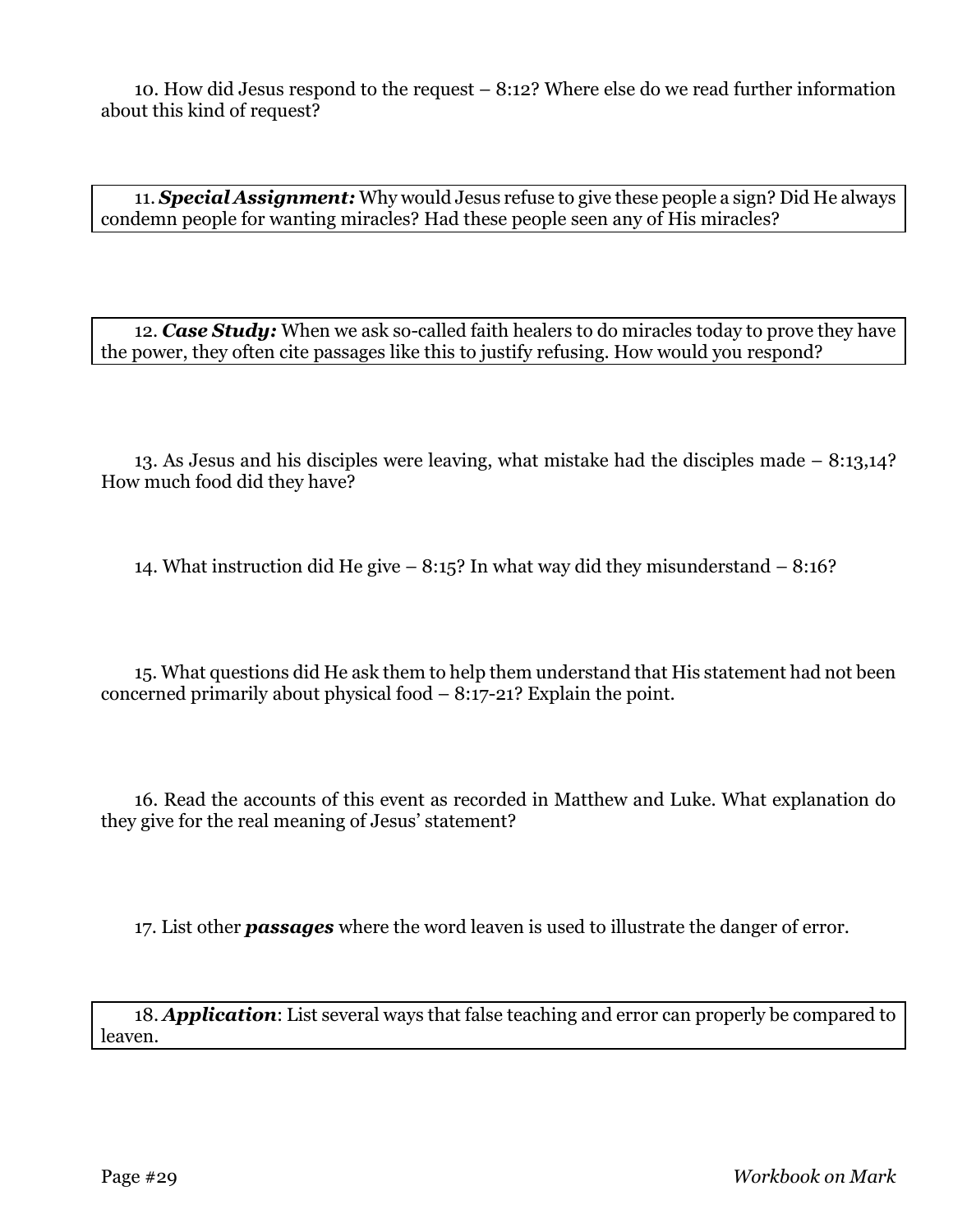19. List other *passages* that warn us to beware of harmful influence that other people can have on our lives.

20. Where did Jesus go next? What request was made of Him there – 8:22?

21. What did Jesus do for the man – 8:23,24? What effect did this have on the man?

22. What did Jesus do then, and what was the result  $-8:25$ ? (Think: What significance is there in the fact that Jesus healed this man in stages?)

23. What instruction did Jesus give the man then – 8:26?

24. Where did Jesus and his disciples go next (see *map*) – 8:27? What question did Jesus ask the disciples?

25. Why was the question that Jesus asked important? What answers did the disciples give – 8:28?

26. *Application*: What was wrong with the views that people held about who Jesus was? In what ways do people today sometimes hold similar views?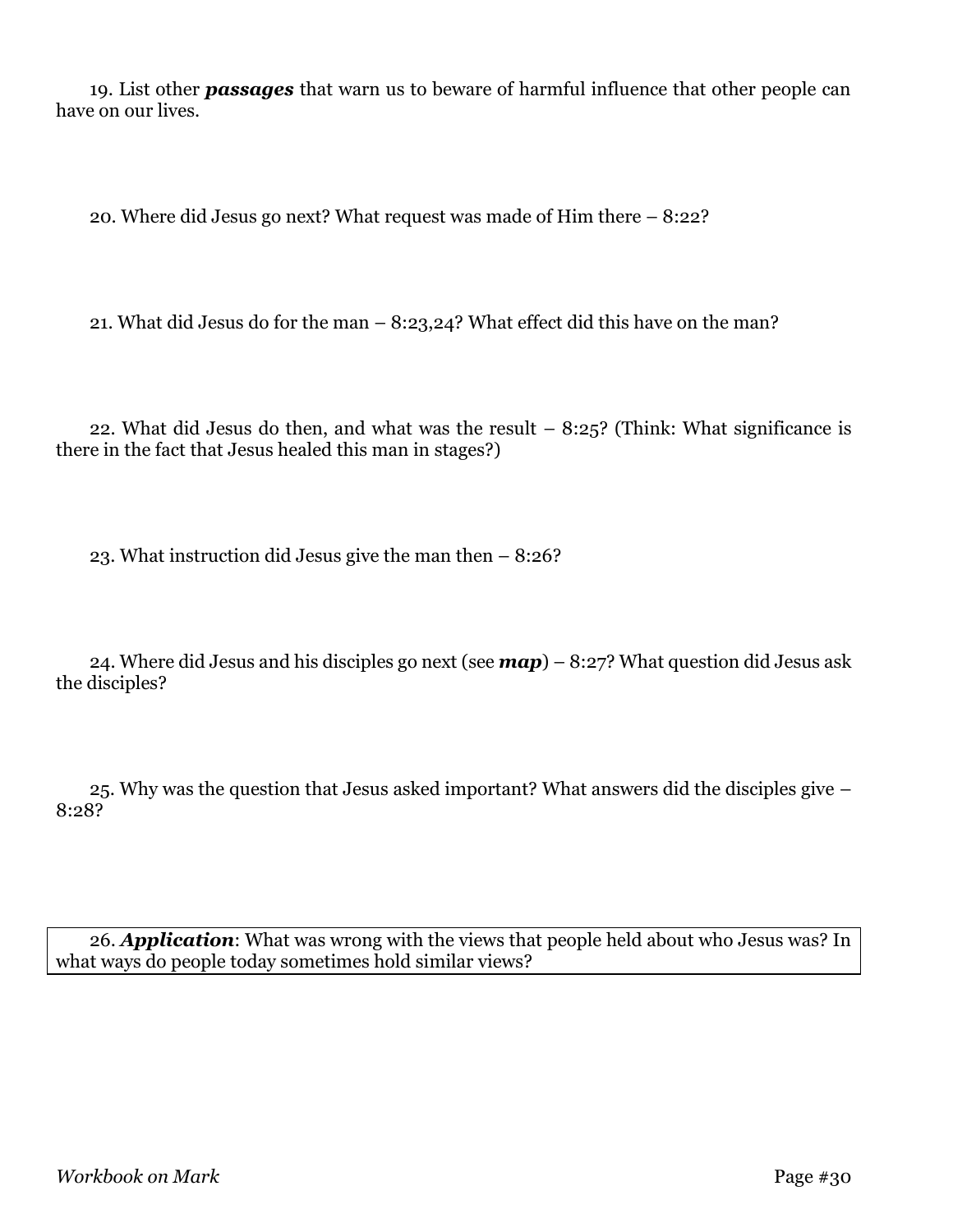27. What question did Jesus ask the apostles next – 8:29? What answer did Peter give? Explain it.

28. How might Peter have known the correct answer to the question Jesus asked? (Think: Why would Jesus instruct the apostles not to tell others who He was  $-8:30$ ?)

29. What prediction did Jesus make in 8:31? In what way was this statement amazing?

30. How did Peter respond to the prediction Jesus had made – 8:32,33? How did Jesus then respond to Peter? (Think: Why might Peter have responded as he did?)

31. Why would Peter's response be so offensive to Jesus? What reason did He give for Peter's error? What lessons can we learn?

32. *Special Assignment:* What did Jesus say a person must do in order to come after Him – 8:34,35? Study the context and explain what it means to deny oneself and take up his cross. Where had Jesus just said that He was going? What does a cross have to do with it?

33. How did Jesus teach the value of the soul in 8:36,37? Explain His point. What lessons should we learn?

34. What error did Jesus warn about in 8:38? How might we be guilty? What are the consequences? (Think: How does this warning relate to verses 34,35?)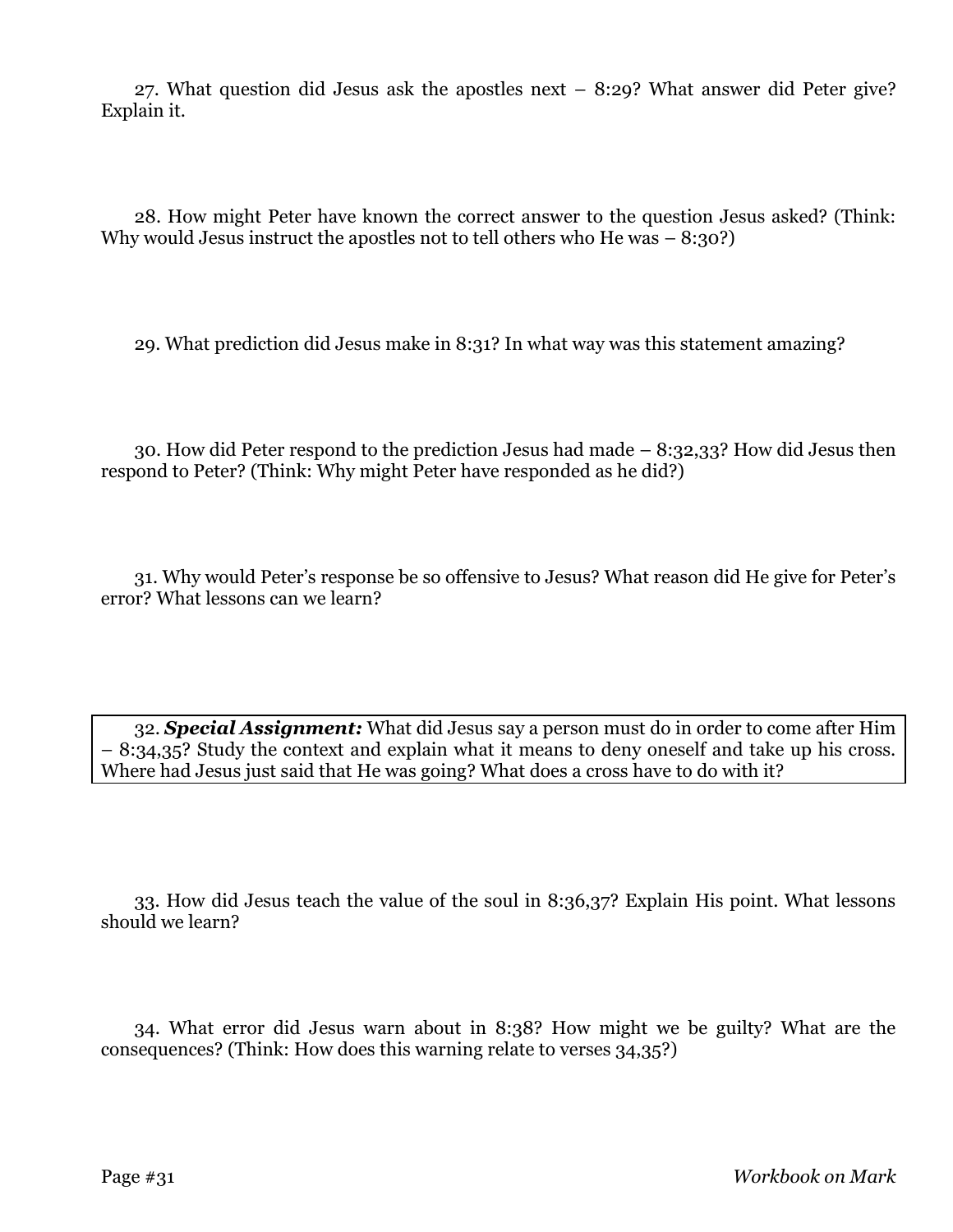Please read Mark 9 and answer the following questions.

1. What did Jesus promise regarding the kingdom in 9:1? What did this promise mean specifically regarding how soon the kingdom would begin?

2. *Special Assignment:* Jesus promised the kingdom would come with power. What more does Acts 1:3-8 tell us about the coming of the power and so the coming of the kingdom? Now study Acts chapter 2 and list as many ways as you can that show this promise was fulfilled. What can we learn about the beginning of the kingdom?

3. *Case Study:* Premillennialism teaches that the kingdom still has not begun but will begin when Jesus comes again. Based on what we have learned, how would you respond? See also: Colossians 1:13,14; Hebrews 12:23-29; Revelation 1:9; 1 Corinthians 15:22-28.

4. What happened when Jesus was transfigured – 9:2,3? Who witnessed this event?

5. Who appeared talking with Jesus – 9:4? List things you know about these men.

6. What did Peter propose – 9:5,6? What would be the significance of making a tabernacle for each of these three men?

7. How did God respond to Peter – 9:7? After that, whom did the disciples see – 9:8?

8. List *passages* showing the Old Testament law has been replaced by the gospel.

9. *Special Assignment:* What was the significance of taking away Moses and Elijah, leaving only Jesus, saying He was the son of God so listen to Him? Specifically, what would this mean about the Jesus' teaching compared to the Old Testament? Study Hebrews 1:1,2.

10. Where else has the Father testified personally that Jesus was His Son? For what purpose did Peter use this event in 2 Peter 1:16-18?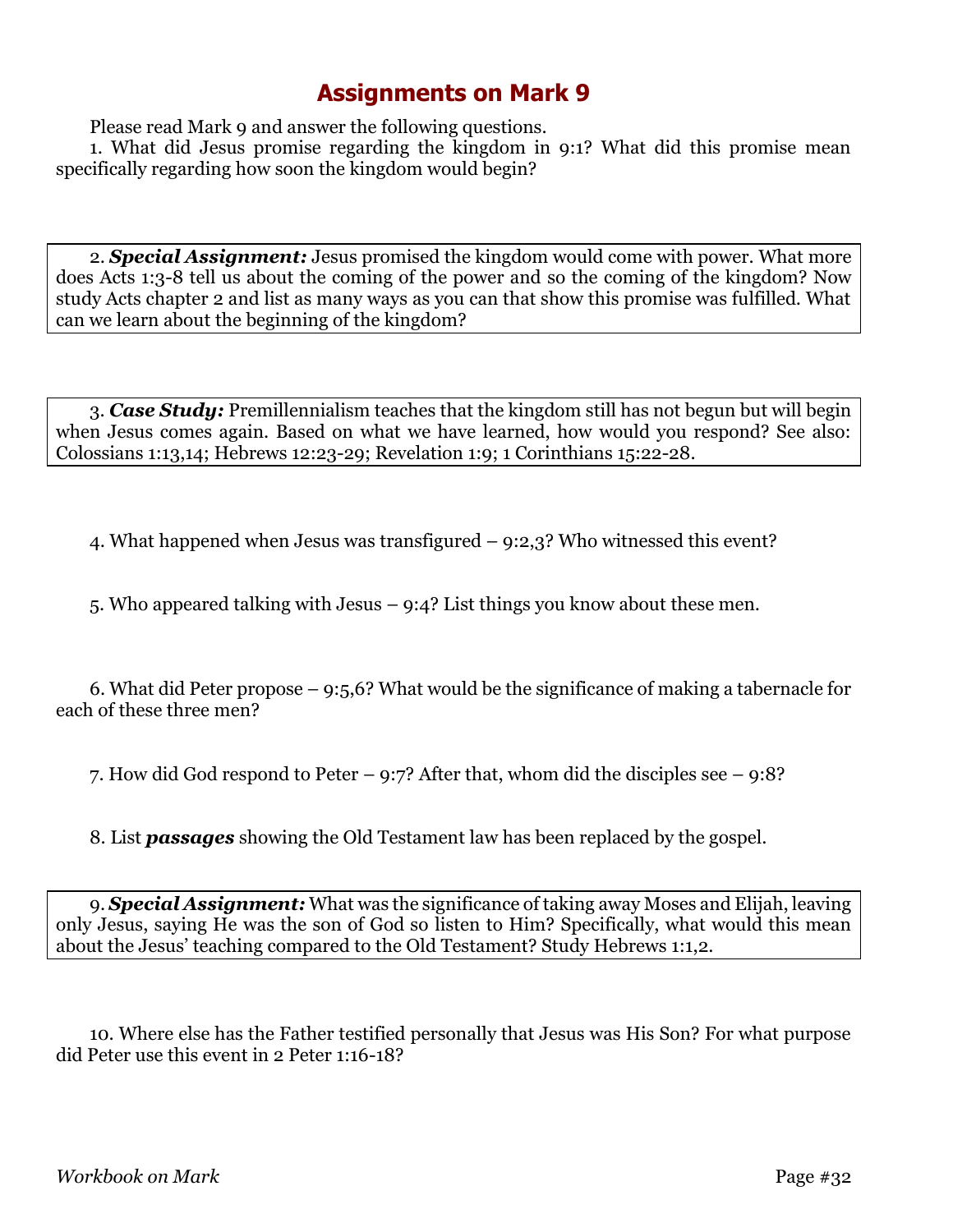11. What instruction did Jesus give the apostles – 9:9,10? How did they react?

12. What question did the disciples ask Jesus – 9:11?

13. How did He respond – 9:12,13? How had the people treated this "Elijah," and how did this compare to how the people would treat Jesus?

14. According to Matthew 17:13, about whom did the disciples realize that Jesus was speaking? Where else have we studied a comparison between this man and Elijah?

15. When Jesus returned from the mountain, what did He find His other disciples doing – 9:14,15? What question did He ask  $-$  9:16?

16. What problem did a man present to Jesus – 9:17,18? How was this a problem for the disciples?

17. Describe how the demon affected the man's son – 9:18,20-23.

18. How did Jesus first respond when He heard that the disciples could not cast out the demon – 9:19? How long had the son had this problem – 9:21?

19. What did Jesus teach the man about faith – 9:22,23? How did he respond – 9:24?

20. *Application*: What lessons can we learn from this story about faith?

21. Describe the healing of the son – 9: 25-27.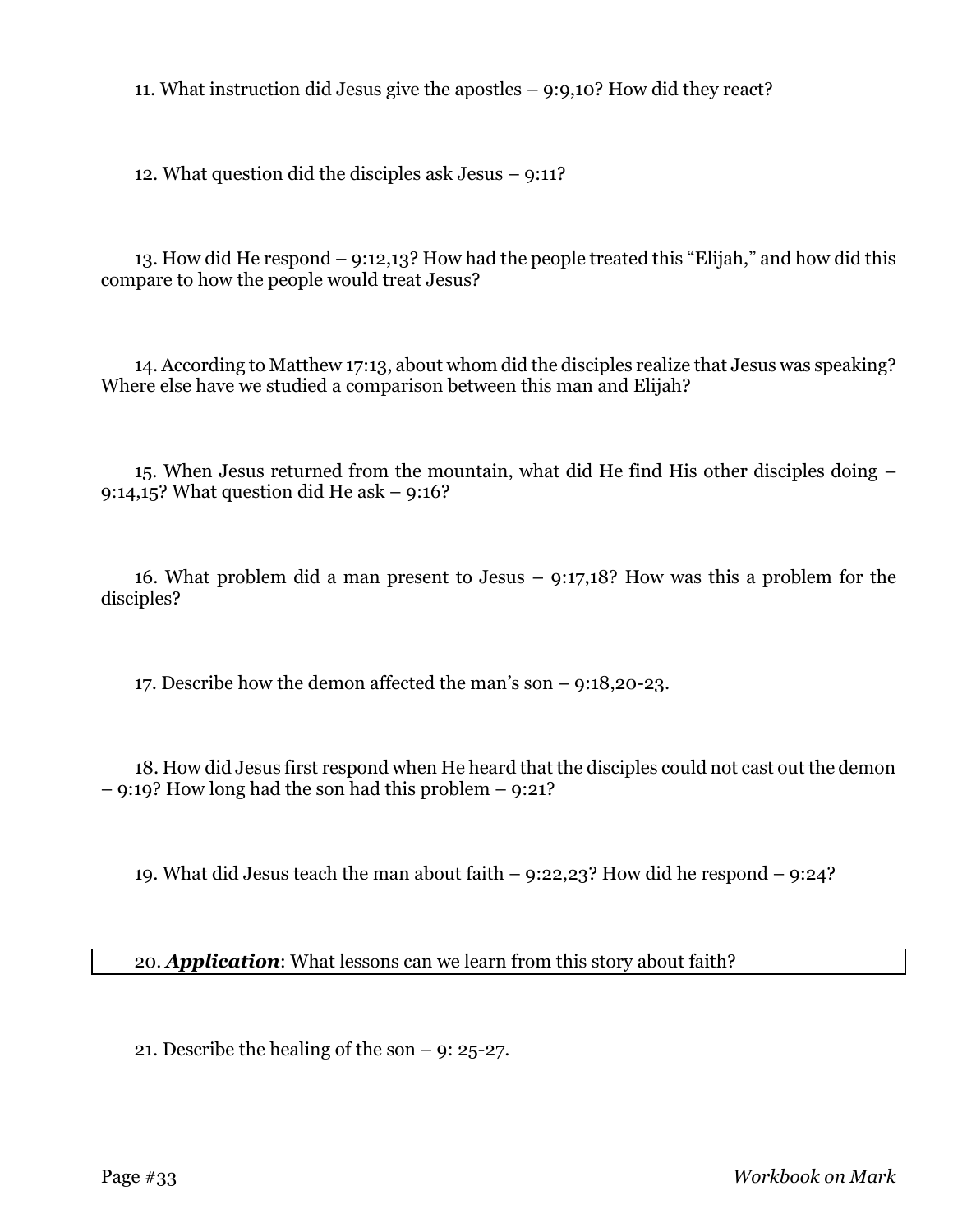22. What did the disciples ask Jesus about the healing of the demon-possessed boy – 9:28? What response did Jesus give – 9:29?

23. What additional information did Jesus give the apostles in other accounts about this event? What can we learn about the casting out of demons?

24. What prediction did Jesus repeat to His disciples in 9:30,31? List specific things that He predicted.

25. *Application*: What can we learn from these predictions about Jesus' understanding of His purpose on earth and about His ability to predict the future?

26. How did the disciples react to Jesus' teaching – 9:32? Why might they have so reacted?

27. What question did Jesus ask the disciples in the house in Capernaum  $-$  9:33? What was the correct answer to the question  $-9:34$ ?

28. Where else did Jesus discuss this and similar questions with the apostles?

29. How did Jesus explain who is truly first in the kingdom – 9:35? Explain.

30. Whom did Jesus use to illustrate the proper attitude in the kingdom – 9:36,37? According to Matthew 18:3,4, how do children illustrate the attitude we need to have?

31. What did Jesus then teach about receiving children – 9:37? List other passages showing that how we treat other disciples is how we treat Jesus.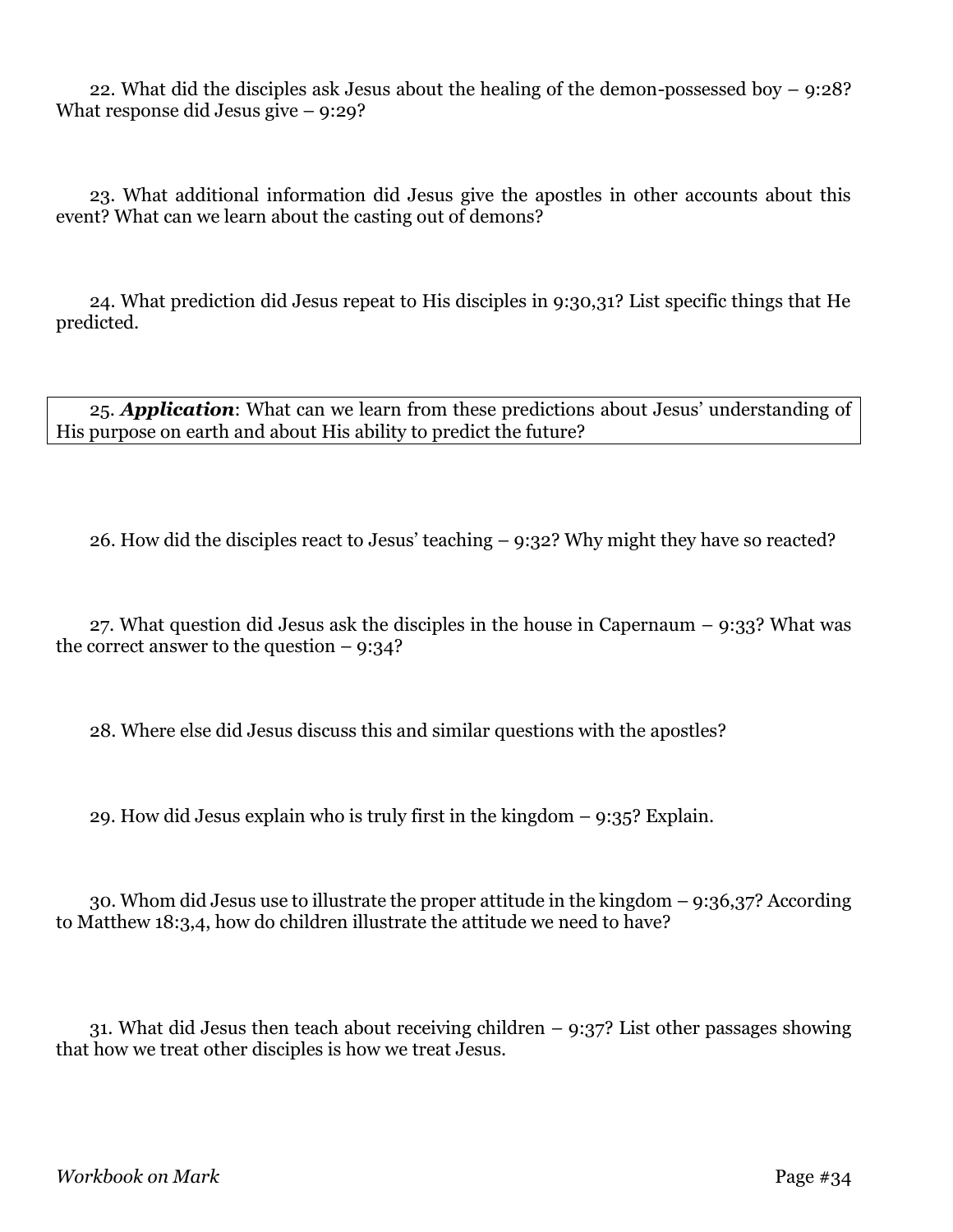32. What concern did John raise in 9:38? How had the disciples handled the situation?

33. What did Jesus say in response to John's concern in 9:39,40?

34. *Special Assignment:* Would Jesus have responded this way if the man had been teaching error? Consider Acts 19:13-17; Matt. 7:15-23; 1 Tim. 4:1-3; 2 Tim. 4:2-4; Gal. 1:6-9. (Think: Where might this man have obtained the power to do miracles? Notice Luke 10:1-17.)

35. *Case Study:* Many people claim this Scripture means "one church is as good as another." They say we should not criticize other religious groups. How would you respond?

36. Explain what Jesus taught about giving a disciple a cup of water – 9:41. What should we learn?

37. What danger does Jesus discuss in 9:42? What does He say is the consequence of the error He describes?

38. What does it mean to cause others to stumble as Jesus uses the expression here? List other passages about tempting others to sin.

39. *Application*: List ways it is possible to be guilty of causing other people to stumble.

40. To what extremes does Jesus say to go to avoid hell – 9:43-48? (Think: Does this mean to literally remove body parts? If one cut off a hand or foot would that remove all temptation? Does the Bible ever show anyone literally doing this? What does Jesus want us to learn?)

41. What do we learn about the nature of hell from Jesus' statements here?

42. What does Jesus teach about fire and salt in 9:49,50? (Think: This is generally considered a difficult teaching. Study the context and other passages, then explain it.)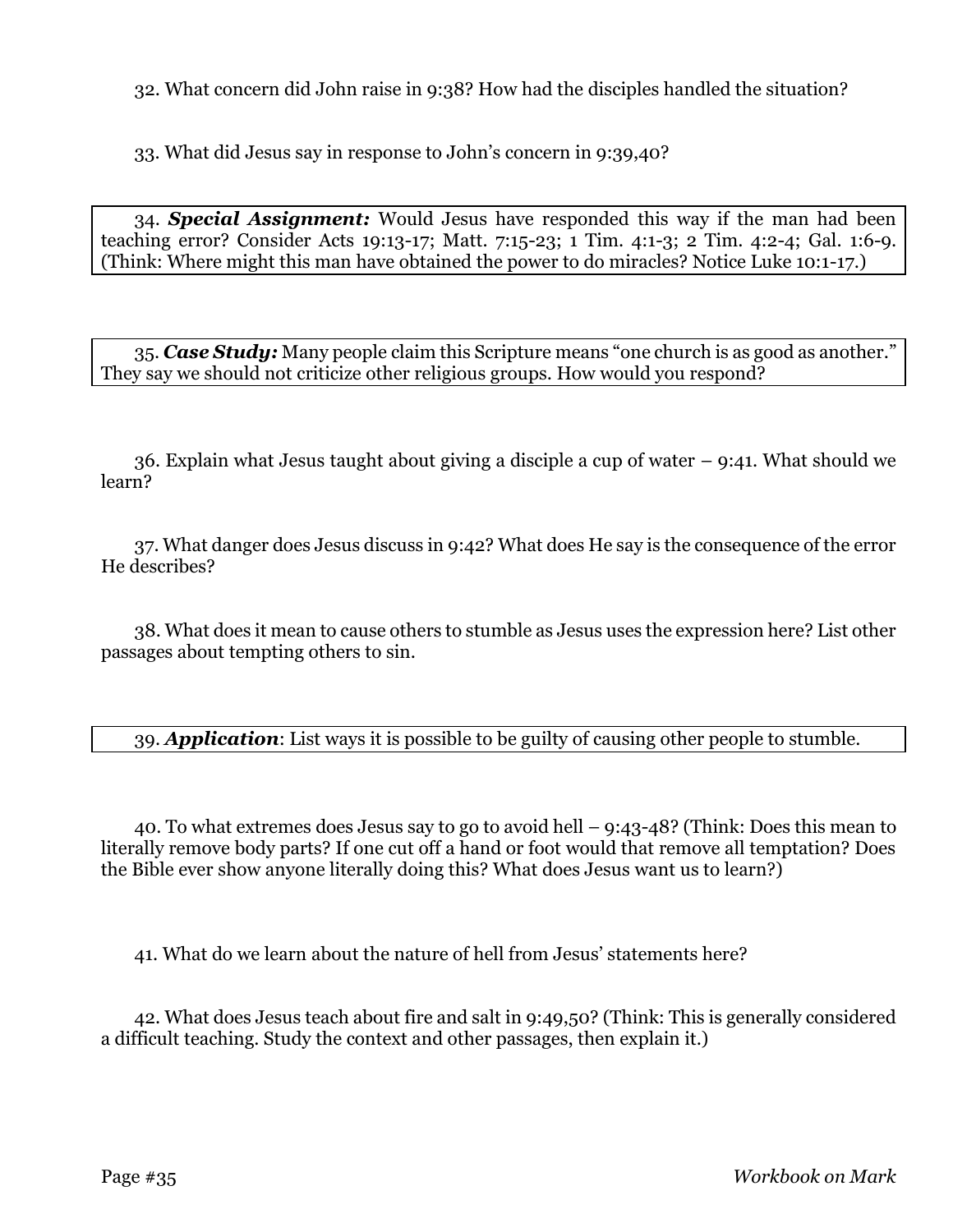Please read Mark 10 and answer the following questions.

1. What question did the Pharisees ask Jesus – 10:2? How is this question worded in the parallel in Matthew 19? (Note: To whom was Jesus' teaching here addressed?)

2. List other *passages* that discuss the subject of divorce.

3. What did Jesus ask them and what was the answer – 10:3,4? What reason did Jesus give for Moses' teaching – 10:5? (Think: Was Jesus' teaching the same as that of Moses?)

4. On what passages did Jesus base His teaching – 10:6-8? Explain them. (Think: Did these passages apply just to people in covenant relationship with God, or to all people?)

5. Where else are the passages that Jesus referred to in the New Testament? Is Jesus here interpreting the Law of Moses or is He presenting the teaching of the gospel?

6. What conclusion did Jesus reach about divorce – 10:9? Does this apply only to divorce and remarriage, or does it apply to the act of divorcing even if one does not remarry?

7. *Application*: If we apply the principles Jesus used, what applications should we make to the question of whether God's plan for marriage is one man for one woman for life?

8. What did Jesus teach about the subject of divorce and remarriage – 10:11,12? Does this teaching apply just to men who divorce and remarry or to women also?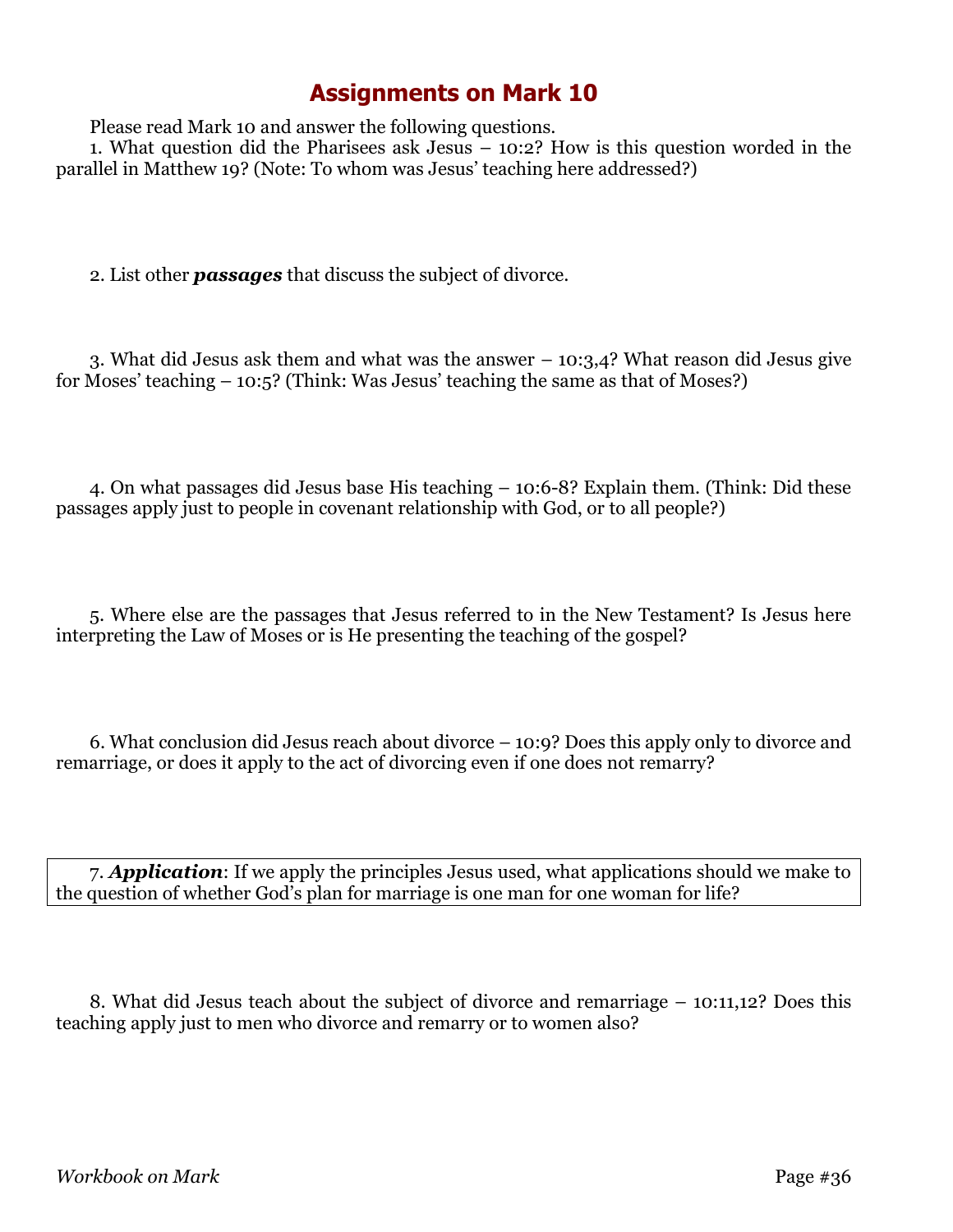9. *Define* adultery. Study passages like Romans 7:2,3 and explain why remarriage after an unscriptural divorce would fit the definition of adultery.

10. What exception did Jesus state elsewhere regarding the grounds for divorce? Explain it. (Think: According to other passages, may one remarry if their spouse divorced them? If a person may not remarry if their spouse divorced them when they were not guilty of fornication, then may he or she remarry if their spouse divorced them for committing fornication?)

11. *Special Assignment:* Based on what we have learned, what must a couple do who has remarried after one of them divorced not for the cause of fornication? Consider the application of Romans 7:2,3, the Bible teaching about repentance, 1 Corinthians 7:10,11, etc.

12. Who was brought to Jesus? For what purpose – 10:13? How did the disciples react?

13. How did Jesus respond – 10:14,15? What did Jesus then do with the children – 10:16?

14. What should we learn about entering the kingdom (note the parallels in Matthew and Luke)?

15. *Case Study:* Many churches teach that children are born totally depraved because they inherit guilt of Adam's sin. How would these and other verses apply to this doctrine?

16. *Case Study:* Some people use this passage to defend the baptism of babies. Did Jesus baptize these babies? What is the purpose of baptism according to Scripture? Did these children need forgiveness or were they acceptable to the Lord as they were? What other passages are helpful regarding this doctrine?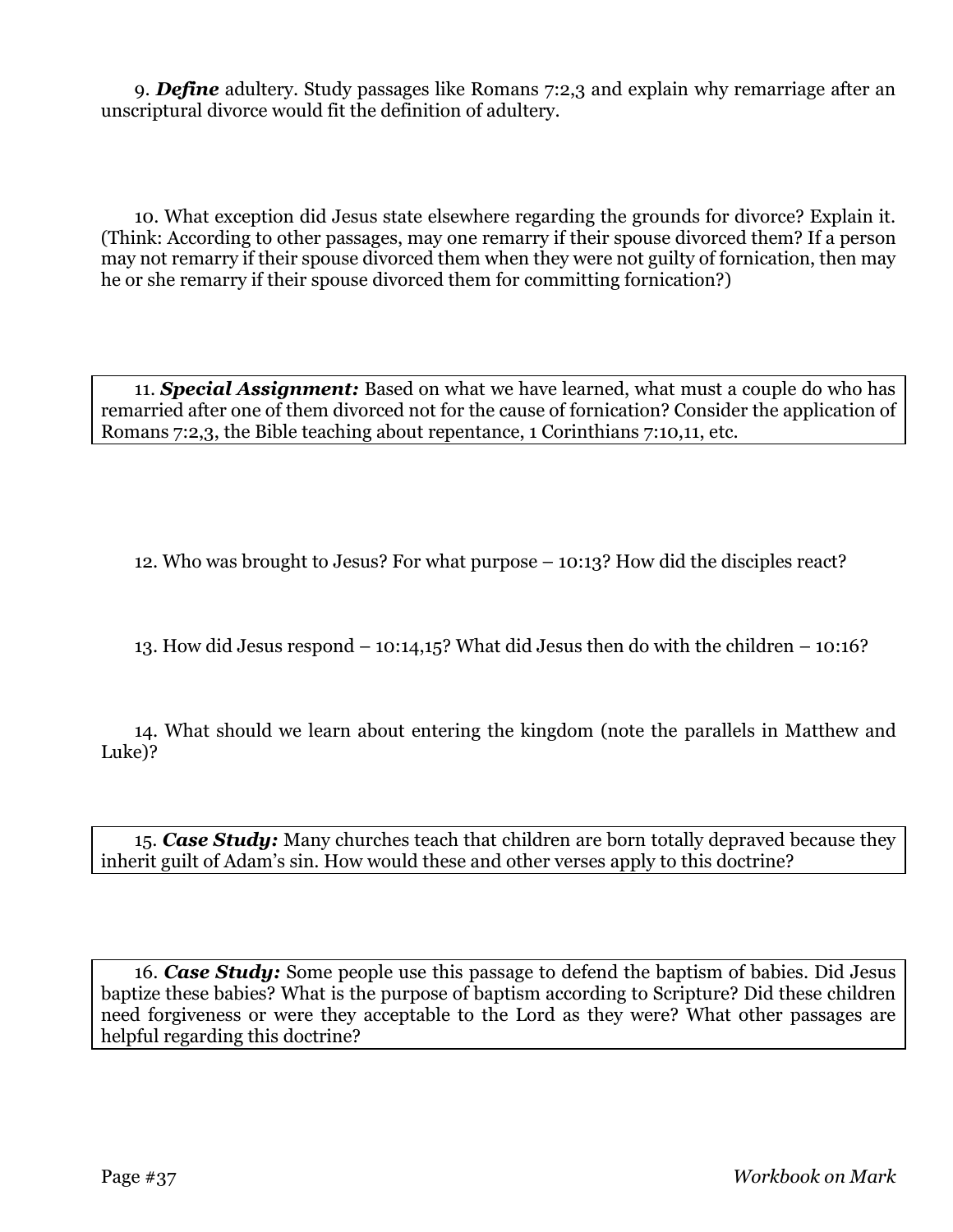17. Who came to Jesus then – 10:17? What question did he ask?

18. What did Jesus teach the man about goodness – 10:18? (Think: Was Jesus here denying that He was good? What was His point?)

19. What did Jesus tell the man to do – 10:19? How did the man respond – 10:20?

20. So what did Jesus tell the man to do then – 10:21? How did the young man respond – 10:22?

21. *Special Assignment:* Was Jesus teaching that all Christians must give up all their possessions? Prove your answer by Scripture. What lessons should we learn?

22. What did Jesus teach about riches – 10:23? How did this affect the disciples – 10:24? (Think: Why might the disciples have reacted in this way?)

23. What did Jesus teach to clarify His point – 10:24,25?

24. List other *passages* about the dangers of wealth.

25. What did the disciples think about this teaching – 10:26? How did Jesus answer their concern – 10:27?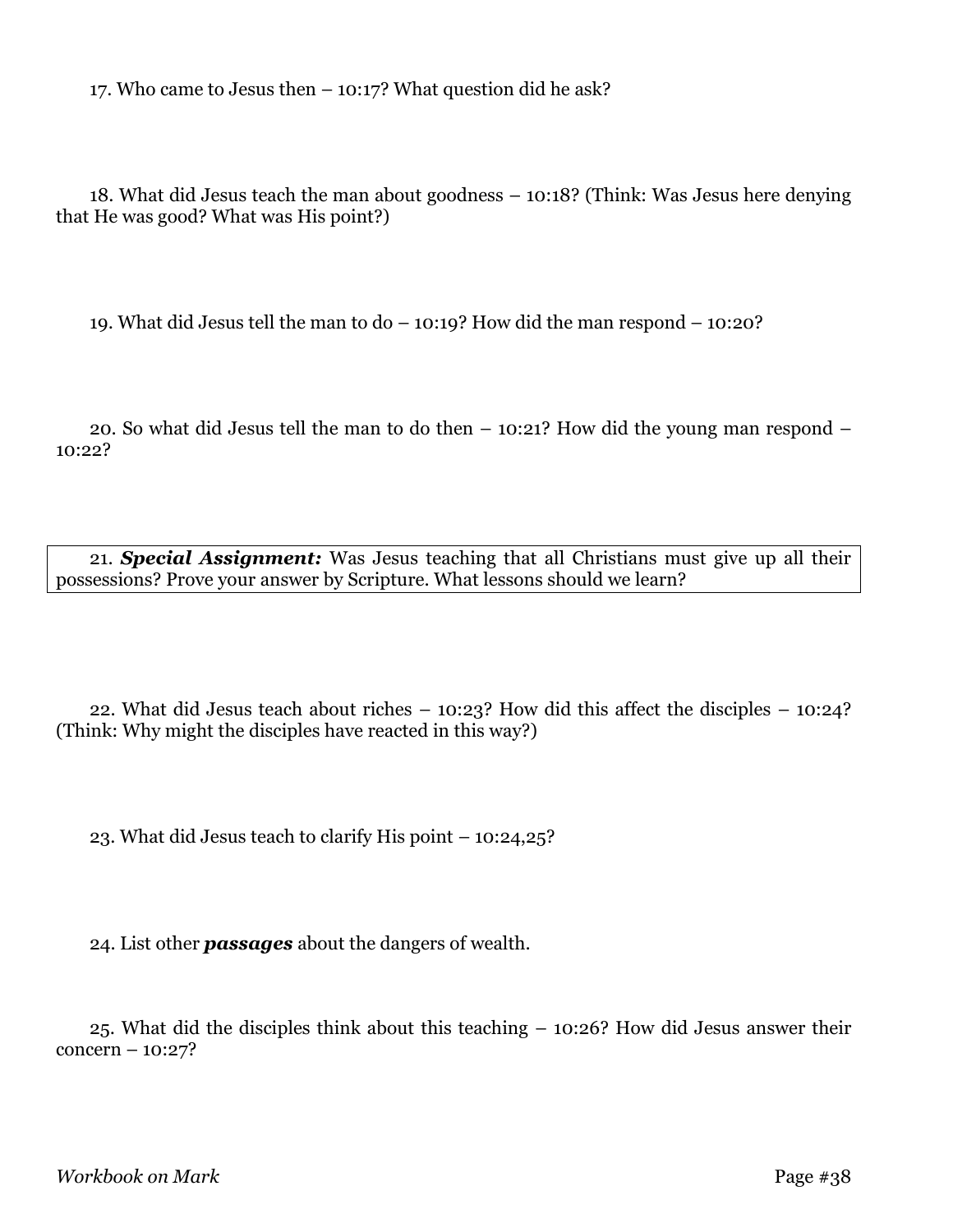26. Explain the sense in which it is possible for God to save a rich man, whereas he cannot save himself. Note: Can any man save himself apart from the power of God?

27. What do we learn from the statement of Jesus about the nature of God? List other *Passages* showing that God is all-powerful.

28. What did Peter say in response to the teaching of Jesus about riches – 10:28? In what sense was this true?

29. What blessings did Jesus say people would receive if they are willing to sacrifice for His  $sake - 10:29,30?$ 

30. In what sense do people receive a hundred-fold in this life for serving the Lord? When do we receive eternal life as an actual possession: in this life or in the world to come?

31. *Application*: Explain some ways in which people may need to forsake loved ones, possessions, etc., to please the Lord. What application does this have to the hardships and difficulties that we may face in this life?

32. How did the disciples feel as they and Jesus were approaching Jerusalem – 10:32? Why might they have felt this way?

33. What prediction did Jesus make again as He and the disciples were approaching Jerusalem – 10:32-34? Where else has He made such predictions?

34. List specific details of His prediction.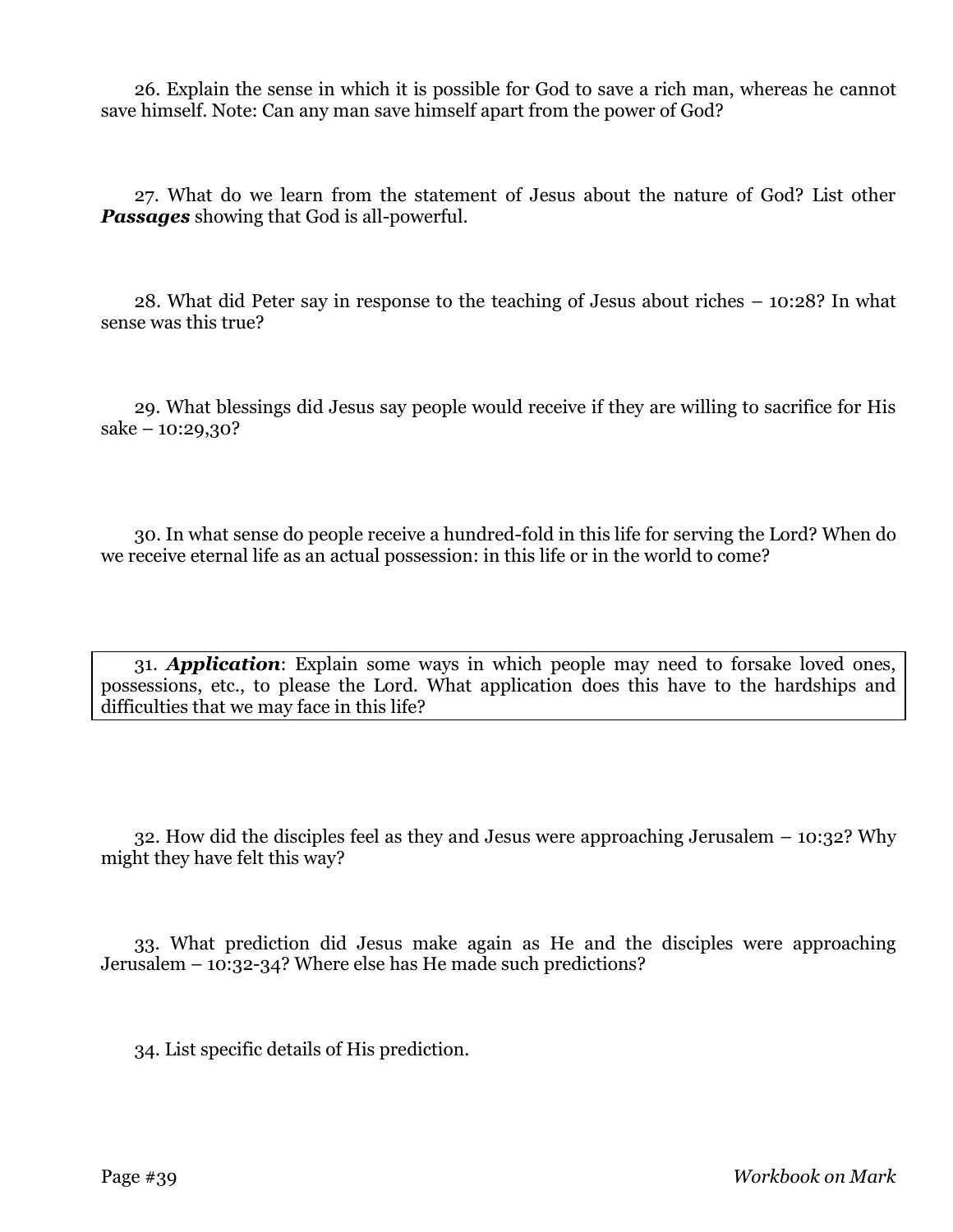35. *Application*: What lessons can we learn and what applications can we make from the fact that Jesus knew and predicted all these things ahead of time?

36. What request did James and John make of Jesus – 10:35-37? Explain the significance of the request?

37. Where else did Jesus discuss subjects like this with His disciples? (Think: What might have motivated such a request?)

38. How did Jesus respond to them – 10:38? In what sense was it true that they did not know what they were asking?

39. Explain what Jesus meant in this context by drinking the cup and being baptized? In what sense was it true that James and John did drink the cup and undergo the baptism?

40. In the end, what response did Jesus give to their request to sit on his right hand and left hand – 10:40? Explain His response.

41. How did the other apostles react to the request of James and John – 10:41?

42. What kind of people were considered to be great among the Gentiles – 10:42? How is that often true also today?

43. What did Jesus say should characterize those who are truly great and hold the first positions – 10:43,44?

*Workbook on Mark* Page #40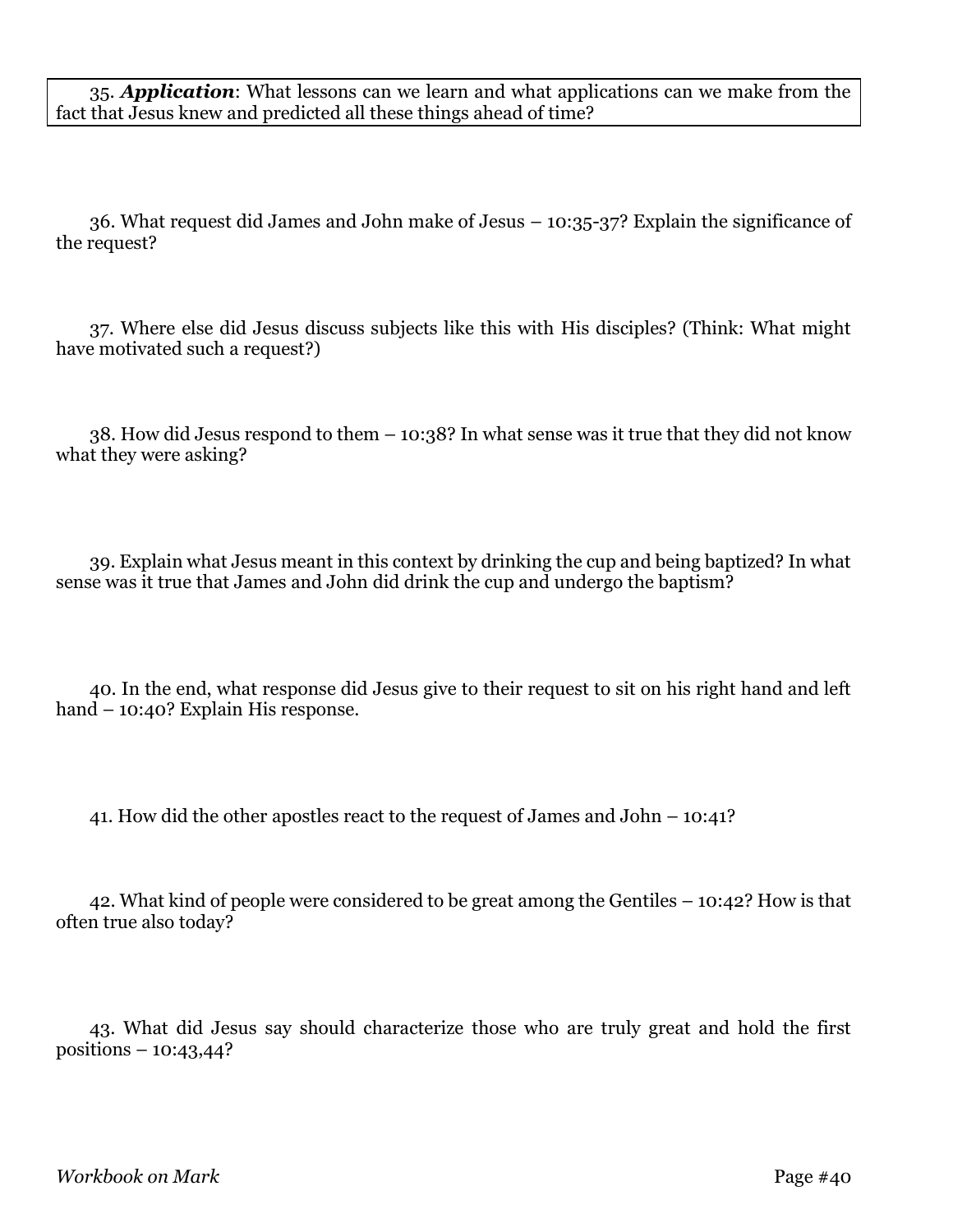44. What example did Jesus give to illustrate the kind of service that is truly great – 10:45?

45. List other *passages* that teach the proper use of authority, even among Christians.

46. *Case Study:* Some people use passages like this to argue that Christians have no right to exercise authority, such as husbands over wives or elders in the local church. Is that a proper use of the passage? Prove your answer by Scripture.

47. *Application*: List and explain proper applications of the teaching Jesus gives here.

48. What individual is introduced in 10:46? Where was he and what was he doing?

49. How did he refer to Jesus, and what did he ask Him to do for him – 10:47, 48?

50. When Jesus called him, what did he say he wanted Jesus to do for him – 10:49-51?

51. What did Jesus do for him – 10:52? What did the formerly blind man do after he was healed? What lessons can we learn from this miracle?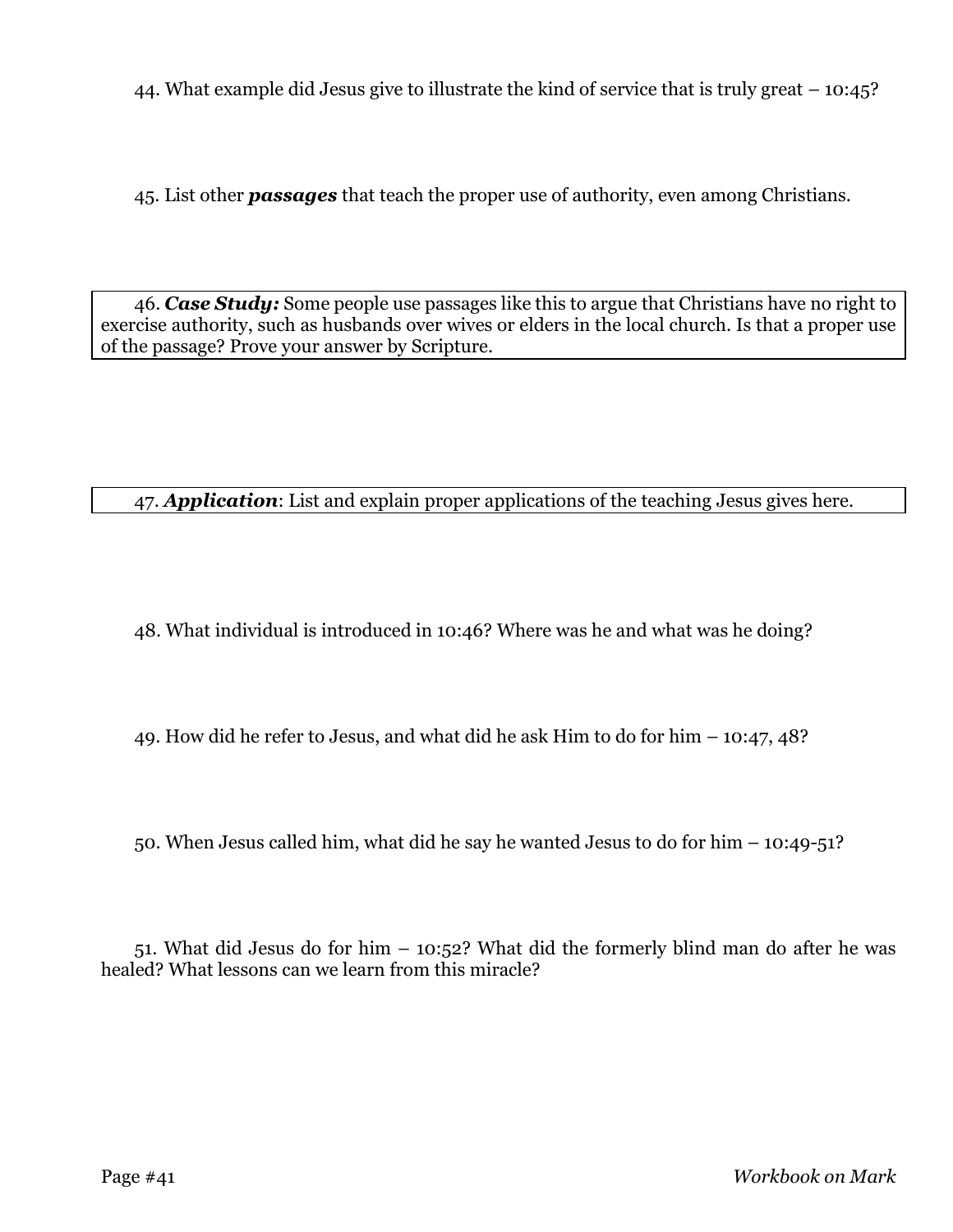Please read Mark 11 and answer the following questions.

1. Where were Jesus and His disciples when these things happened – 11:1 (see *map*)? What  $\text{did}$  He instruct two disciples to  $\text{do} - 11:2?$ 

2. What were they to say if anyone questioned them – 11:3? What happened when they followed Jesus' instructions – 11:4-6?

3. What did they do with the colt when they brought it to Jesus – 11:7? What Old Testament Scripture did this fulfill?

4. Explain the purpose of Jesus in entering Jerusalem this way. How would this differ from the expectation people had of Him as king?

5. What did some people do as Jesus entered the city – 11:8? What is the significance?

6. *Define* "hosanna" – 11:9,10. What does this tell you about the people's expectation of Jesus?

7. What did the people say as Jesus entered the city – 11:9,10? What does this tell you about their expectations?

8. Where did Jesus go when He entered Jerusalem – 11:11? Where did he go to spend the night?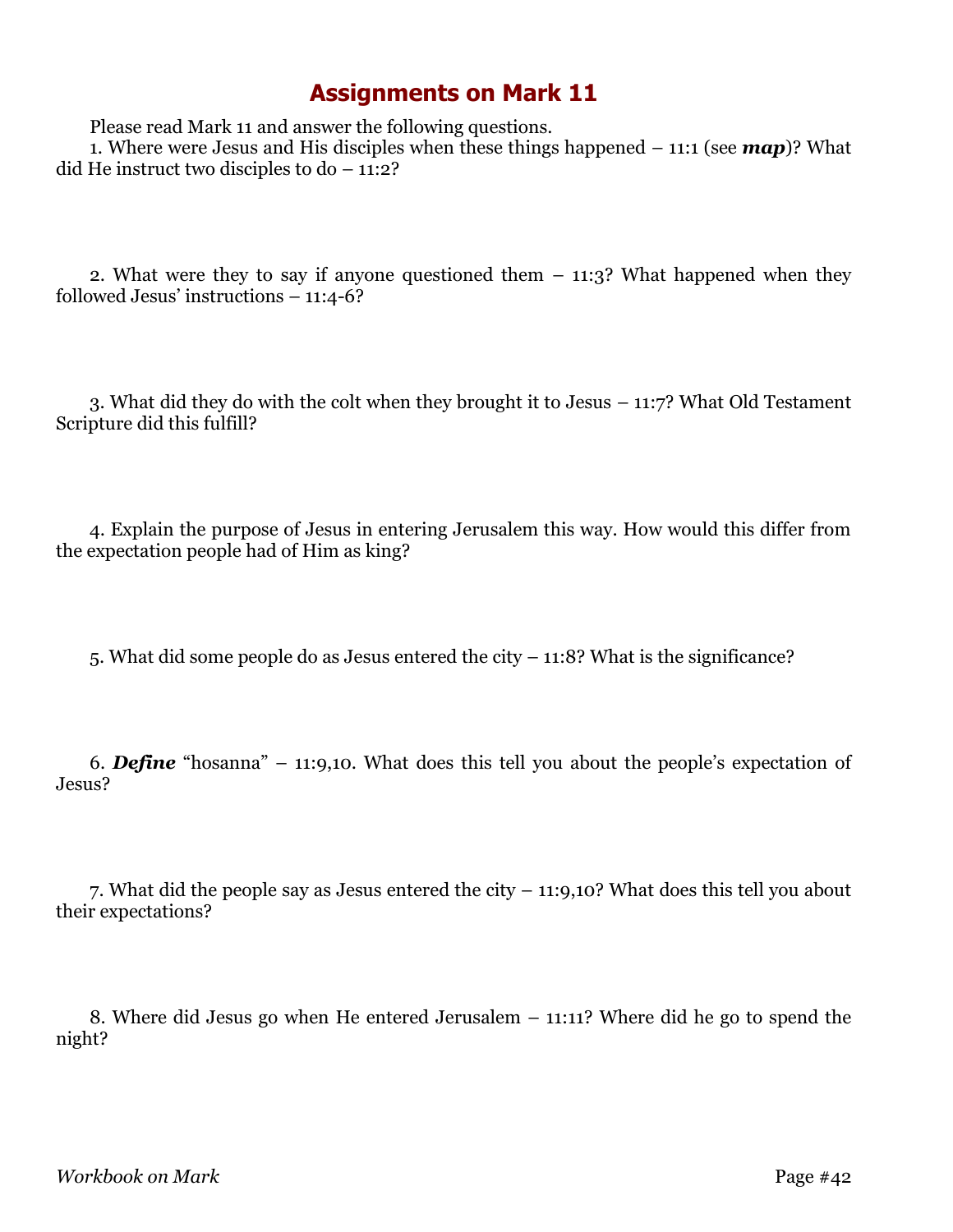9. What did He see the next day when He came out from Bethany – 11:12-14? What did He say when He saw this?

10. Did Jesus do this for the sake of the fig tree? Who would benefit from this act? Explain. (Think: Why curse a tree for not having figs when it was not the season?)

11. *Application*: What lesson should the people of Israel learn from the cursing of the fig tree? What should we learn?

12. Describe what Jesus did in the temple – 11:15,16? Give book, chapter, and verse showing when He did this before.

13. What Scriptural authority did He cite for his action – 11:17? Where is this passage(s) found in the Old Testament?

14. *Special Assignment:* Explain in your own words the justification for what Jesus did. What were His reasons, and why were His actions proper?

15. What attitude did the scribes and priests have toward this act of Jesus – 11:18,19? Why did they not carry out their desires? Once again, what does this show about them?

16. *Application*: List *passages* showing the church is the temple of Christ today. As regards the church, what applications should we make of Jesus' act in cleansing the temple?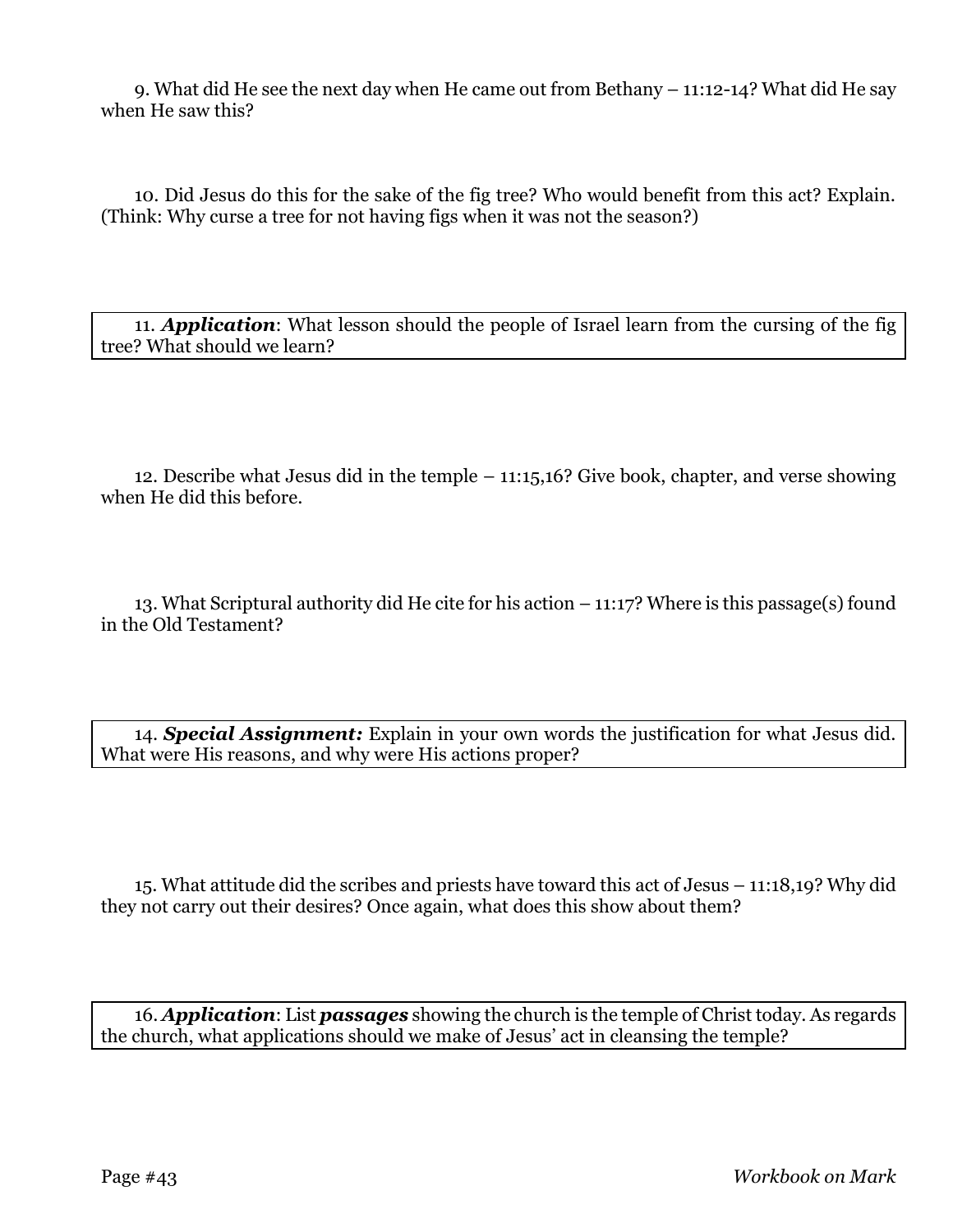17. *Application*: List *passages* showing that Christians are the temple of the Holy Spirit. What applications can we make of this event for our own lives as Christians? List any other lessons we should learn.

18. What did the disciples of Jesus observe the next morning – 11:20,21? What comment did Peter make?

19. Describe the lesson Jesus taught about faith in response to Peter's comment about the fig tree – 11:22-24. What importance did Jesus say faith has in regard to our prayers?

20. List other *passages* about God's answer to prayers. In particular, what conditions must prayer meet in order for God answer?

21. *Application*: Did Jesus mean for us today to literally cast mountains into the sea? Did anyone in the first century do such a thing? Would it harmonize with the conditions of prayer for us to attempt to this today? What lessons should we learn?

22. What lesson does Jesus teach us about forgiveness in 11:25,26? What is the consequence of not being willing to forgive others?

23. List other *passages* about forgiving others.

24. Does God forgive our sins conditionally or unconditionally? What should we learn about our forgiveness of others?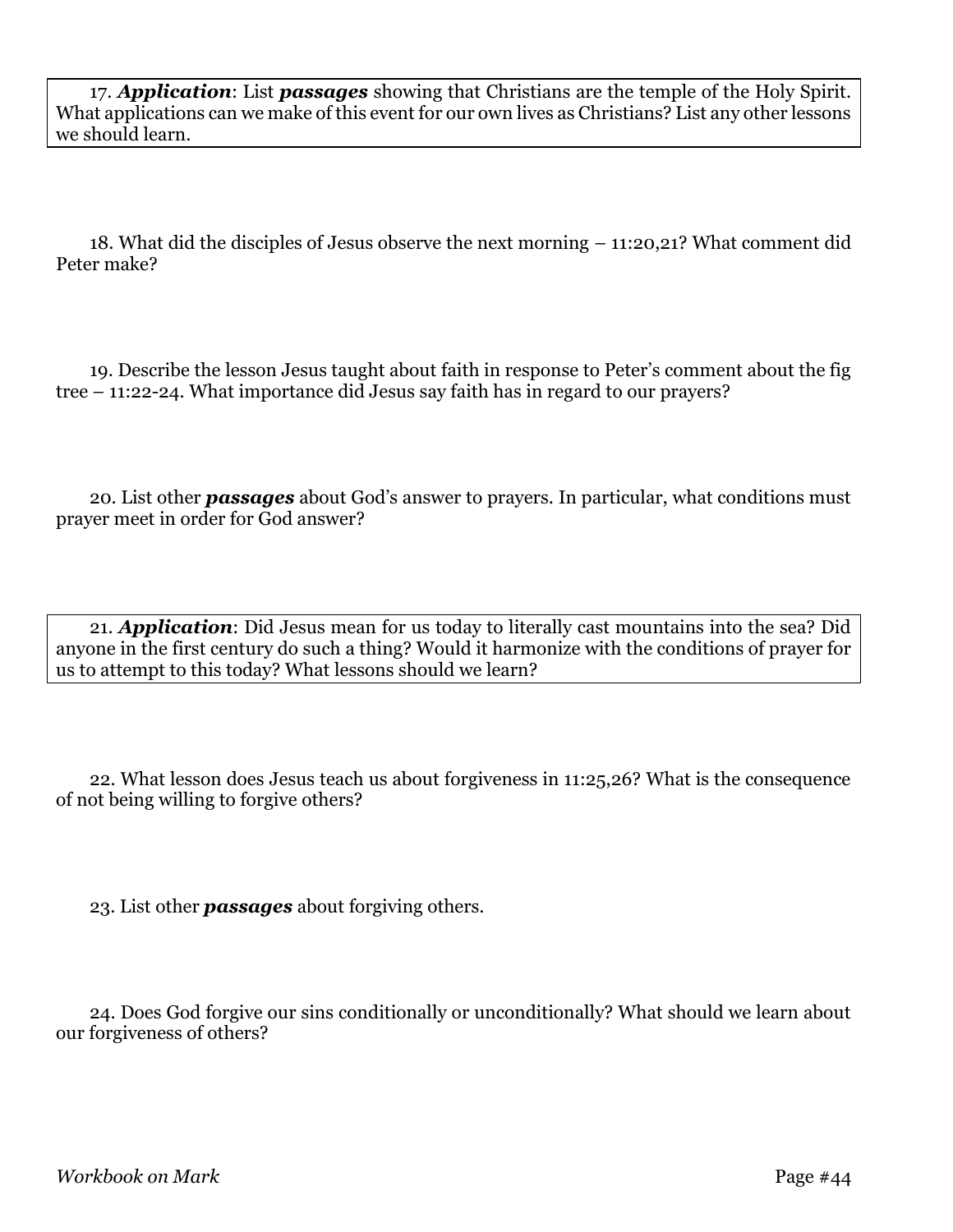25. *Case Study:* Many people believe that forgiveness of others means that we should forgive whether or not people have repented or met any conditions of forgiveness. What do the Scriptures teach about this concept? Do any passages about forgiving others list conditions?

26. What position did Jesus mention people being in when they pray in 11:25? List other passages that describe various positions people may be in when praying.

27. *Case Study:* Some people believe that it is disrespectful to God to pray when standing or when sitting. How would you respond to these views?

28. What question did various Jewish leaders ask Jesus in the temple – 11:27,28? Is the question about authority a valid question? Explain.

29. What question did Jesus ask the Jewish leaders in response to their question – 11:29,30? What two sources did Jesus mention as possible origins of authority?

30. What problem did Jesus' question raise for these Jewish leaders – 11:31,32? Explain their dilemma.

31. How did Jesus then respond to the leaders – 11:33?

32. *Special Assignment:* Explain why the approach Jesus used was wise. How did it demonstrate His skill as a teacher? What should we learn?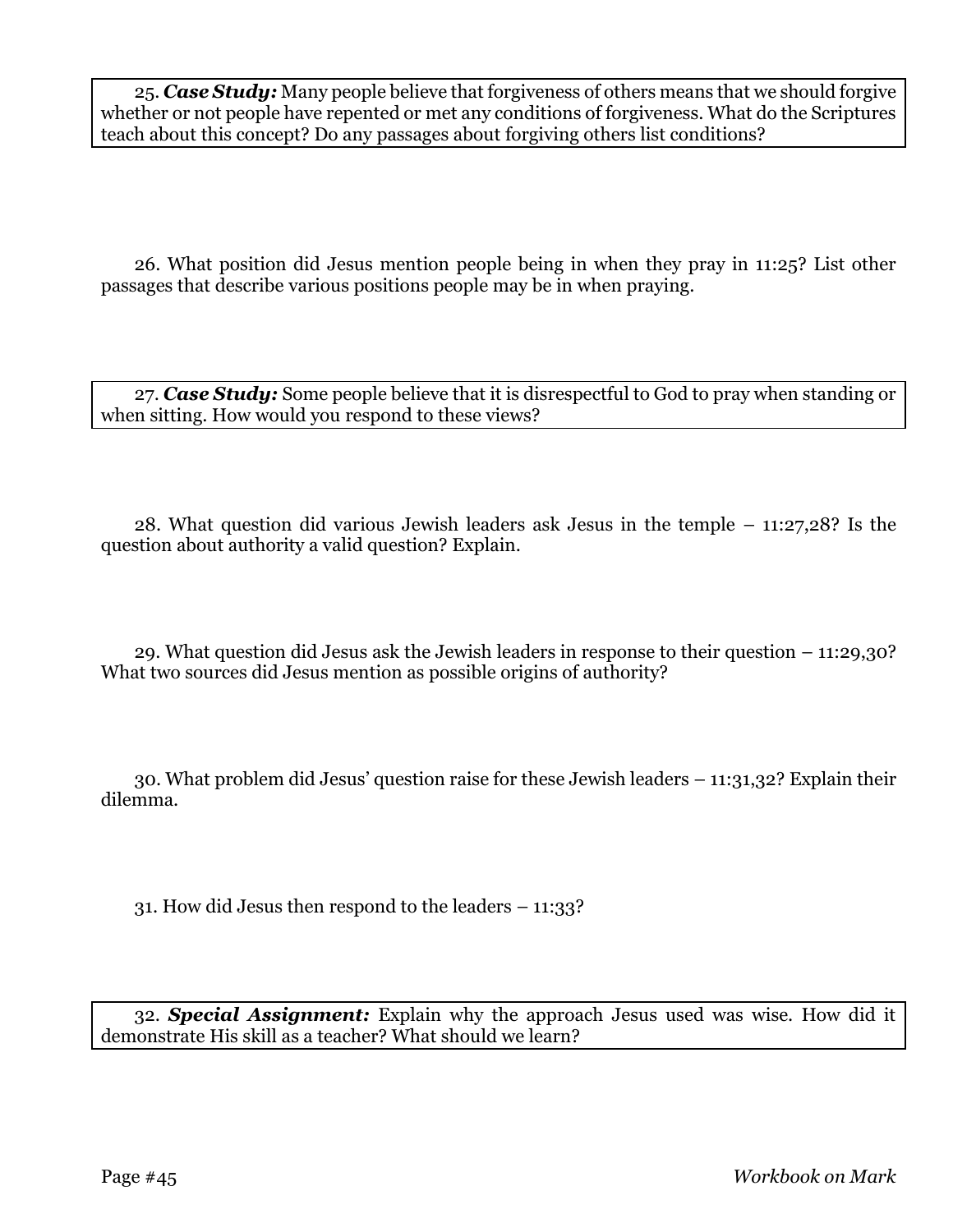Please read Mark 12 and answer the following questions.

1. In Jesus' parable, what did the owner do with his vineyard – 12:1? What did he expect in return from the vinedressers – 12:2?

2. Instead of fulfilling their obligations, what did the vinedressers do to the owner's servants – 12:2-5? What does this show you about the vinedressers?

3. What does 12:12 tell us about the application of this parable? Based on that explanation, who is represented by the landowner and who is represented by the vinedressers?

4. How does this parable fit with the discussion Jesus had with the Jewish leaders at the end of chapter 11?

5. Whom did the servants represent? In what sense had the Jewish leaders failed to give God the fruit or produce that He deserved?

6. Whom did the owner finally send – 12:6-8? How did they treat him?

7. Who is represented by the son? What is represented by the treatment given him by the vinedressers?

8. *Special Assignment:* What question did Jesus ask to make application – 12:9? Explain what application Jesus intended to make to the Jewish leaders and the Jewish nation.

9. *Application*: What can we learn from examples like this to help us understand the skill of Jesus as a teacher? How can parables such as this be useful to us in our teaching?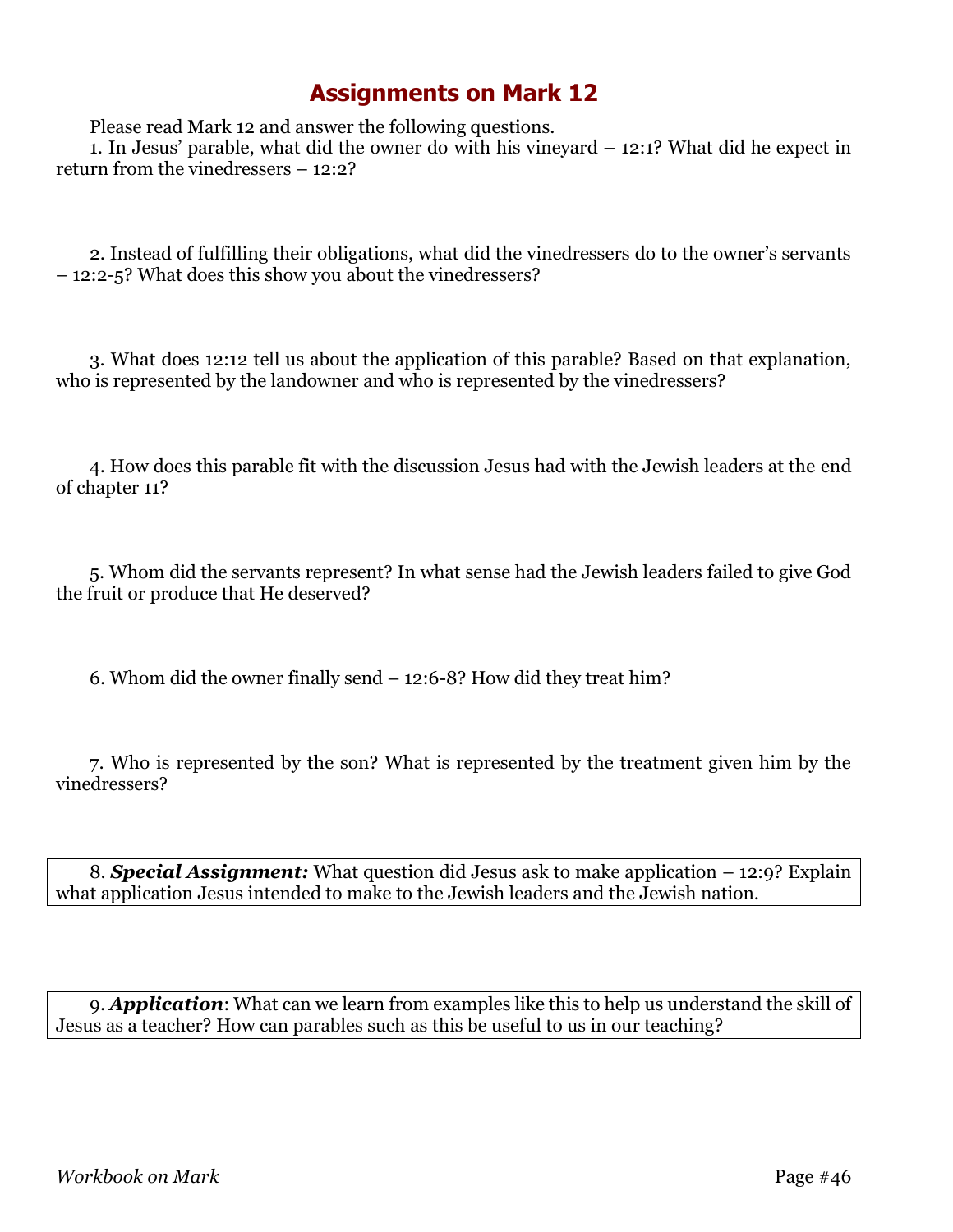10. What Old Testament passage did Jesus quote then – 12:10,11? What did it say?

11. Explain how this passage applied to the Jewish leaders. How did they react to the teaching  $-12:12?$ 

12. Who came to Jesus next – 12:13? How did they begin their questioning of Jesus, and what was their motive  $-12:13,14$ ?

13. What question did they ask Jesus – 12:14,15? Explain why this would be a difficult question.

14. What did Jesus ask them to bring – 12:15? What question did He ask them about it – 12:16? What was the answer?

15. What conclusion did Jesus reach to answer their question – 12:17? How did the people react?

16. *Application*: Explain the significance of the answer Jesus gave. What application should we make regarding submission to civil government and paying taxes? What does this teach us about the nature of Jesus' kingdom?

17. Again, what does this show about Jesus' skill as a teacher? What lessons should we learn for our teaching?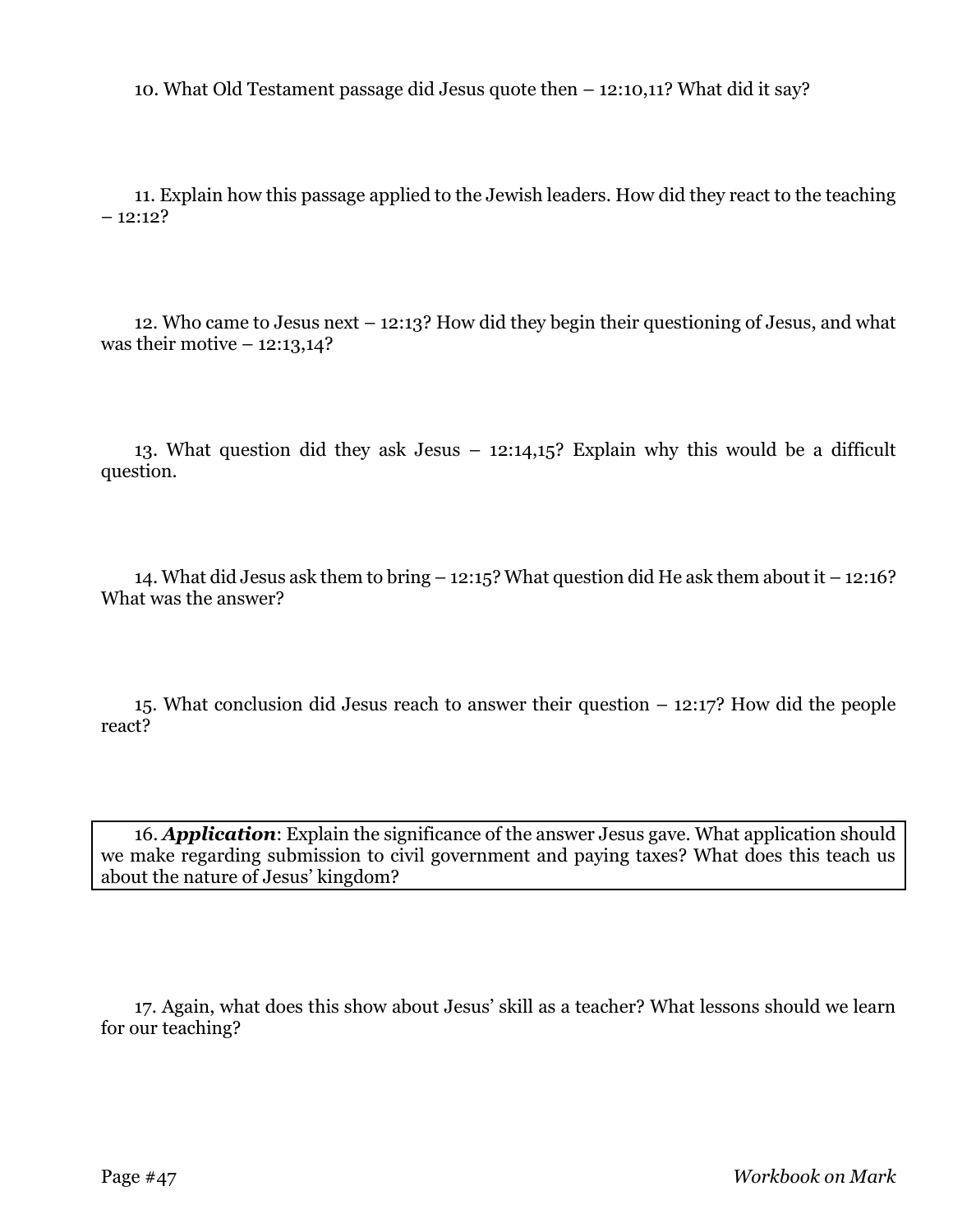18. Who came next to question Jesus – 12:18? What unique beliefs did these people hold – see Acts 23:8?

19. What consequences would follow from the doctrine these people held? What groups or types of people today hold similar views?

20. Describe the story that they told Jesus – 12:19-23.

21. What Old Testament principle was the basis of their question? Give Old Testament book, chapter, and verse.

22. Explain why this question would appear to be difficult for Jesus and all believers in the resurrection to answer.

23. How did Jesus answer the question about the woman who had 7 husbands – 12:24,25? Explain how this was a good answer.

24. *Case Study:* Name some groups today that believe in marriage after death. How can we use this context to respond to them?

25. What reasons did Jesus give to explain the Sadducees' confusion – 12:24? What does this show about Jesus' willingness to debate and confront people in error?

26. What passage did Jesus use to respond to the Pharisees' view about the resurrection – 12:26? Where is it found?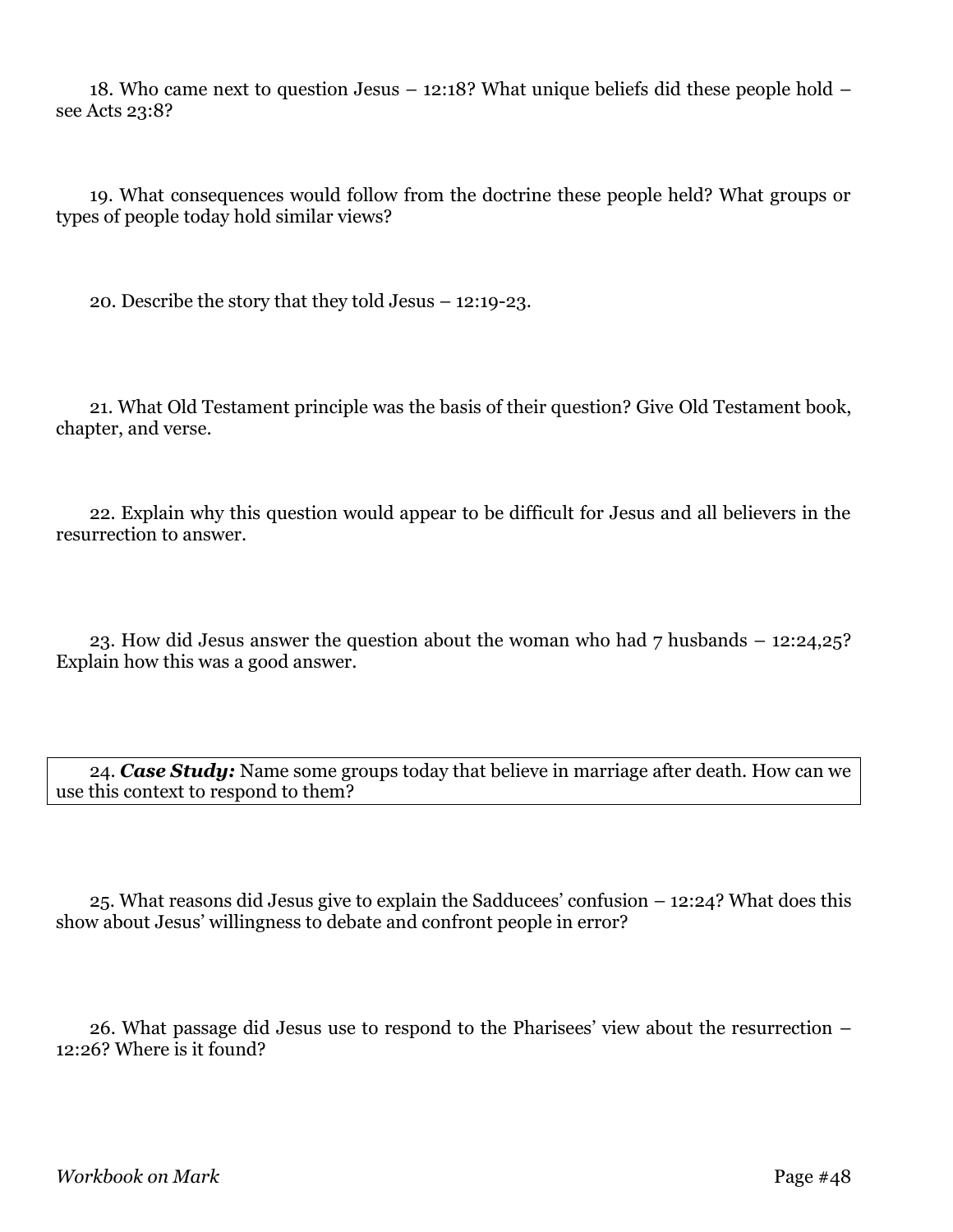27. What observation did Jesus make in order to apply the passage – 12:27? Explain how this disproved the view of the Sadducees.

28. *Application*: What lessons can we learn from Jesus' use of Scripture? What application can we make to those who believe the Scriptures were not inspired or were not accurately preserved over the centuries? Explain.

29. *Case Study:* Define necessary inference. Some people teach that conclusions based on necessary inferences are not binding or valid. What can we learn about necessary inferences from the teaching that Jesus did with the Sadducees?

30. Who next asked Jesus a question – 12:28? What question did he ask?

31. What did Jesus say was the greatest command – 12:29,30? What did He say was the second-greatest command – 12:31? Where are these found in the Old Testament?

32. According to Matthew's account, how does this relate to other Bible commands? What can we learn about the importance of obedience? (Think: Were the greatest commands part of the 10 Commandments? What can we learn?)

33. *Application*: List some Biblical principles about what it means to love God and love others. Give Scriptures to prove what you say.

34. How did the scribe respond to Jesus, and how did He respond to the scribe – 12:32-34?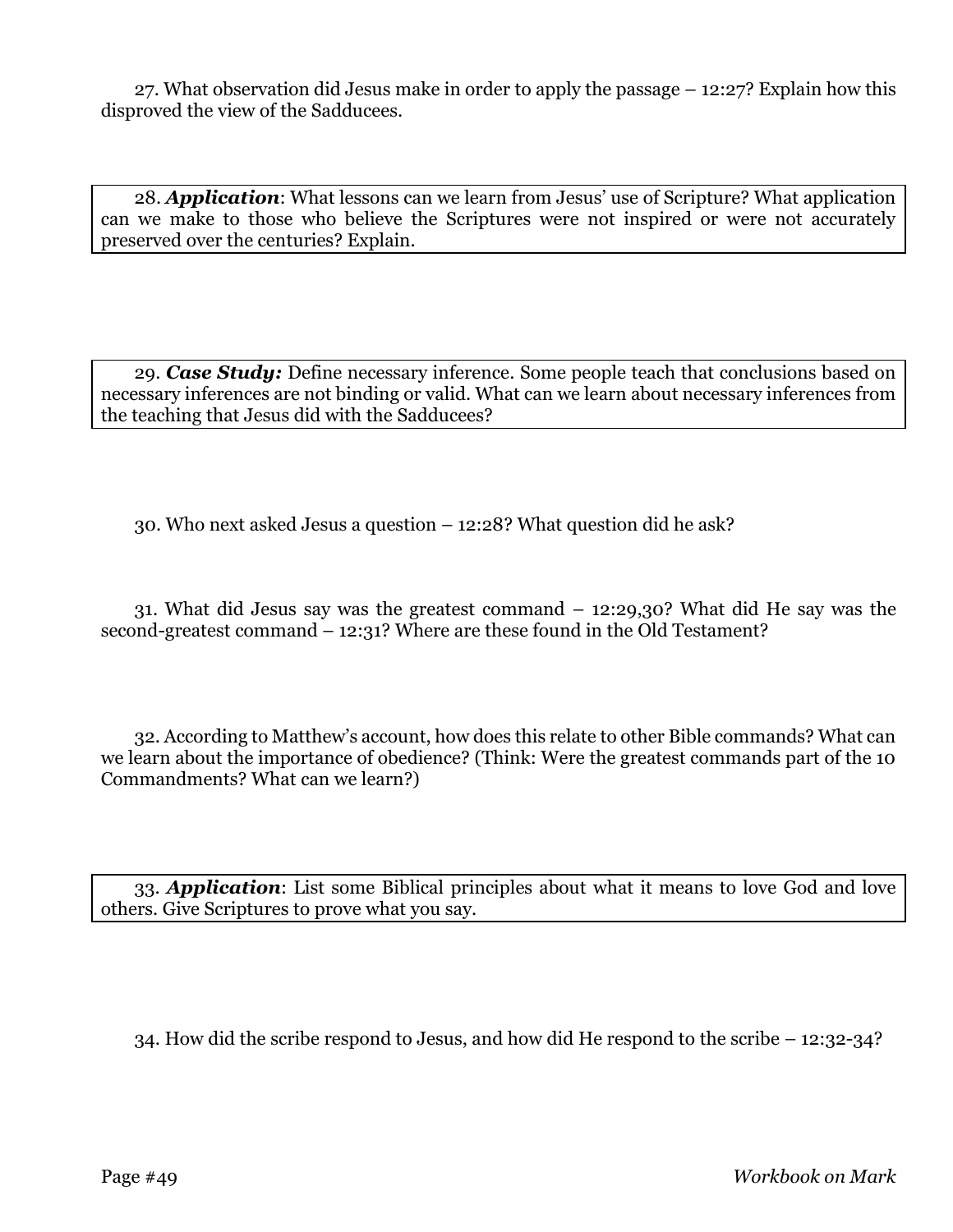35. What Old Testament passage did Jesus then quote about the Christ – 12:35,36? Where is it found?

36. What question did Jesus ask about the passage – 12:35-37?

37. Why would this be a difficult question for the Pharisees to answer? What is the correct answer to the question? Explain it.

38. What warning did Jesus give about the scribes – 12:38,39? What did the conduct of the scribes demonstrate about their character?

39. What else were the scribes guilty of  $-12:40$ ? What does this show about them?

40. *Application*: List other passages about the hypocrisy and improper motives of the scribes and Pharisees. What application should we make to practices of people today?

41. How did the gift of the poor widow compare to that of the rich people – 12:41,42? How did the size of their gifts compare?

42. Who did Jesus say had given the greater gift – 12:43,44? Explain why.

43. What does this event show about how God evaluates the gifts of those who serve Him? What should we learn about our giving?

44. *Application*: Explain how the principle that Jesus taught here applies to other areas of our service to God besides just giving.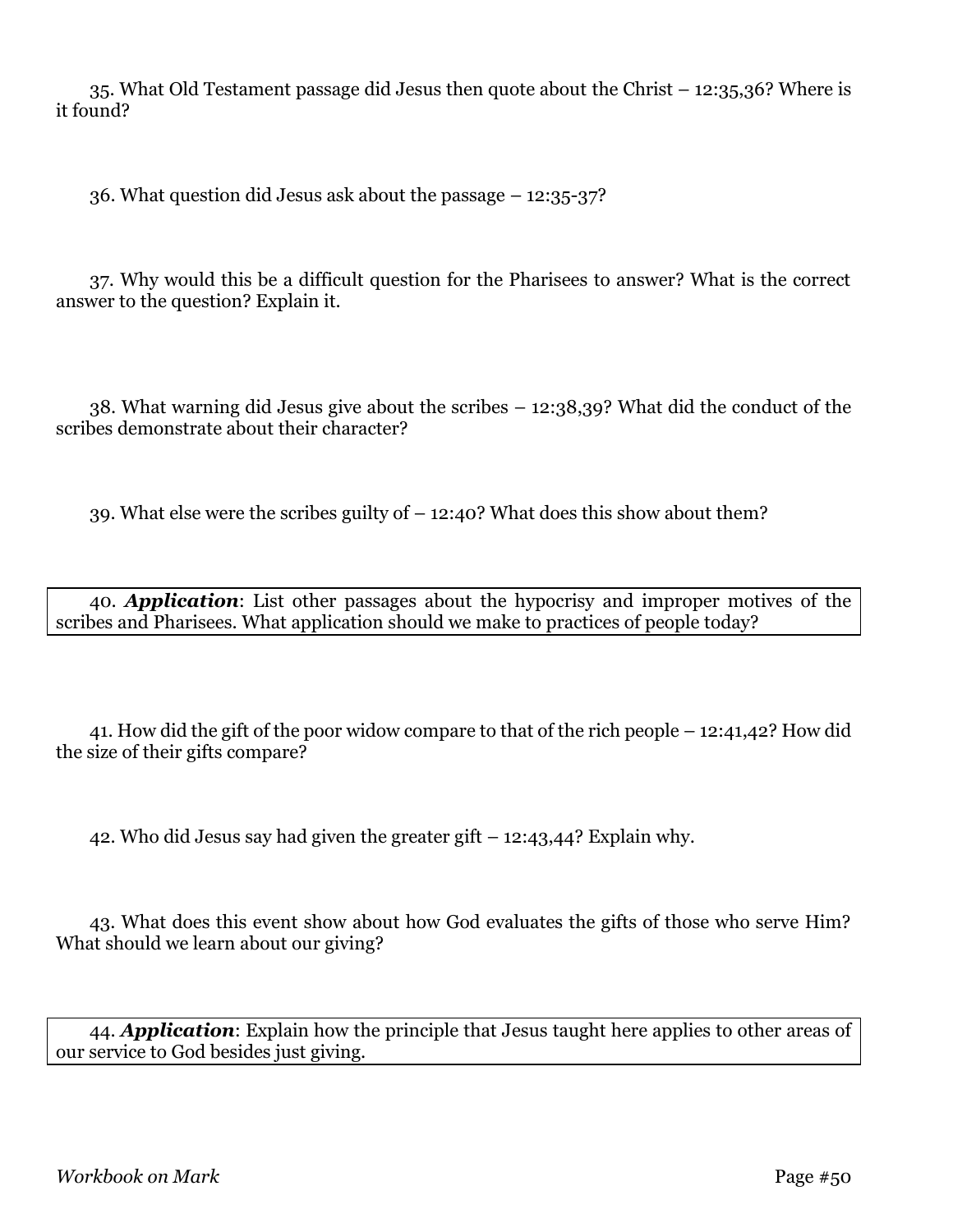Please read Mark 13 and answer the following questions.

1. *Case Study:* Many people have tried to use this section of Jesus' teaching to predict the time of Jesus' second coming. Based on 1 Thessalonians 5:1-6; 2 Peter 3:10-12, what can we know about such predictions? Since all such predictions have failed, what can we conclude based on Deuteronomy 18:18-22?

2. *Special Assignment:* In particular, some believe Jesus is predicting the beginning of an earthly kingdom at His second coming. Study the following passages and explain what we can know about the coming of the Jesus' kingdom: Mark 9:1; Acts 1:3-8; 2:1-5,29-36; Colossians 1:13; Hebrews 12:23,28; Revelation 1:9; John 18:36.

3. What comment did a disciple make that occasioned the teaching in this chapter – 13:1? What prediction did Jesus make in response – 13:2?

4. *Extra credit*: As your study of this chapter continues, see what evidence you can find from other sources about the destruction of Jerusalem in A.D. 70. How does that event compare to the predictions made in the chapter?

5. Where was Jesus when He made the predictions in this chapter – 13:3? Who was with Him?

6. What questions did the apostles ask Jesus – 13:4? Based on the context, what does this tell us about the event that would fulfill the predictions Jesus makes?

7. *Special Assignment:* As your study of the chapter proceeds, make a list of items that help identify the event to which the prediction refers.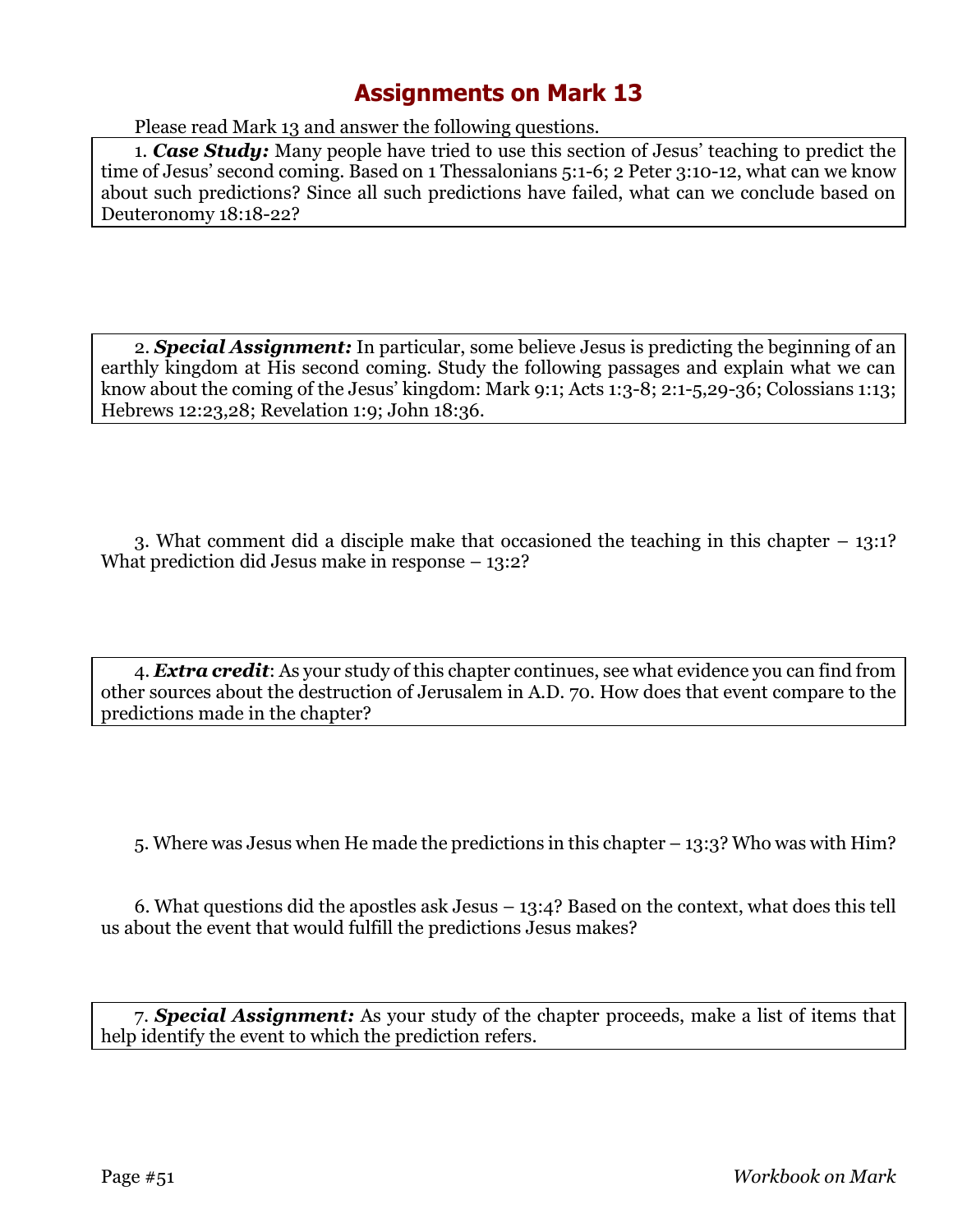8. What is the first danger that Jesus warns about – 13:5,6? What should we learn?

9. What did Jesus warn them to expect in 13:7,8? Did these signs mean that the end was imminent?

10. What danger should concern them according to 13:9? What must be achieved before the event that Jesus is predicting occurs – 13:10?

11. *Case Study:* Some people think 13:10 proves these events were not fulfilled before the destruction of Jerusalem. Study Colossians 1:5,6,23 and explain how you would reply.

12. What promise was made to them when they would be arrested – 13:11? Can this promise be fulfilled today? Note 1 Corinthians 13:8-11.

13. How would other people treat Christians at this time – 13:12,13?

14. What assurance did Jesus give the disciples in this time of suffering – 13:13? Where are other such promises found?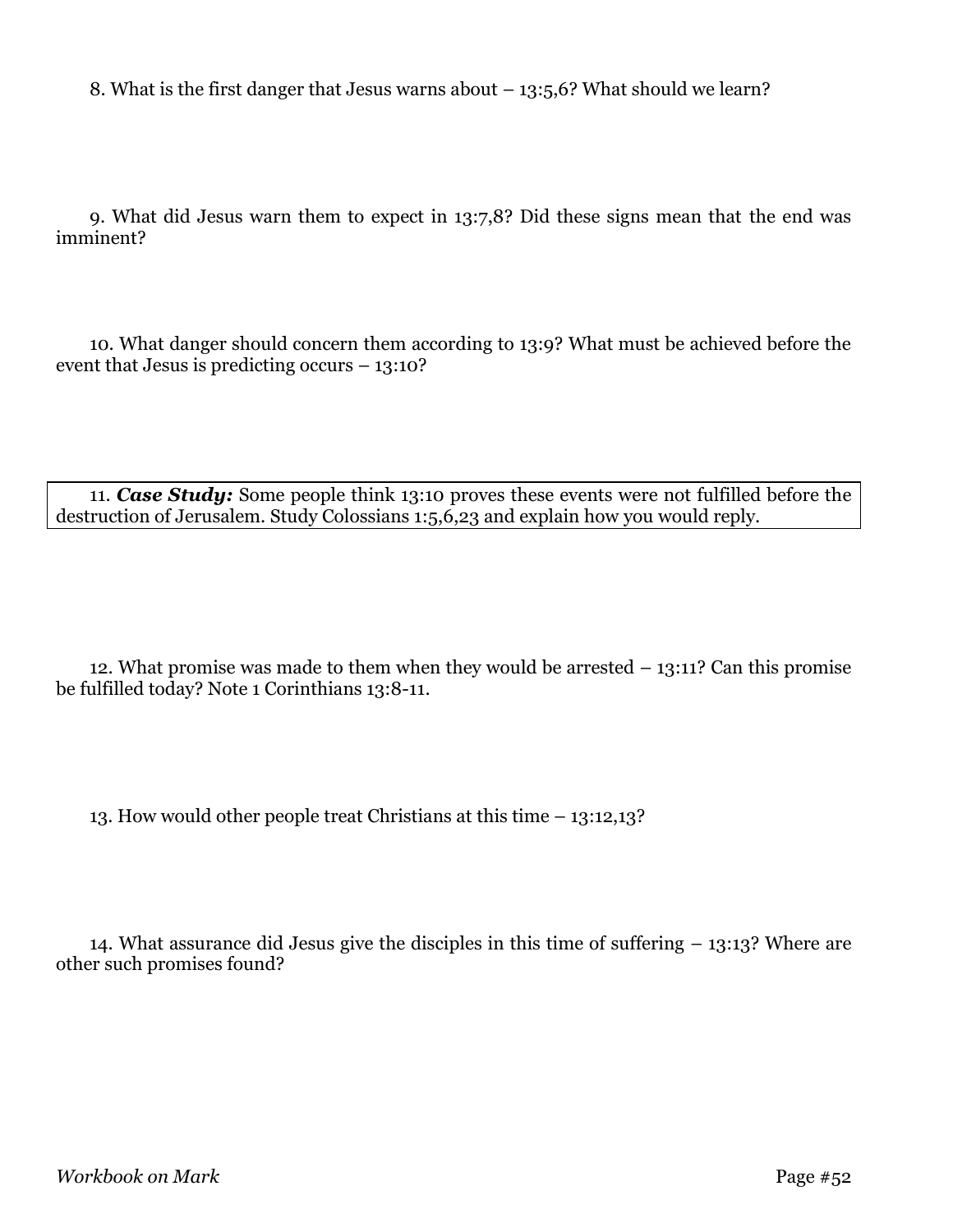15. What specific sign should disciples watch for to tell them when to act – 13:14? What should they do when they saw this occur?

16. *Special Assignment:* What passage in Daniel did Jesus refer to here? What sign was it that fulfilled this prediction? Note carefully Luke 21:20.

17. When this event occurred, what were the people *not* to do – 13:15,16? Explain the significance. (Think: Could this have application to Jesus' second coming?)

18. What conditions might create problems for them in their flight – 13:17,18? Why would these things create problems? (Think: Would these things matter at Jesus' second coming?)

19. How severe would the suffering at this time be  $-13:19$ ?

20. What did God promise to do to help His people – 13:20? Explain how this might help.

21. What warning did Jesus give in 13:21,22? List other passages about the deceitful nature of false teachers.

22. What had the Lord done to help the people prepare – 13:23? How would this help?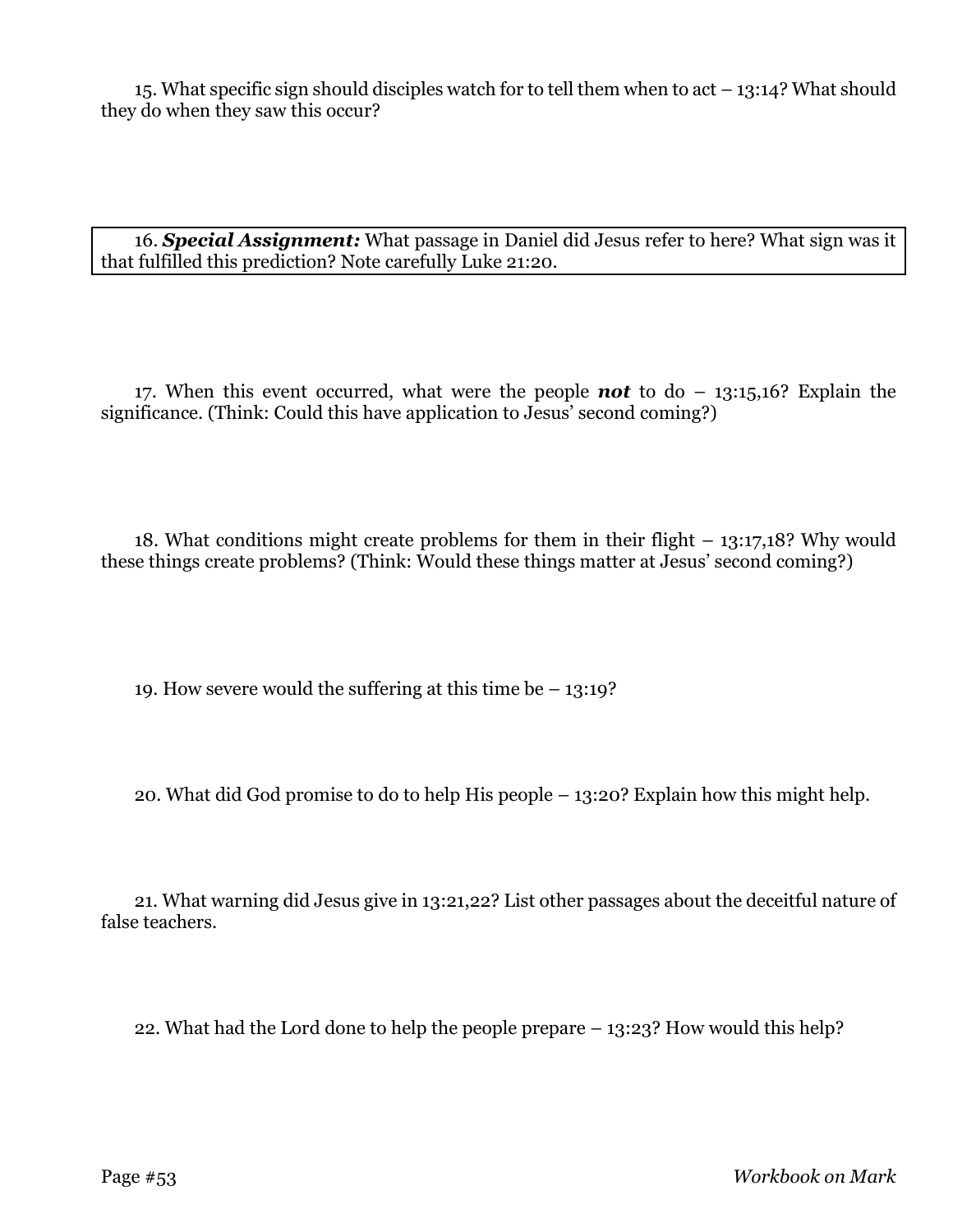23. List the signs that Jesus predicted in 13:24,25.

24. Study these passages: Isaiah 13:10; Ezekiel 32:7,8; Joel 2:10; 3:15; Amos 8:9. Do the symbolic expressions used in these passages refer to the second coming of Jesus? Explain.

25. What will people see according to 13:26?

26. Study Isaiah 19:1; Psalm 18:9-14; Psalm 104:3; Daniel 7:13,14. Does the coming of the Lord in these passages refer to the second coming of Jesus? (Think: See if you can find other passages where the coming of the Lord does not refer to the second coming.)

27. Whom would Jesus send and what will they do according to 13:27? (Think: Are angels always superhuman in Scripture? What alternative meanings could this verse have?)

28. How does Jesus use a fig tree as a parable in 13:28?

29. What lesson is taught by the parable of the fig tree – 13:29? Based on what we have learned, will there be signs showing that the second coming of Jesus is at the doors?

30. What information does 13:30 add about when these things will happen? What things does Jesus refer to here?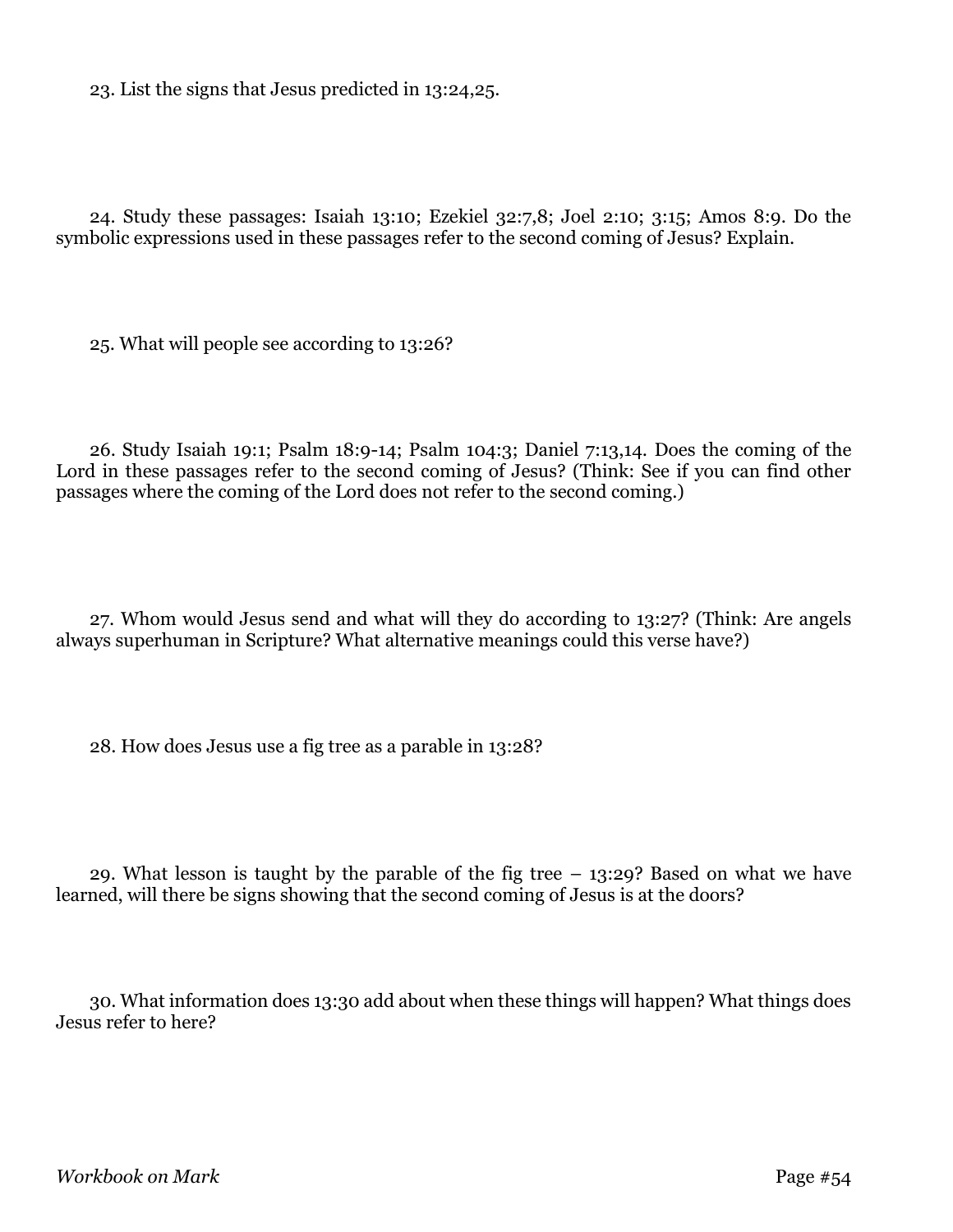31. Study the following passages: Matthew 23:36; 12:39-45; 11:16; Luke 17:25; Acts 2:40. According to these verses, what did Jesus mean when He referred to "this generation"?

32. *Special Assignment:* Based on what we have studied, explain the conclusions that you reach about what event is being prophesied to this point in the chapter.

33. What event does Jesus predict in 13:31? List other passages about the destruction of the heaven and the earth.

34. How does the destruction of heaven and earth compare to the teachings of Jesus? (Think: Is Jesus still speaking about the same primary event that He was prior to 13:30?)

35. What information does 13:32 give about the destruction of heaven and earth? Run crossreferences and see what other passages may help us understand what is discussed here.

36. Describe the parable Jesus presented in 13:33-37.

37. What would be represented by work being given to each servant (notice the parable as Matthew recorded it for additional information)?

38. Explain in your own words the point of the parable. What lessons should we learn?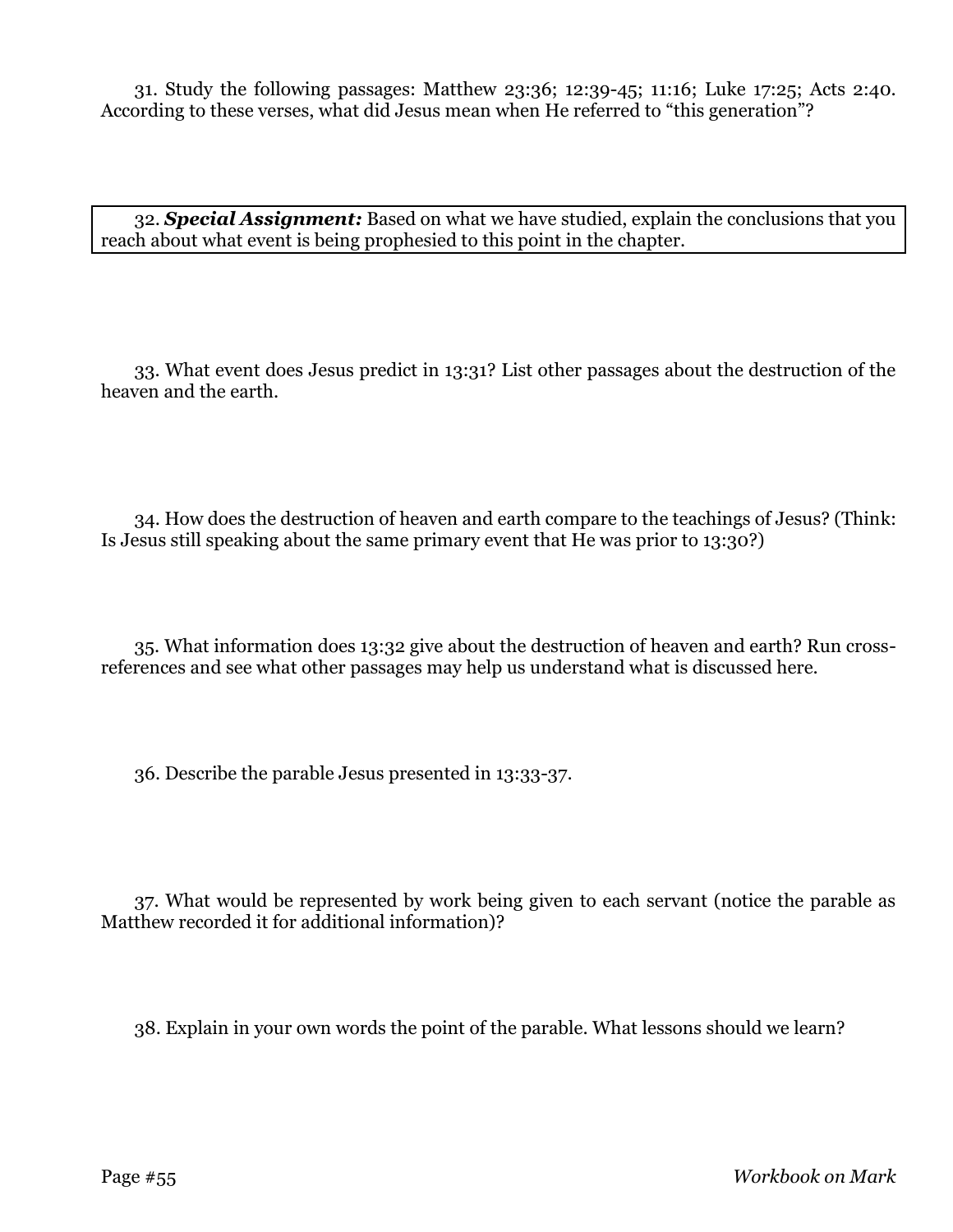Please read Mark 14 and answer the following questions.

1. What time of year was it – 14:1? What did the Jewish leaders want to do, and what hindered them  $-14:1,2?$ 

2. Where did these events occur – 14:3? What did a woman do? According to John's account, who was the woman?

3. What criticism did some raise of the woman – 14:4,5? According to John's account, who primarily made the criticism and what was his motive?

4. According to 14:6,7, how did Jesus answer the criticism about giving money to the poor? Explain His meaning.

5. How did Jesus explain the act of the woman – 14:8? What prediction did He make about her act  $-14:9$ ?

6. Explain the agreement that Judas Iscariot made with the rulers of the Jews – 14:10,11. According to other accounts, how much was he paid?

7. *Special Assignment:* What can we learn about the character of Judas from this event? What lessons should we learn?

8. Describe the arrangements Jesus made to eat the Passover – 14:12-16.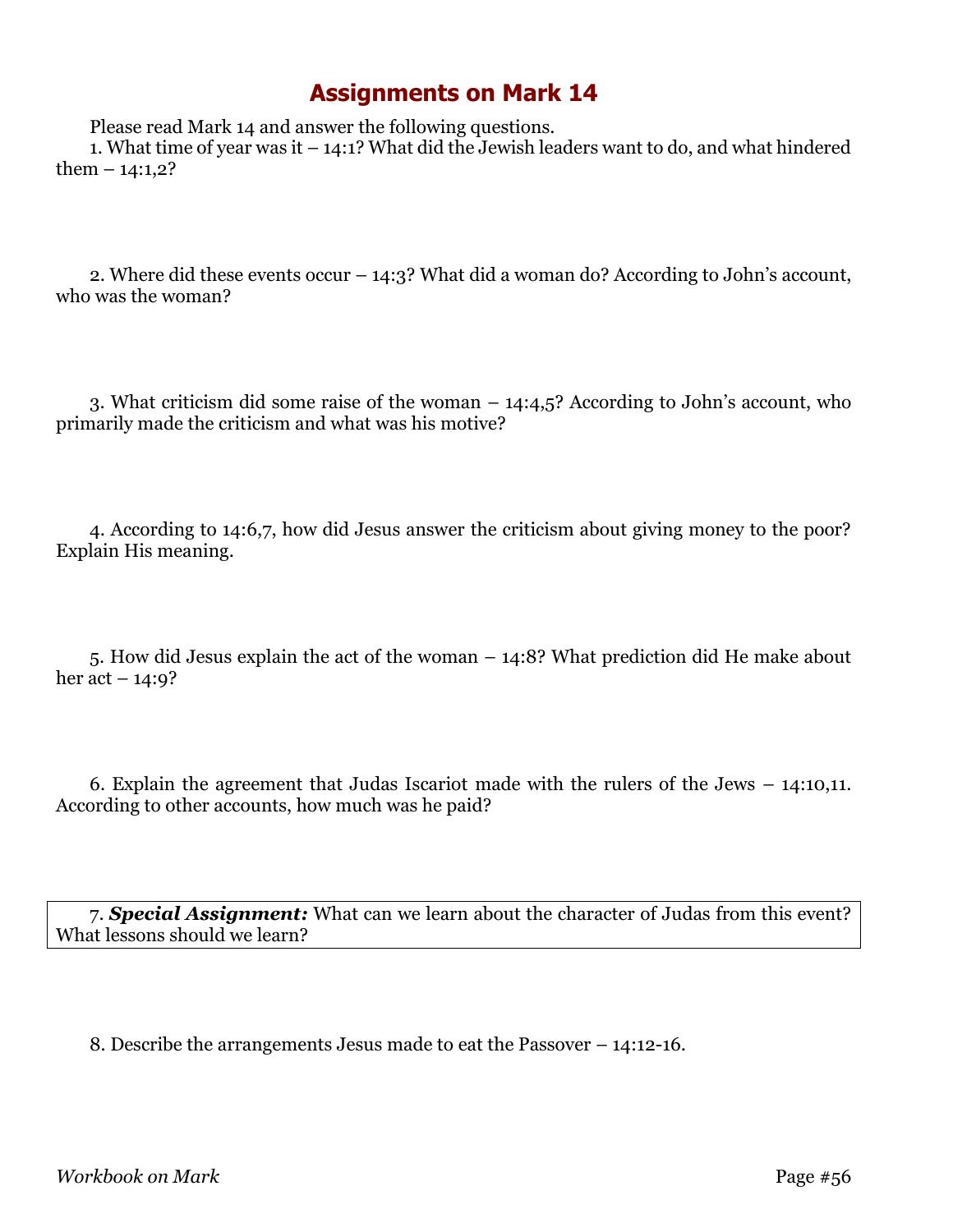9. As Jesus was eating the Passover with the apostles, what prediction did He make – 14:17,18? What question did the disciples ask in response – 14:19?

10. What answer did Jesus give to their question – 14:20? What further information did He give about the man who would betray  $\text{Him} - 14:21?$ 

11. *Special Assignment:* What can we learn from the fact that Jesus predicted the betrayal ahead of time? Did God violate Judas' power of choice? What have we learned that shows that Judas was already corrupt?

12. As they were eating, what did Jesus do with the bread – 14:22? What significance did He attach to the act?

13. Considering the nature of the feast, what kind of bread was this? According to 1 Corinthians 5:6-8, why is the symbol of leaven significant?

14. Why was the Passover an appropriate time for Jesus to institute this memorial?

15. According to Acts 2:42; 20:7; 1 Corinthians 10:16,17, who should participate in the breaking of the bread?

16. *Case Study:* Some claim Jesus miraculously turned the bread and fruit of the vine into His literal body and blood, and that special priests do the same today – transubstantiation. Study the following passages and respond: Hebrews 10:1-4,9,10,18; 7:12-14; 1 Peter 2:5,9; 1 Timothy 2:5. What do the Scriptures say the elements were even after Jesus' instructions – Matthew 26:29; 1 Corinthians 11:26-28. What did Jesus really mean? Note John 15:1,5; 10:7,9.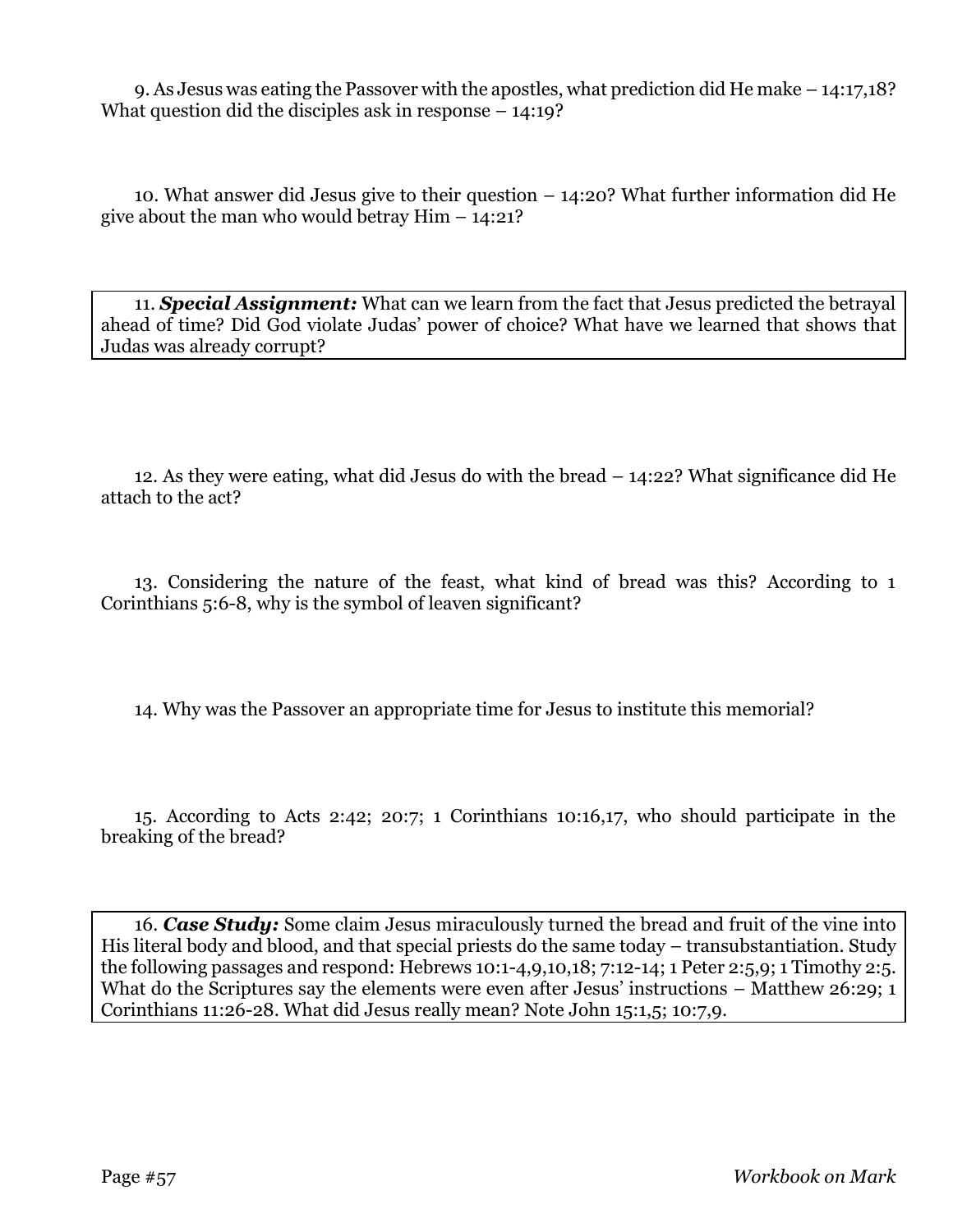18. *Case Study:* Some claim that Jesus took the cup so we must use only one container. Study carefully the passages about the Lord's Supper and watch for expressions that show whether the cup refers to the container or the contents (the element, the fruit the vine). Note Matthew 26:27,29; 1 Corinthians 10:16,17; Luke 22:17. Explain your response.

19. *Special Assignment:* Who is the "all" that should partake of the fruit of the vine – Matthew 26:27,28? See also 1 Corinthians 10:16,17; Matthew 20:28; Hebrews 2:10; 9:28.

20. How did Jesus identify what we drink in the Lord's Supper in Mark 14:25? What is meant by this expression?

21. When did Jesus say that He would drink the fruit of the vine new – 14:25? (Think: When was this fulfilled?)

22. Where did Jesus and His disciples go after He instituted the Lord's Supper – 14:26? What prediction did He make – 14:27?

23. What Old Testament Scripture would this fulfill? Where is it found?

24. How did Peter respond to the statement of Jesus – 14:29? What did Jesus predict Peter would do  $-14:30$ ?

25. How did Peter respond to the prediction of Jesus – 14:31? What should we learn from Peter's confidence?

*Workbook on Mark* Page #58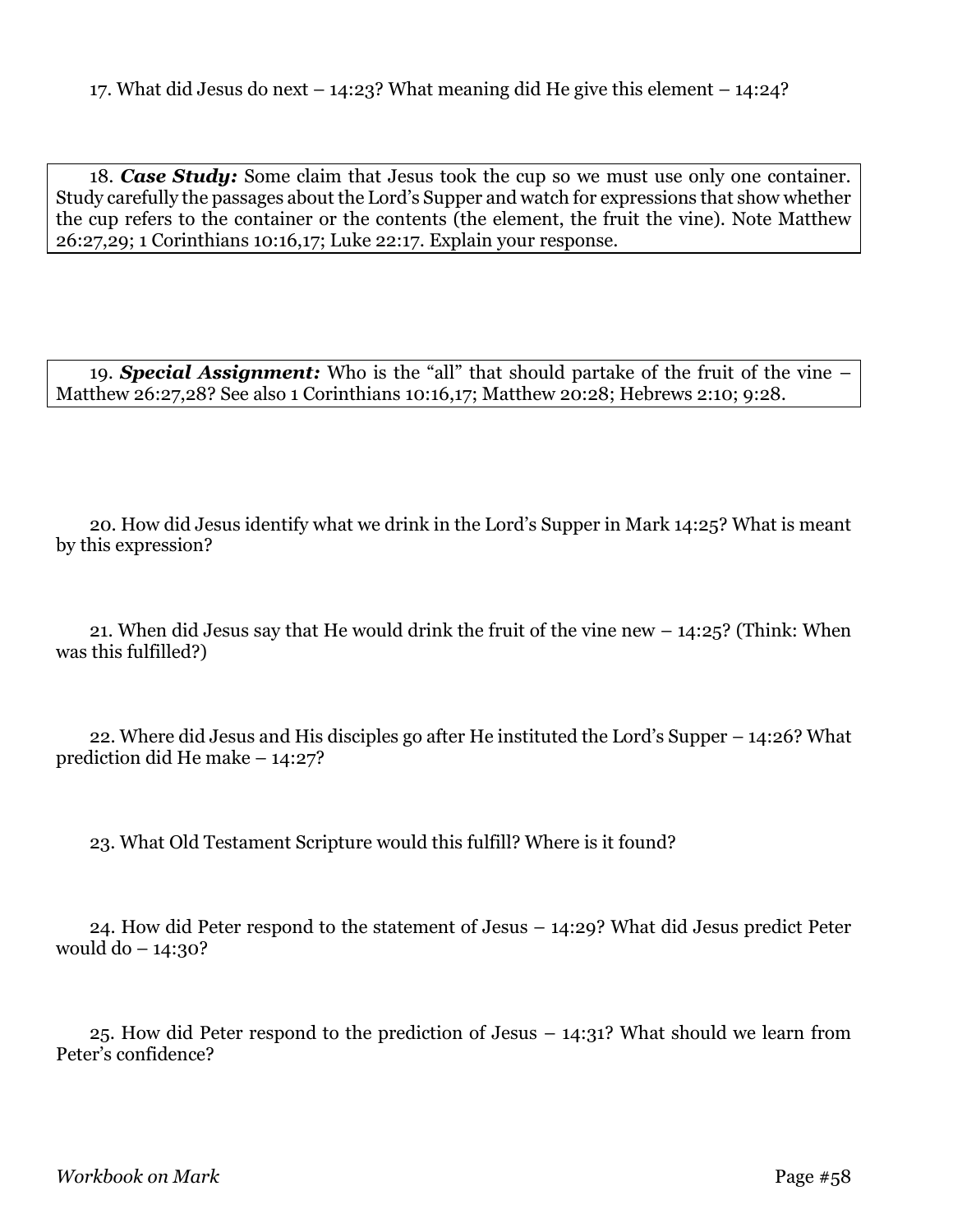26. Where did Jesus take the disciples? Whom did He take further with Him, and what did He ask them to do  $-$  14:32-34?

27. Describe the prayer that He prayed – 14:35,36. Explain the meaning.

28. *Application*: List some lessons we can learn about prayer from Jesus' prayer in the garden.

29. *Application*: What lessons can we learn about obedience from the prayer of Jesus in the garden?

30. How many times did Jesus pray this prayer – 14:37-42? What did the disciples do while He was praying?

31. What did Jesus say to them about this? What lessons can we learn from 14:38?

32. What sign had Judas given to identify Jesus to His enemies – 14:43-45? Whom did he bring with him?

33. *Application*: What does the role of Judas in betraying Jesus reveal about his character? What lessons can we learn for ourselves?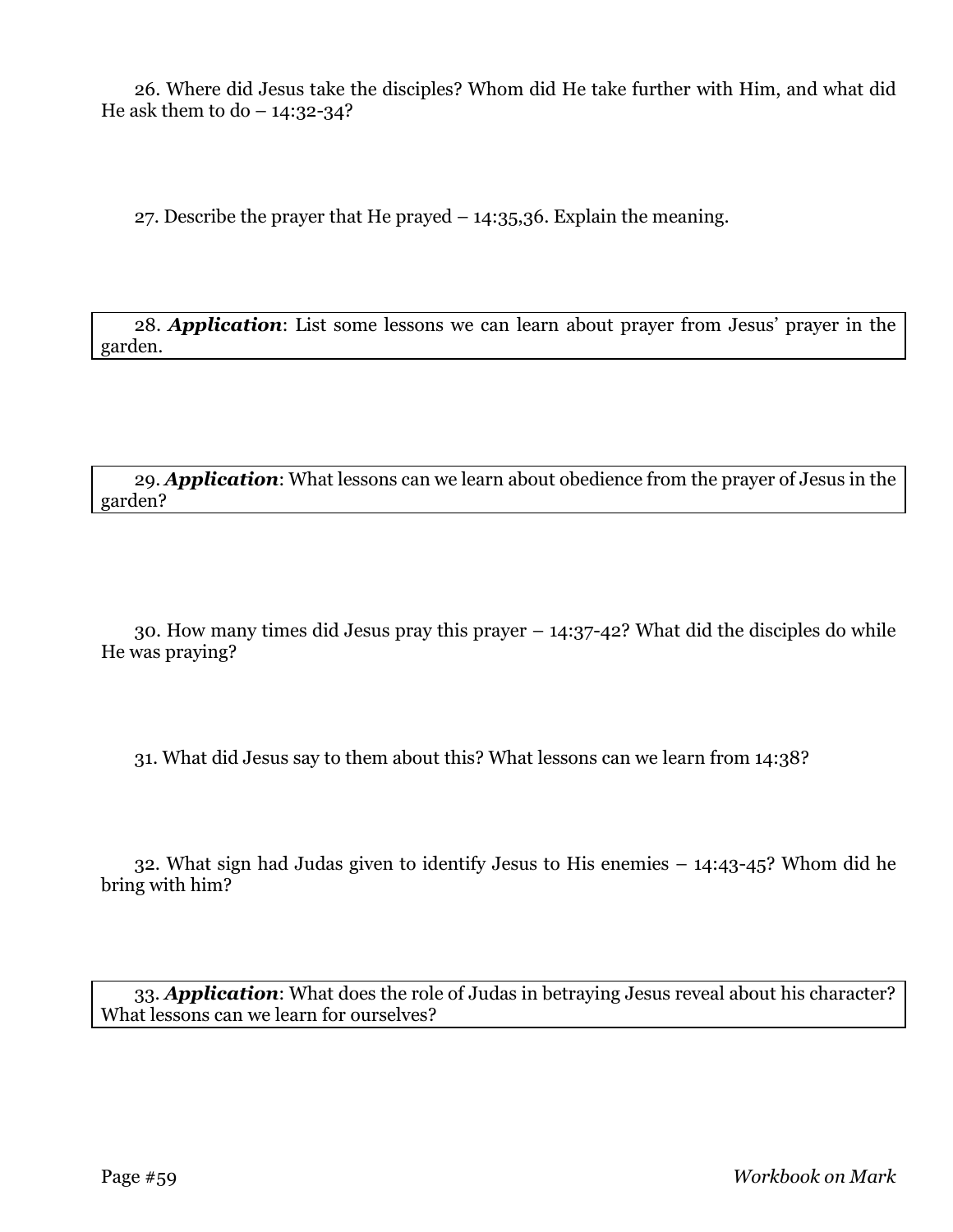34. When Jesus was arrested, what did one of His disciples do – 14:46,47? According to other passages, what disciple did this, and whom did he injure?

35. According to other accounts, what did Jesus do to the wounded man? What should His enemies have learned from this?

36. What did Jesus say to those who arrested Him – 14:48,49? Explain the significance.

37. What reason did Jesus give for allowing the arrest – 14:49? Explain it.

38. What did the disciples do when Jesus was arrested – 14:50? What prophecy of Jesus did this fulfill? (Think: What would have motivated the disciples to act this way?)

39. What did one particular young man do – 14:51,52? How did he escape?

40. Where was Jesus taken first after His arrest – 14:53? Who all were assembled?

41. Who followed – 14:54? Where did he go and what did he do?

42. What was the goal of the Jewish leaders in the first trial of Jesus – 14:55? What problem did the testimony have  $-14:56?$ 

43. What testimony did some false witnesses bear – 14:57-59? To what statement of Jesus did they refer, and how did their testimony compare to what Jesus really said?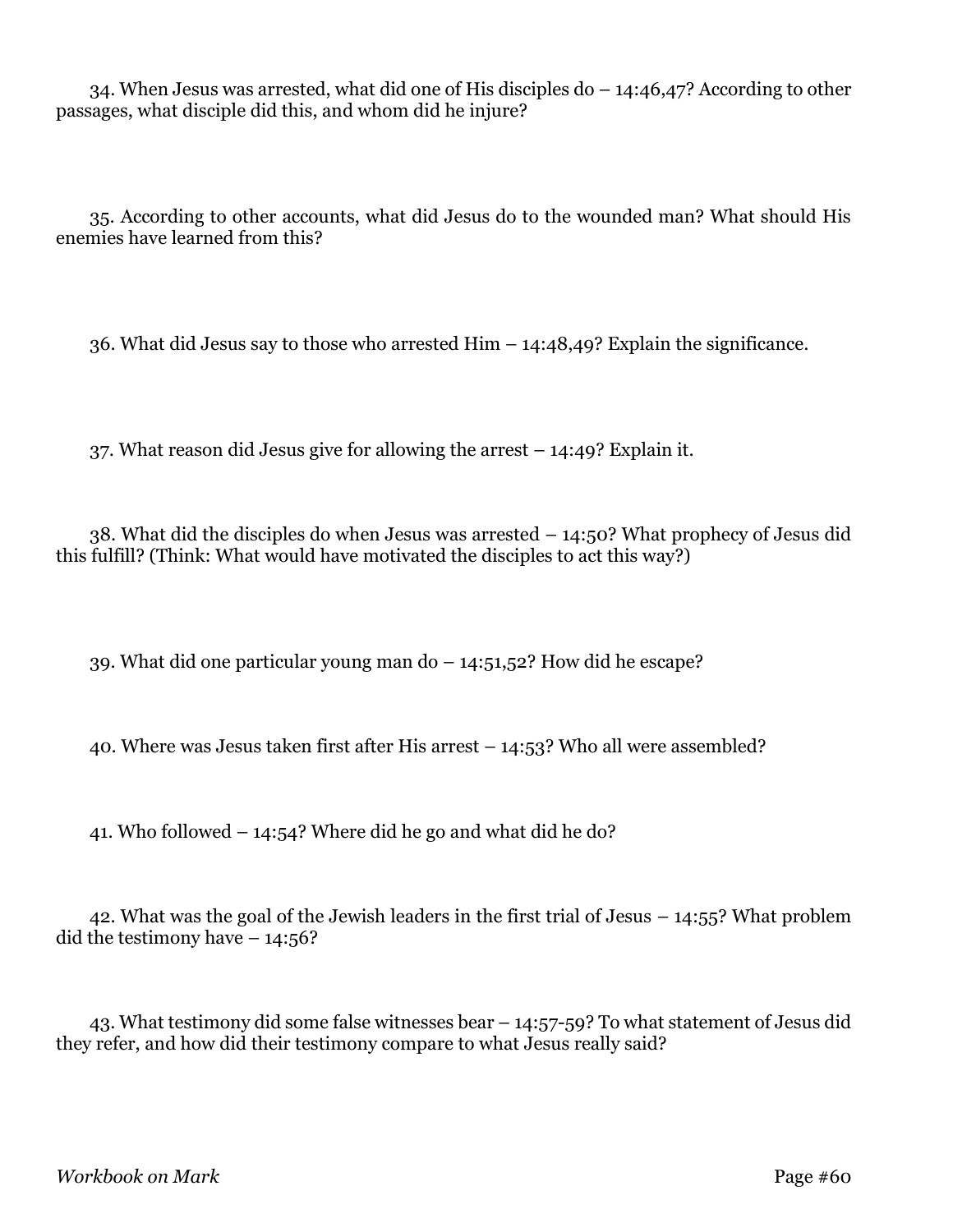44. How did Jesus respond to the testimony against Him – 14:60,61? (Think: Why would Jesus choose to not respond to the accusations?)

45. What question did the high priest ask Jesus that finally led to His condemnation – 14:61,62? How did Jesus respond to the question?

46. How did the high priest react to the answer Jesus gave – 14:63,64? What was the verdict of the council?

47. *Special Assignment:* Describe and explain the errors and illegalities committed by the Jewish leaders in this trial.

48. Describe the mockery that followed the verdict – 14:65. Explain why this would be especially difficult for Jesus to endure.

49. Describe what happened that led Peter to deny Jesus the first time – 14:66-68. What did Peter say in response to the accusation?

50. Describe what led to the second and third denials – 14:69-71. How did Peter react to the third accusation?

51. What happened after Peter's third denial – 14:72? How did Peter react?

52. *Application*: What lessons should we learn from Peter's denials?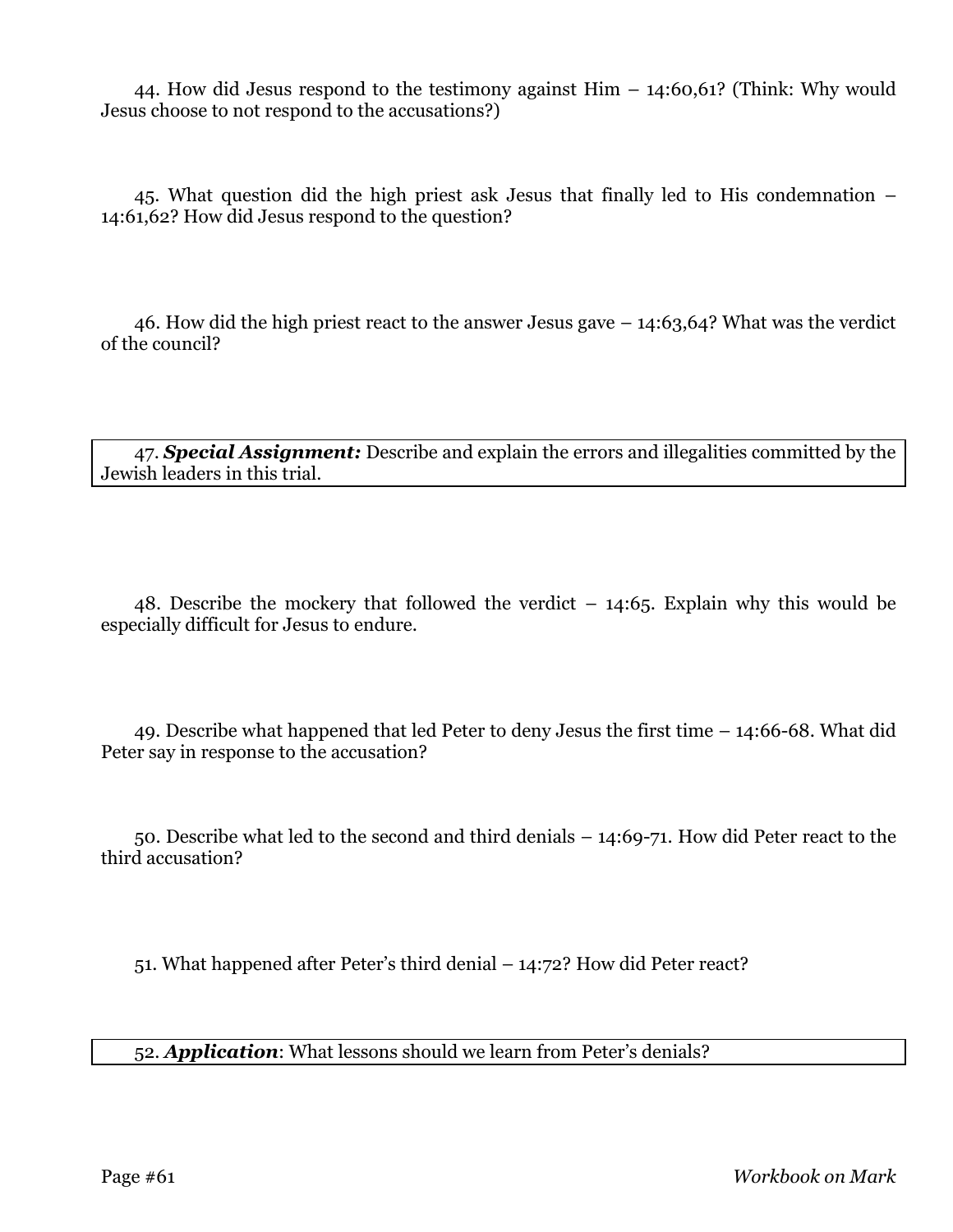Please read Mark 15 and answer the following questions.

1. What did the Jewish leaders do in the morning, and where did they take Jesus – 15:1? (Think: Who was Pilate and why would they take Jesus to him?)

2. What question did Pilate ask Jesus, and what answer did Jesus give – 15:2?

3. How did Jesus respond to the accusations made by the chief priests – 15:3-5?

4. *Special Assignment:* Why would Jesus not answer the Jewish accusations? Did Paul and the apostles always respond this way to accusations? Should we never answer when people make accusations against us? Explain.

5. What custom did the Roman governor have at the Passover – 15:6?

6. What other well-known prisoner did Pilate have in custody  $-15:7$ ? What crimes had he committed?

7. What request did the people make – 15:8? What did he suggest in response – 15:9?

8. What did Pilate know to be the true motive of the chief priests – 15:10? What reasons would they have to feel this way towards Jesus? How does this explain their conduct?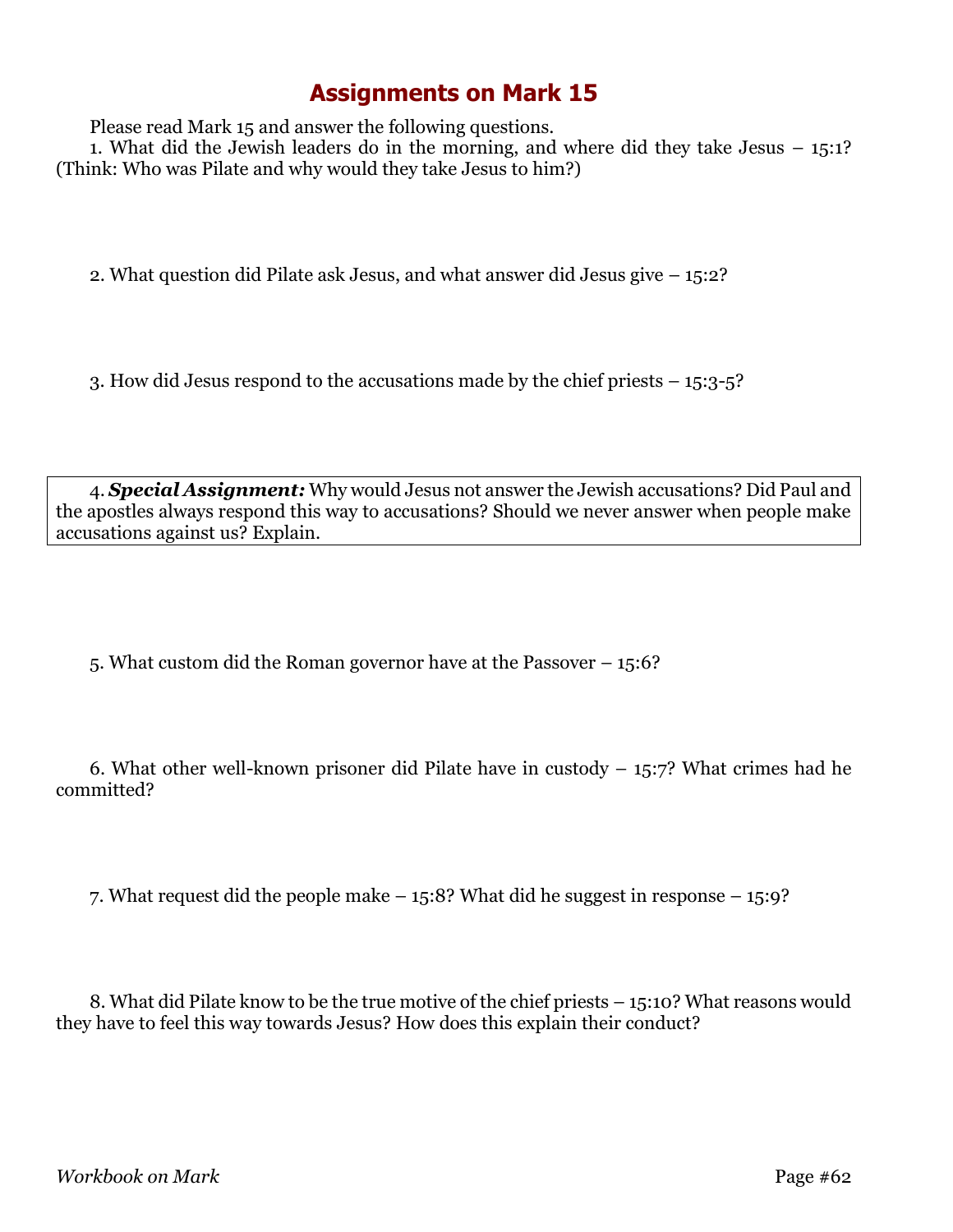9. What choice did the rulers want the crowd to make regarding the prisoner to be released – 15:11? Why was this an unreasonable choice?

10. What question did Pilate ask them, and what did the people answer – 15:12,13?

11. What question did Pilate ask them then - 15:14? What does this show that Pilate had concluded about Jesus' guilt?

12. What did Pilate decide to do  $-$  15:15? Why did he do this?

13. Define and describe scourging.

14. Describe the way the soldiers mocked Jesus – 15:16-19.

15. *Special Assignment:* Why do evil people treat good people like the soldiers treated Jesus? Why would this be difficult for Jesus to endure?

16. As they were taking Jesus to be crucified, who was compelled to help out – 15:20,21? What was he compelled to do?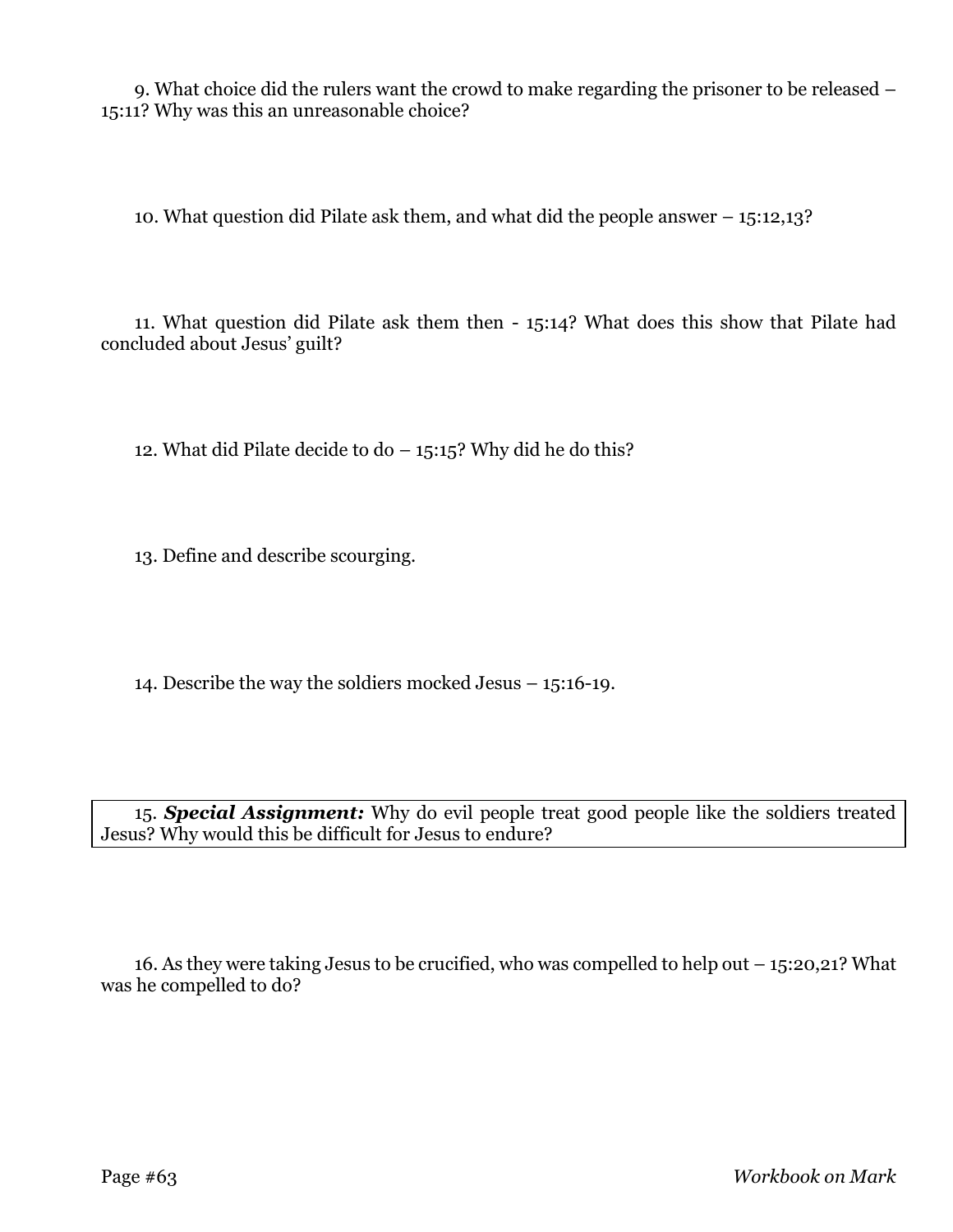17. Where was Jesus taken to be crucified – 15:22? What did they offer Him, and how did He respond – 15:23?

18. What was done with Jesus' clothing – 15:24? According to parallel accounts, what Old Testament passage did this fulfill?

19. Describe crucifixion.

20. What accusation was written above Jesus  $-$  15:26? Who was crucified with Him  $-$  15:27?

21. What Scripture did this fulfill and what does it say – 15:28?

22. What statement of Jesus was used to mock Him as He hung on the cross – 15:29,30?

23. What power of Jesus was questioned in 15:31? If He had this power, what did the people say He should do?

24. What the people say would happen if Jesus would come down from the cross – 15:32? How do we know the statement was untrue?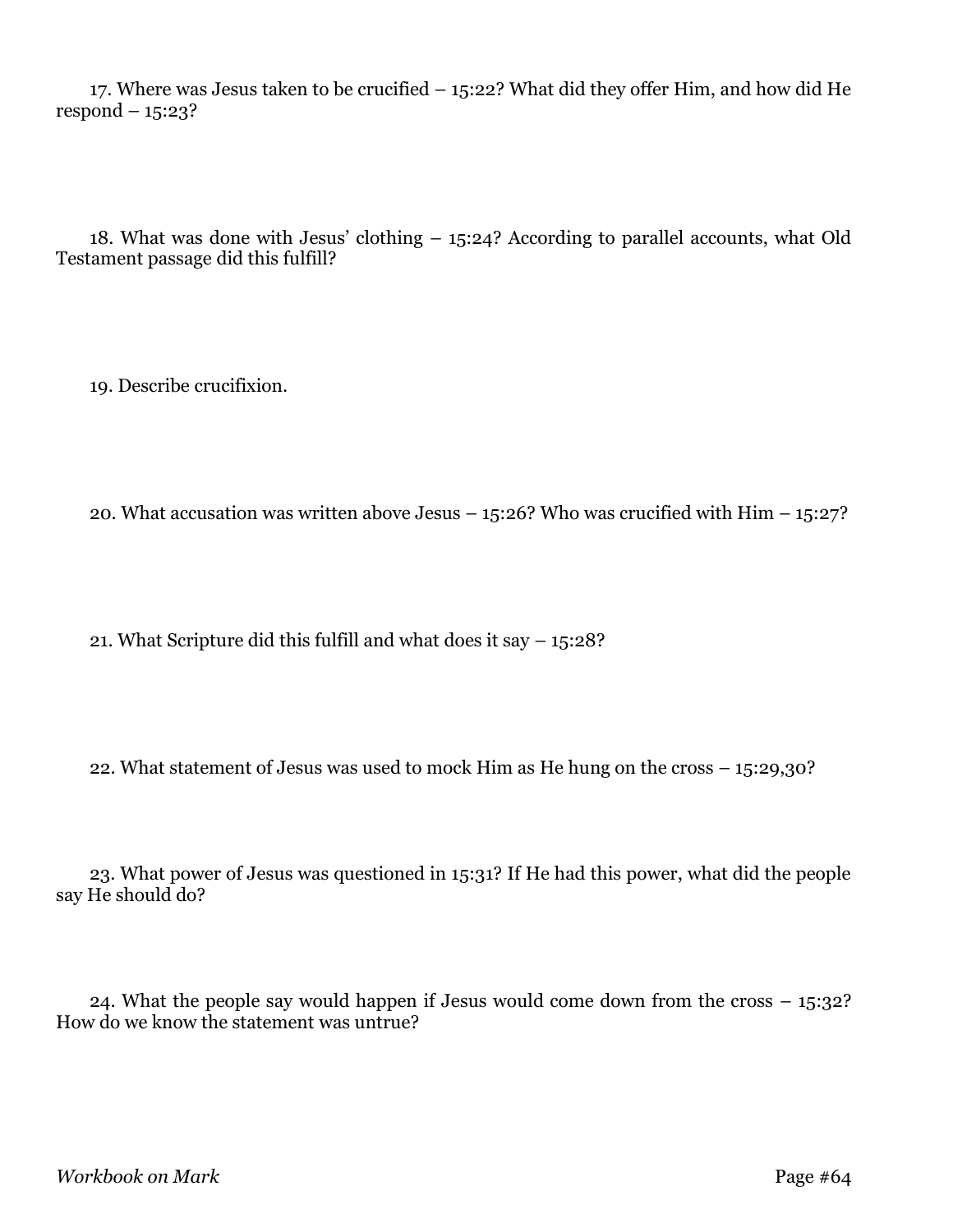25. Explain why this mockery would have been so difficult for Jesus to endure.

26. *Case Study:* Luke 23:39-43 records that one of the thieves asked Jesus to remember him in Jesus' kingdom. Jesus responded that they would be together in Paradise. Many people use this event to argue that baptism is not necessary to be saved. How would you respond? (Hint: What law was in effect when Jesus forgave the thief?)

27. What miracle occurred as Jesus was on the cross – 15:33? What other miracles are listed in other accounts?

28. What did Jesus cry out as He was on the cross according to 15:34? What Old Testament passage is this quoting?

29. Explain in what sense the Father forsook Jesus on the cross.

30. For whom did some people think Jesus had called – 15:35,36? How did some people respond?

31. How is Jesus' death described in 15:37? How do other accounts describe His death?

32. *Special Assignment:* State some lessons we can learn about death from the death of Jesus. If resurrection is the opposite of death, what can we learn about resurrection?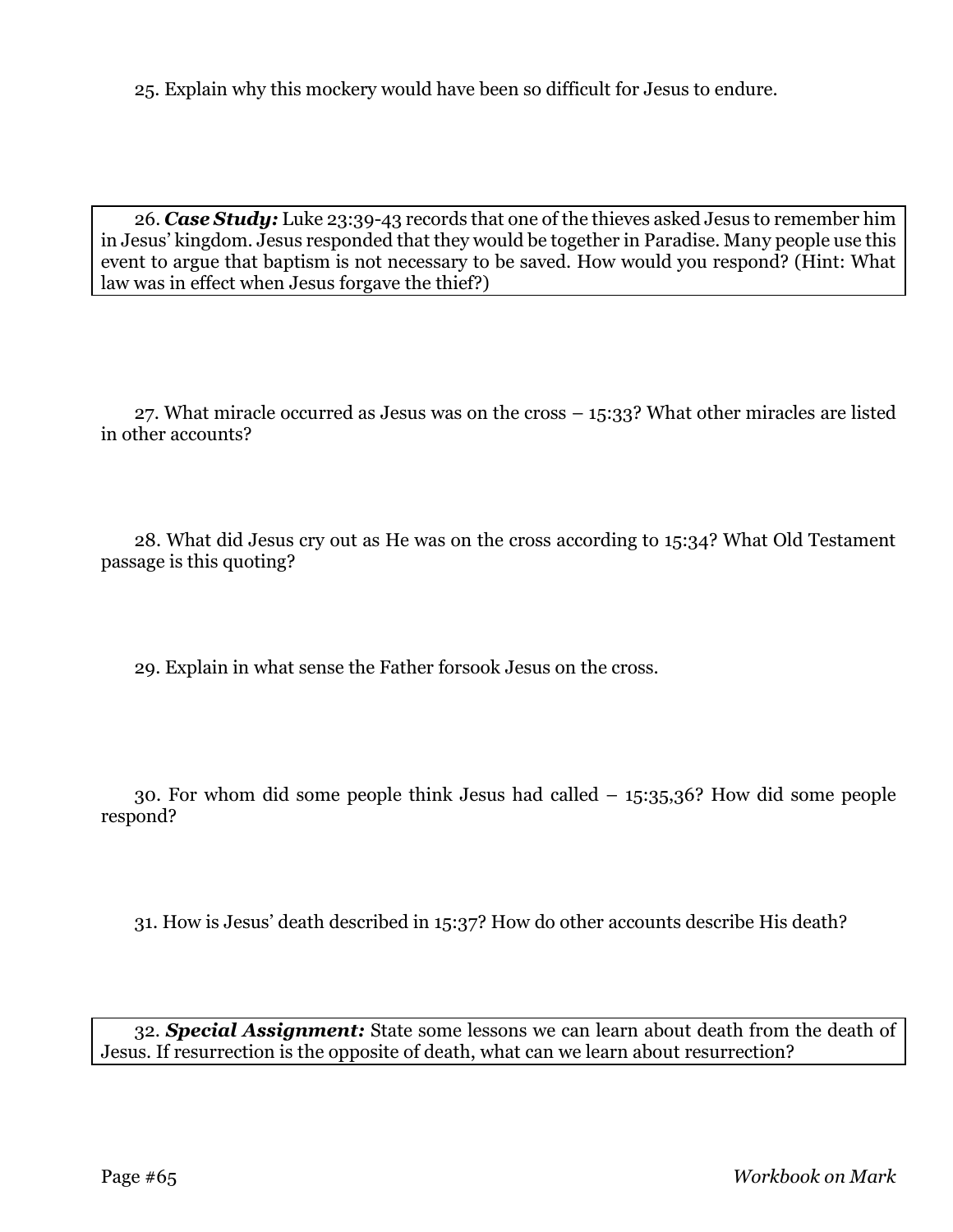33. What happened in the temple when Jesus died – 15:38? What might be the meaning of this?

34. What did the centurion say when Jesus died – 15:39? Why might he have said this?

35. What women observed the death of Jesus – 15:40,41? What we know about these women?

36. Who asked for the body of Jesus – 15:42,43? What day was this?

37. List some other things we know about this man.

38. What surprised Pilate about Joseph's request – 15:44? What did he do before giving Joseph the body?

39. How does this context help answer those who theorize that Jesus never really died on the cross?

40. How was the body of Jesus prepared for burial – 15:46? Who observed the burial?

41. *Case Study:* Describe the tomb in which Jesus was buried. How does the burial of Jesus help confirm the resurrection when the body disappeared three days later?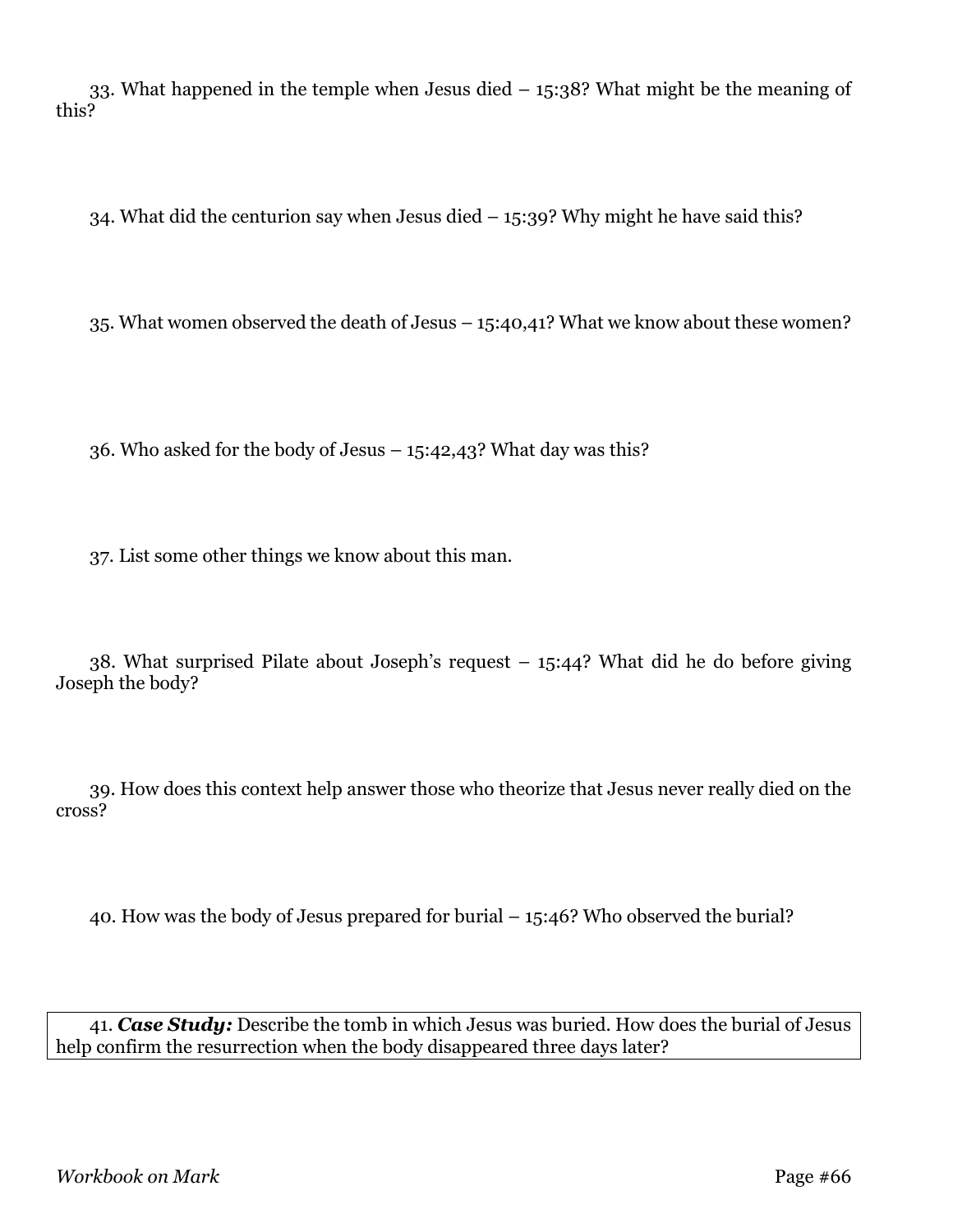Please read Mark 16 and answer the following questions. 1. Who came to the tomb  $-16:1,2$ ? Why did they come?

2. Please read the following passages: Matthew 18:16; John 8:17; Deuteronomy 19:15; etc. (2 Corinthians 13:1; 1 Timothy 5:19; Hebrews 10:28). According to these passages, what is the importance of the witnesses and especially a plurality of witnesses?

3. *Special Assignment:* When various witnesses give their testimony, variations may occur between the accounts. Explain the significance of such variations. Do these necessarily constitute contradictions?

4. When did the women come? Study the various gospel accounts of the resurrection of Jesus. List verses that tell us on what day He rose.

5. *Special Assignment:* Study New Testament references to the first day of the week. Summarize what the passages say that show the importance of this day.

6. Other passages say that Jesus arose on the third day after His death. Some people have questions about how the days were counted. Study Luke 24:1,13-21 and explain how this record helps us understand how first-century people counted days.

7. What concern did the women have as they approached the tomb – 16:3,4? What did they observe when they arrived?

8. Describe what they observed when they entered the tomb – 16:5. How did they react?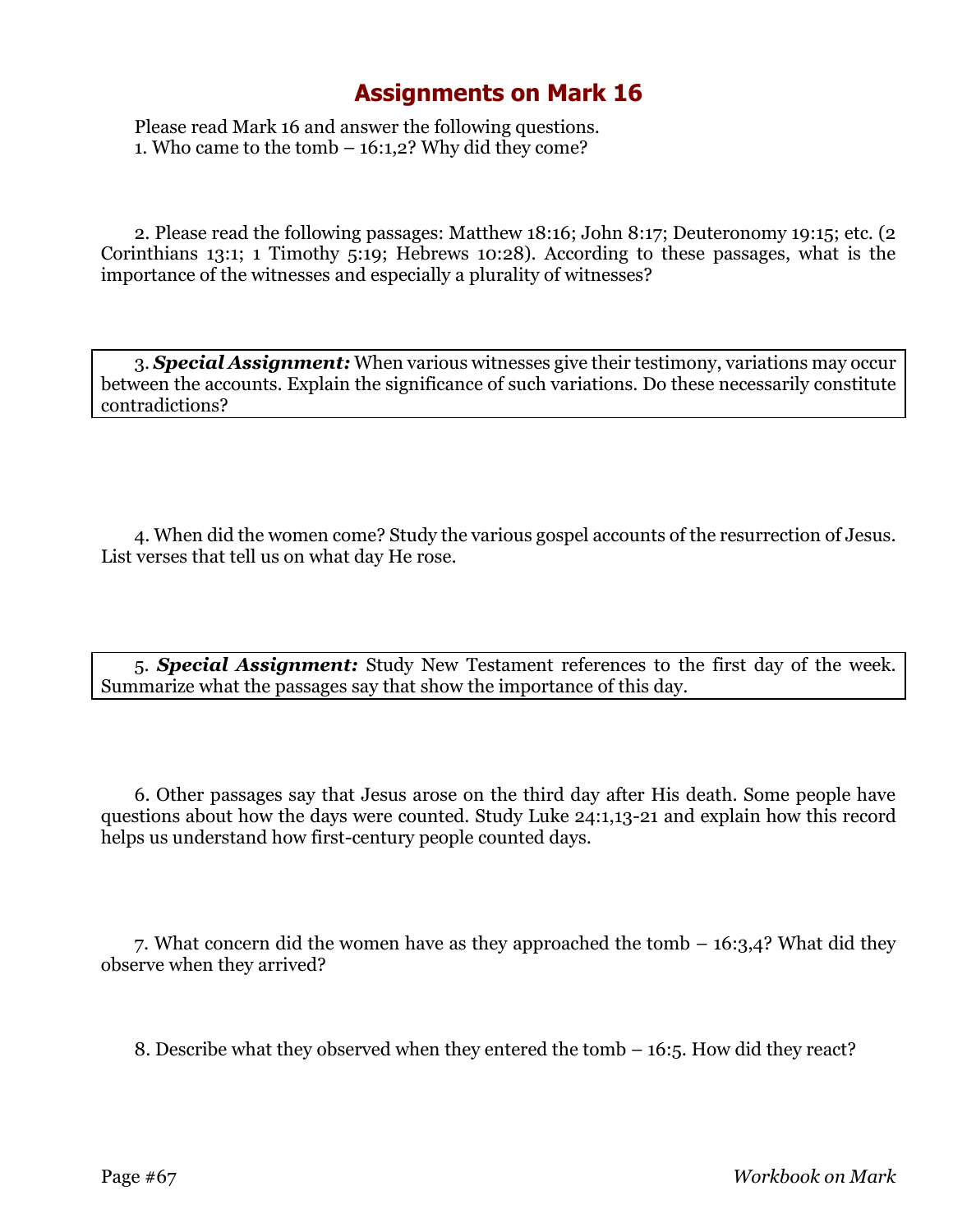10. *Special Assignment:* Study other passages about the resurrection of Jesus and list some reasons why His resurrection is important to us.

11. *Application*: Was the body of Jesus in the tomb when the women went in? What is the significance to us of the fact that the body was missing?

12. What instruction did the angel give the women – 16:7,8? So what did they do?

13. On what day did Jesus arise – 16:9? To whom did He first appear?

14. What did she do after Jesus appeared to her – 16:10,11? How did others respond?

15. To whom else did Jesus appear – 16:12? Where else is this appearance mentioned?

16. What did these people do and how did others respond to their report – 16:13?

17. To whom did Jesus appear later – 16:14? What did Jesus have to say to them?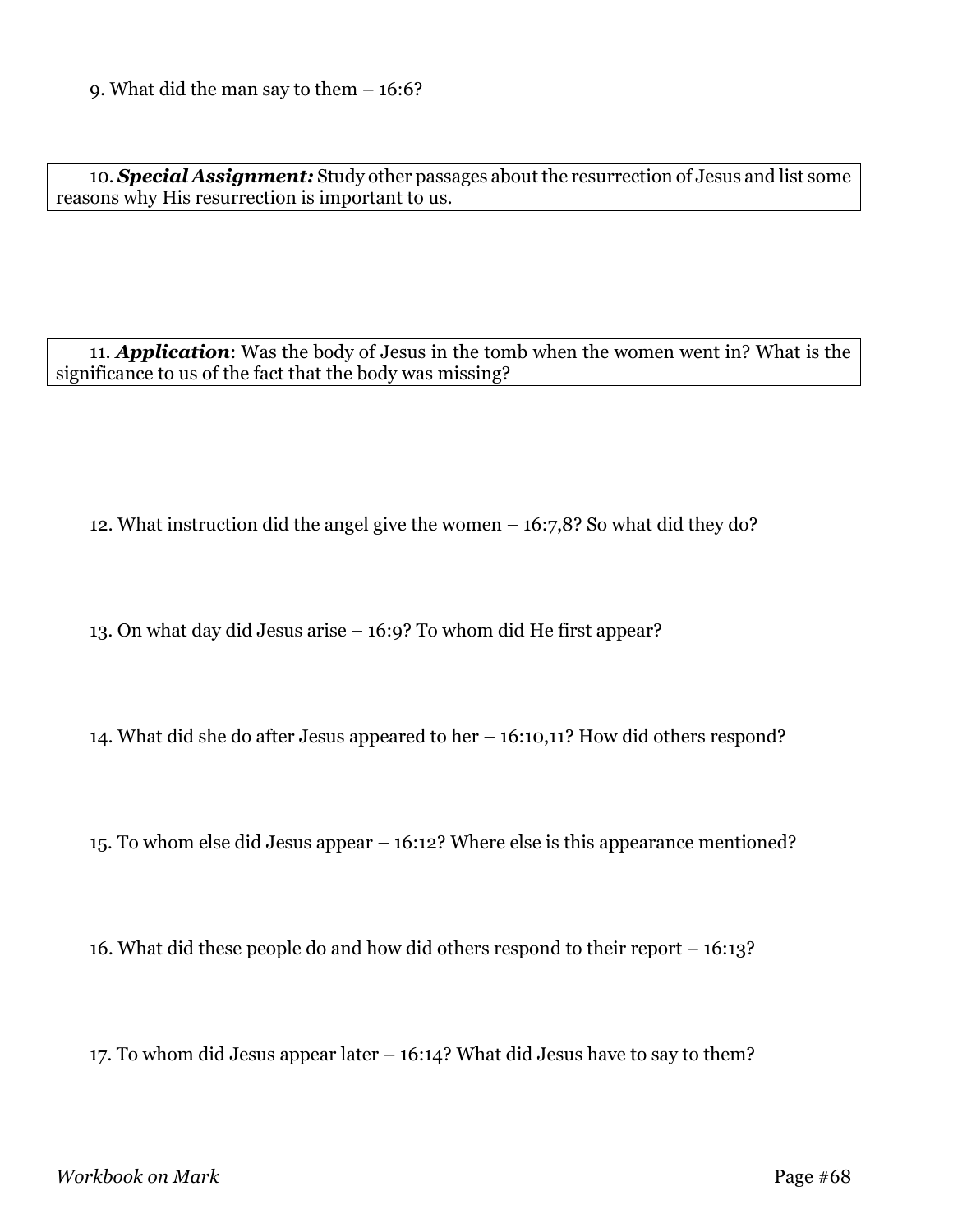18. *Special Assignment:* What conclusions can we reach from the fact that disciples were so slow to believe the reports of the resurrection? (Note: Remember that the disciples at first did not believe. This becomes significant later in the chapter.)

19. *Special Assignment:* Make a list of passages in the various accounts in which Jesus appeared alive after His resurrection.

20. *Special Assignment:* Explain why the appearances of Jesus as recorded in the Scriptures are important to our faith.

21. What responsibility did Jesus give to the apostles in 16:15? To whom did Jesus want the gospel preached? What can we learn from this?

22. Explain the importance of preaching in leading the lost to salvation. List other passages that describe our responsibility to spread this message.

23. What did Jesus say people must do in order to be saved – 16:16? Summarize the conditions of salvation based on the various gospel accounts of this commission.

24. *Case Study:* List other *passages* about the importance of baptism. Many people deny baptism is necessary as a condition to receive forgiveness. How would you respond?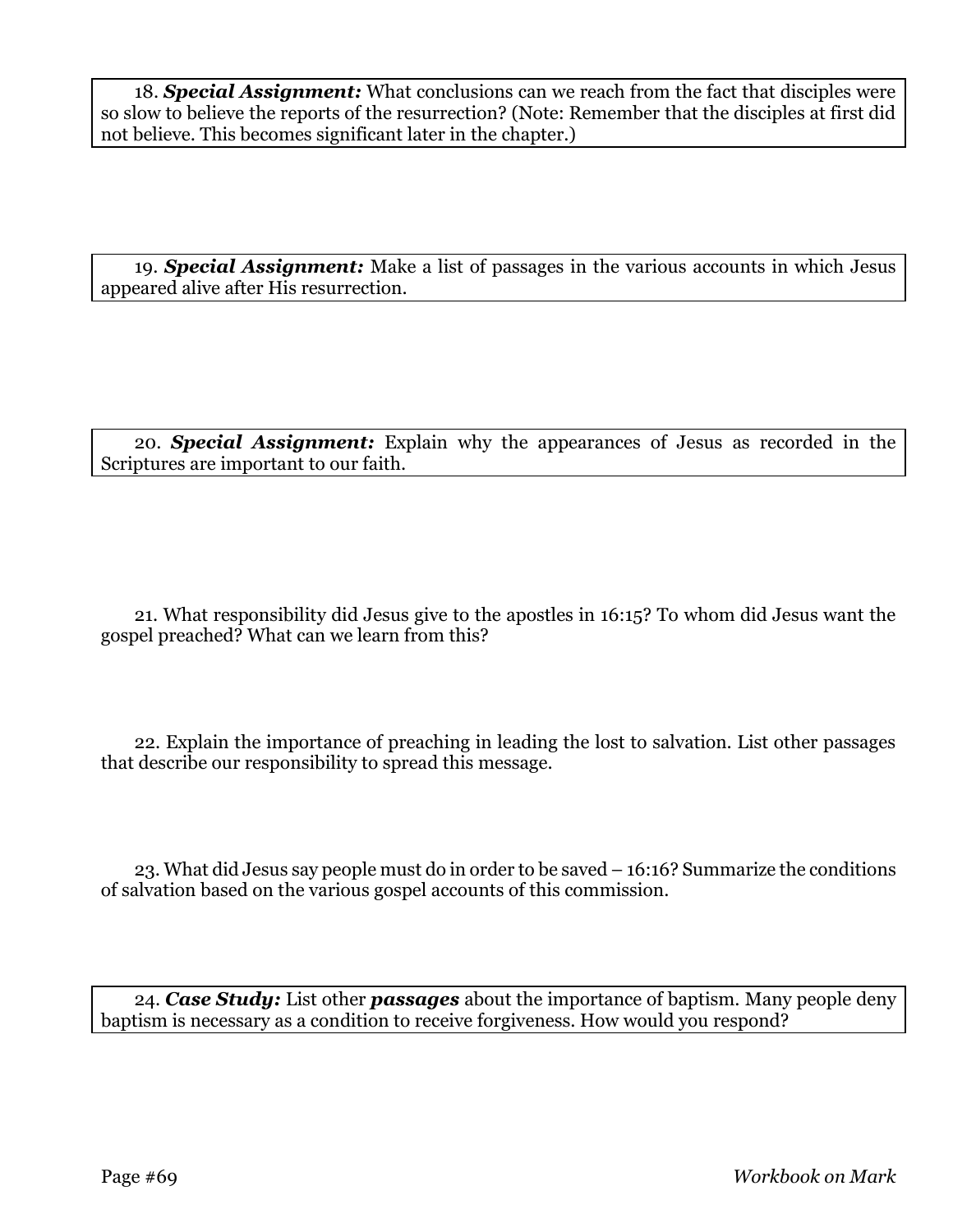25. List the signs that Jesus said would follow those who believe – 16:17,18. (Think: Today many people claim that they can do the signs, but do they do all of them?)

26. What did Jesus do after giving these instructions to the apostles – 16:19? What is the significance of sitting on the right hand of God?

27. According to 16:20, who actually did the signs listed in verses 17,18? List various passages where they did signs.

28. What purpose did signs accomplish? List other *passages* about the purpose of signs.

29. *Special Assignment:* Study John 20:30,31; 2 Timothy 3:16,17; 1 Corinthians 13:8-11; Jude 3; and similar passages. Since the purpose of the miracles was to confirm the word, do we still need this purpose accomplished today? Explain your answer.

30. *Case Study:* Some people claim that the signs of verses 17,18 should follow all believers even today. Notice 1 Corinthians 12:28-30; Acts 8:14-19. Did all believers do miracles in the first century? Verses 14-16 mention two groups of people who needed to believe: the apostles (v14) and those who hear the gospel (v16). According to verse 20, which group actually did the signs? What conclusions do you reach?

31. *Extra credit bonus question*: Some translations say Mark 16:9-20 are of questionable authenticity. Do some research and state the conclusions you reach about this issue.